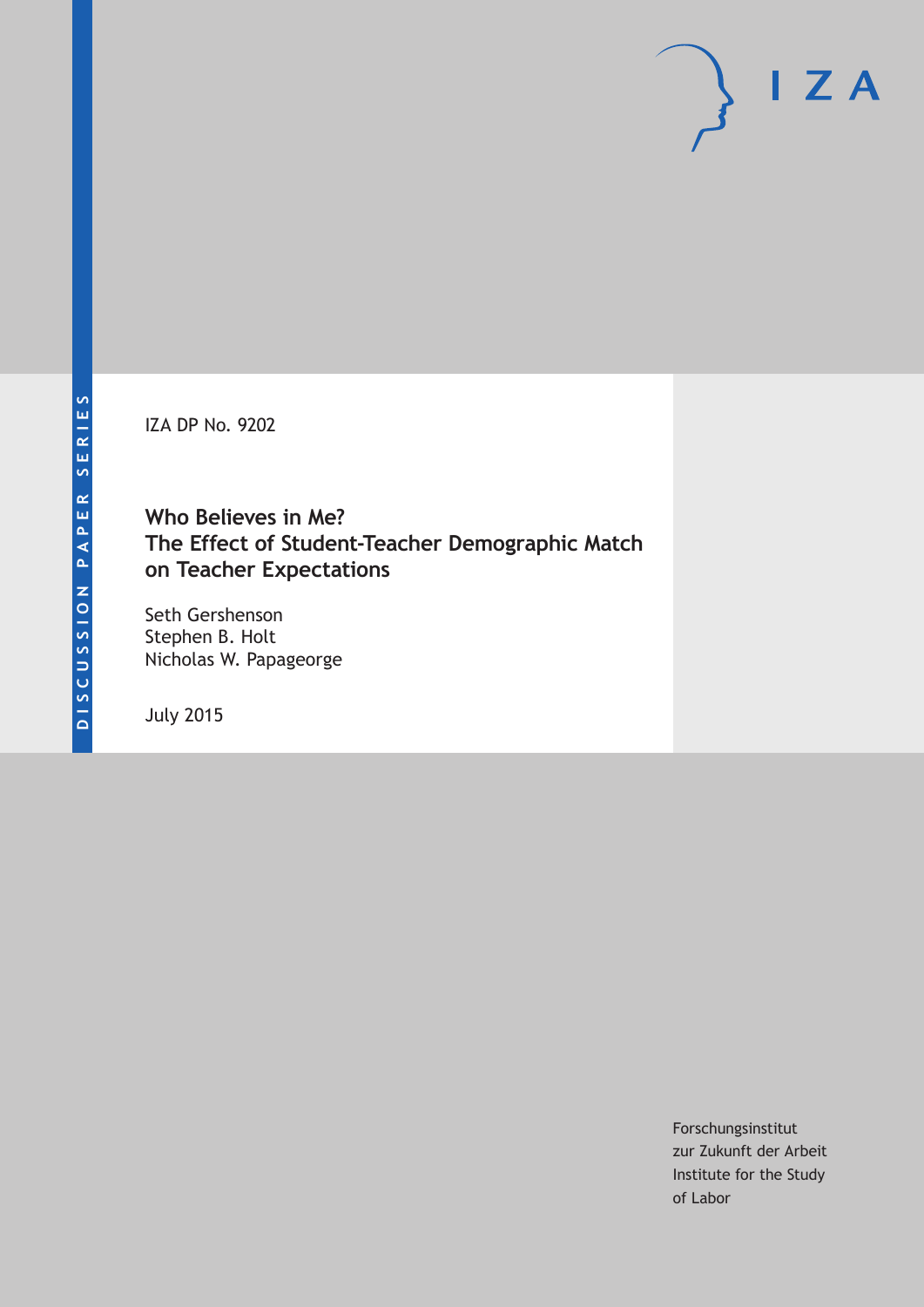# **Who Believes in Me? The Effect of Student-Teacher Demographic Match on Teacher Expectations**

# **Seth Gershenson**

*American University and IZA* 

## **Stephen B. Holt**

*American University* 

### **Nicholas W. Papageorge**

*Johns Hopkins University*

Discussion Paper No. 9202 July 2015

IZA

P.O. Box 7240 53072 Bonn Germany

Phone: +49-228-3894-0 Fax: +49-228-3894-180 E-mail: iza@iza.org

Any opinions expressed here are those of the author(s) and not those of IZA. Research published in this series may include views on policy, but the institute itself takes no institutional policy positions. The IZA research network is committed to the IZA Guiding Principles of Research Integrity.

The Institute for the Study of Labor (IZA) in Bonn is a local and virtual international research center and a place of communication between science, politics and business. IZA is an independent nonprofit organization supported by Deutsche Post Foundation. The center is associated with the University of Bonn and offers a stimulating research environment through its international network, workshops and conferences, data service, project support, research visits and doctoral program. IZA engages in (i) original and internationally competitive research in all fields of labor economics, (ii) development of policy concepts, and (iii) dissemination of research results and concepts to the interested public.

IZA Discussion Papers often represent preliminary work and are circulated to encourage discussion. Citation of such a paper should account for its provisional character. A revised version may be available directly from the author.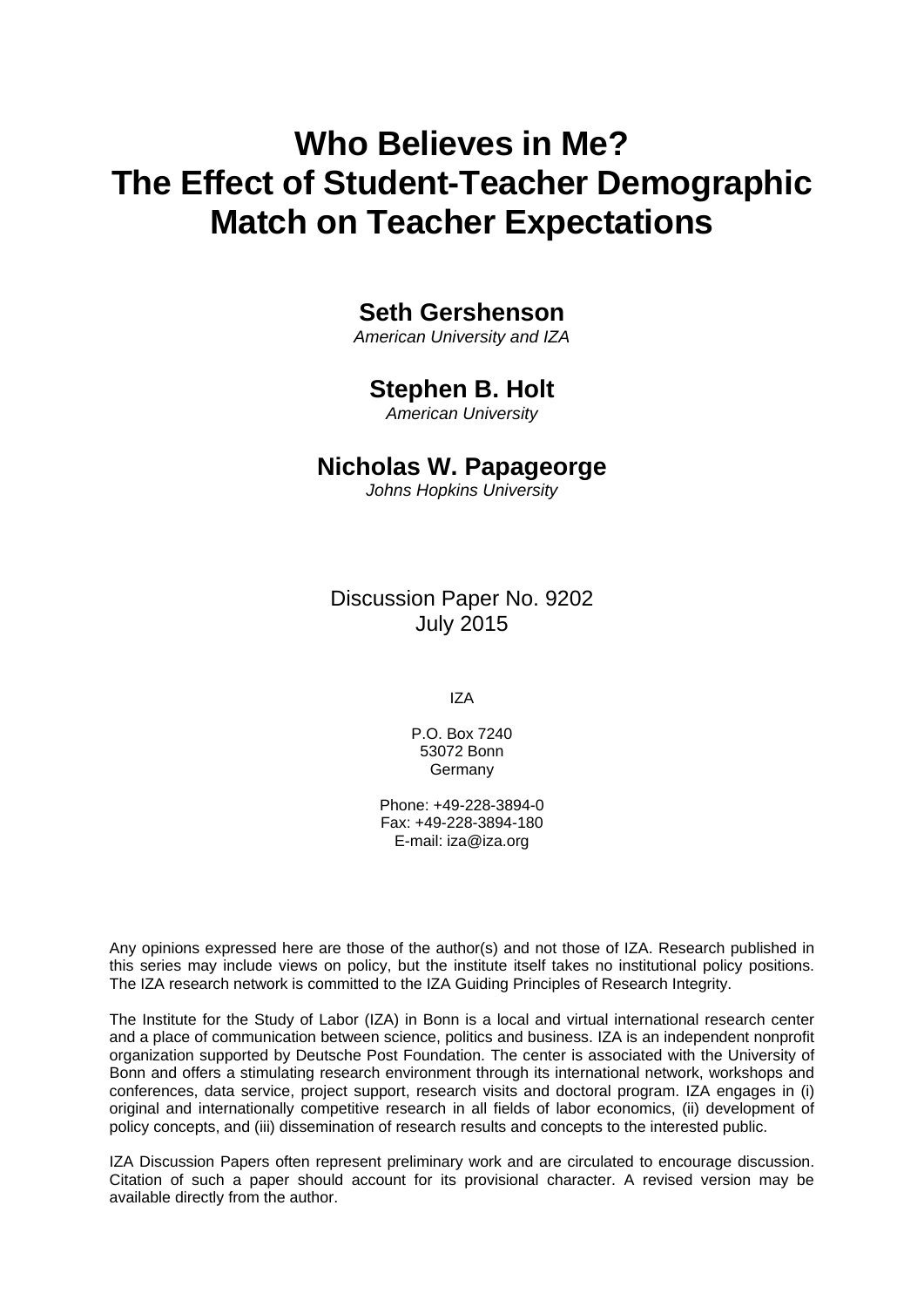IZA Discussion Paper No. 9202 July 2015

# **ABSTRACT**

# **Who Believes in Me? The Effect of Student-Teacher Demographic Match on Teacher Expectations**

Teachers are an important source of information for traditionally disadvantaged students. However, little is known about how teachers form expectations and whether their expectations are systematically biased. We investigate whether student-teacher demographic mismatch affects high school teachers' expectations for students' educational attainment. Using a student fixed effects strategy that exploits expectations data from two teachers per student, we find that non-black teachers of black students have significantly lower expectations than do black teachers. These effects are larger for black male students and math teachers. Our findings add to a growing literature on the role of limited information in perpetuating educational attainment gaps.

JEL Classification: I24, D84, J15, J16

Keywords: educational attainment, expectations, stigmatization, mismatch

Corresponding author:

Seth Gershenson School of Public Affairs American University 4400 Massachusetts Avenue NW Washington, DC 20016 USA E-mail: gershens@american.edu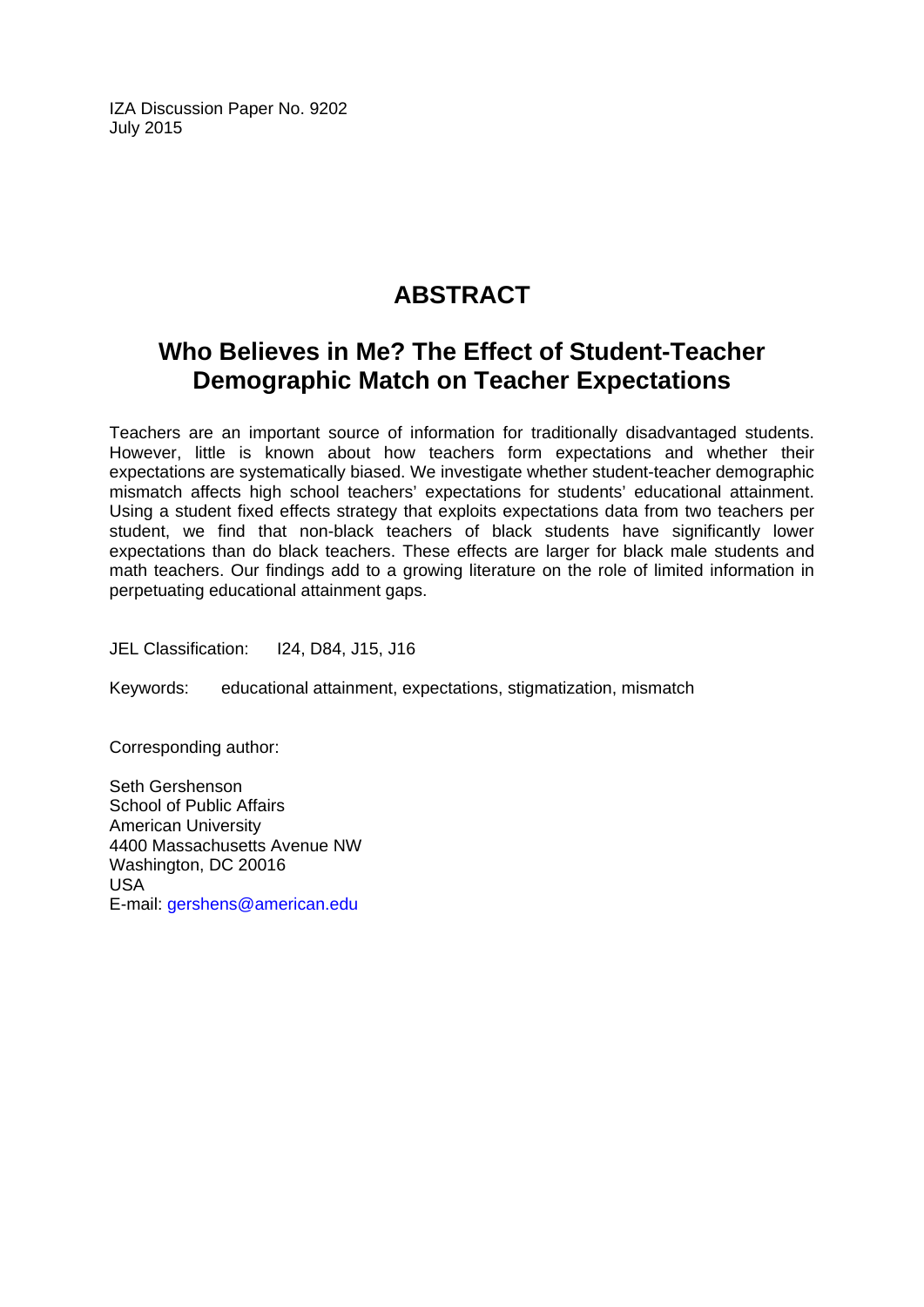"You have to ignore it when a child says, 'I don't want to,' because what they're really saying is, 'I don't think I can and I need you to believe in me until I can believe in myself.'"

-Shanna Peeples, 2015 CCSSO National Teacher of the Year<sup>1</sup>

### **I. Introduction**

 $\overline{a}$ 

Socio-demographic gaps in educational attainment are well documented (Bailey & Dynarski, 2011; Bound & Turner, 2011). These gaps are especially concerning if they reflect under-investments in human capital among traditionally disadvantaged groups, such as racial minorities or children from low-income families. Sub-optimally low investments in human capital might arise if disadvantaged groups face barriers to educational attainment (e.g., credit constraints).

Limited information, incorrect beliefs, and biased expectations comprise another potentially important, but relatively understudied, source of socio-demographic gaps in educational attainment (Hoxby & Turner, 2013). We examine the formation of public school teachers' expectations of student educational attainment. Teachers likely play an important role in shaping students' beliefs about their academic prospects (Burgess & Greaves, 2013; Dee, 2015), particularly among relatively disadvantaged students who rarely interact with collegeeducated adults outside of school settings (Jussim & Harber, 2005; Lareau & Weininger, 2008; Lareau, 2011). More concerning, teachers' beliefs can affect students' performance. In a famous experiment, Rosenthal and Jacobson (1968) manipulated teachers' beliefs of student ability by providing false information regarding students' performance on a nonexistent test and found significantly greater school-year gains among the students who were falsely identified to teachers

 $1$  CCSSO = Council of Chief State School Officers. Ouote taken from interview with Envision Education Blog, May 7, 2015. [http://www.envisionexperience.com/plan-your-future/blog](http://www.envisionexperience.com/plan-your-future/blog-articles/congratulations-national-teacher-of-the-year-shanna-peeples)[articles/congratulations-national-teacher-of-the-year-shanna-peeples.](http://www.envisionexperience.com/plan-your-future/blog-articles/congratulations-national-teacher-of-the-year-shanna-peeples)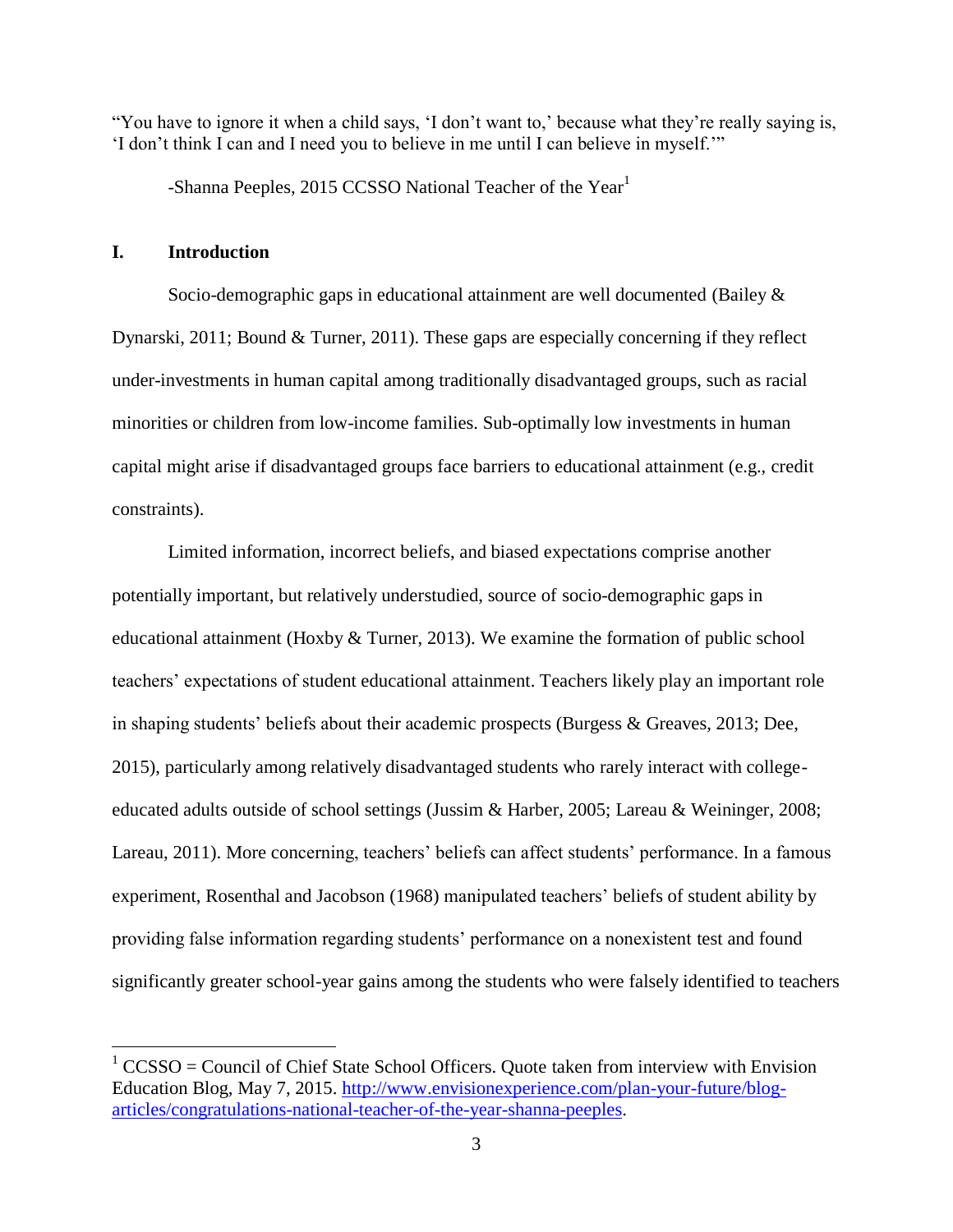as "growth spurters." It is troubling, then, that teachers have significantly lower expectations for the educational attainment of socioeconomically disadvantaged and racial minority students (Boser, Wilhelm, & Hanna, 2014). However, whether these "expectation gaps" are evidence of biases in teachers' expectations or simply reflect accurate predictions (perhaps due to differences in preparation or early childhood investments) is an open question that we address in the current paper.

Specifically, we test for systematic biases in teachers' expectations related to the demographic match between student and teacher using nationally representative survey data in which two teachers reported their expectations for each student's ultimate educational attainment. The intuition behind our approach is as follows: if two teachers' concurrent expectations for the same student's educational attainment diverge, at least one teacher's expectation must be wrong. Differences in teachers' assessments may be random in that they reflect mistakes or different information arising from idiosyncratic interactions with a given student. Alternatively, if within-student differences in teachers' expectations are systematically related to the demographic match between student and teacher, this suggests that on average, teachers have systematically biased beliefs about student potential that are at least partly explained by student demographics.

We identify the impact of demographic mismatch on teachers' expectations for students' educational attainment by exploiting a unique feature of the Educational Longitudinal Study of 2002 (ELS): two teachers report their educational expectations for each student. This data structure allows us to condition on unobserved student heterogeneity by making within-student comparisons between the expectations of demographically matched and mismatched teachers. This student fixed effects (FE) identification strategy is motivated by an influential paper by Dee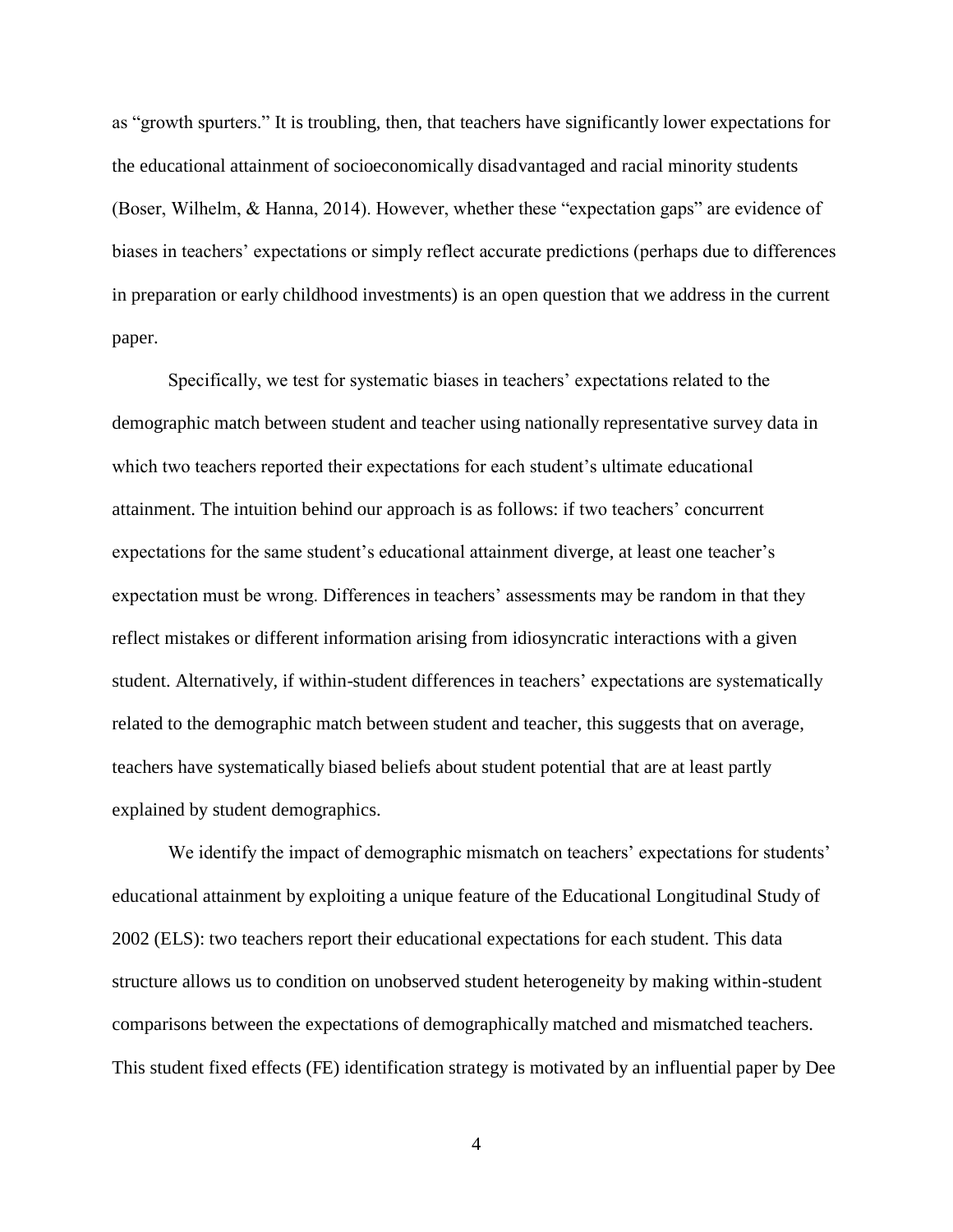(2005) that exploits a similar feature of the NELS:88 dataset—two teachers appraise the behavior of each student—to identify the effect of demographic mismatch between students and teachers on teachers' perceptions of students' behaviors.<sup>2</sup> Dee finds that when students are assigned to one demographically mismatched teacher and one same-race or same-sex teacher, the demographically mismatched teacher is significantly more likely to perceive the student as being frequently disruptive, frequently inattentive, and less likely to complete homework than is the teacher of a similar demographic background. Consistent with Dee, we find that non-black teachers have significantly lower educational expectations for black students than black teachers do. Our results provide insights into the mechanisms through which student-teacher demographic mismatch affects academic achievement and provide the first causal evidence that demographic mismatch affects teachers' expectations for students' long-run educational attainment.<sup>3</sup>

The paper proceeds as follows: Section II briefly reviews the relevant theoretical and empirical literatures on biases in teachers' beliefs, stigmatization, and student-teacher demographic mismatch. Sections III and IV describe the data and identification strategy, respectively. Section V presents the empirical results and Section VI concludes.

#### **II. Theoretical Background and Literature Review**

Our investigation of the extent to which student-teacher demographic mismatch affects teachers' expectations for students' educational attainment contributes to two distinct literatures.

<sup>&</sup>lt;sup>2</sup> The NELS:88, or National Education Longitudinal Study of 1998, is a survey conducted by the National Center for Education Statistics that tracked a nationally representative sample of the cohort of U.S. students who were in  $8<sup>th</sup>$  grade in 1998 over time.

 $3$  Evidence of a causal relationship between student-teacher demographic mismatch and student achievement is accumulating in a variety of school contexts (Antecol, Eren, & Ozbeklik, 2015; Clotfelter, Ladd, & Vigdor, 2007; Dee, 2004, 2007; Egalite, Kisida, & Winters, 2015; Fairlie, Hoffmann, & Oreopoulos, 2014).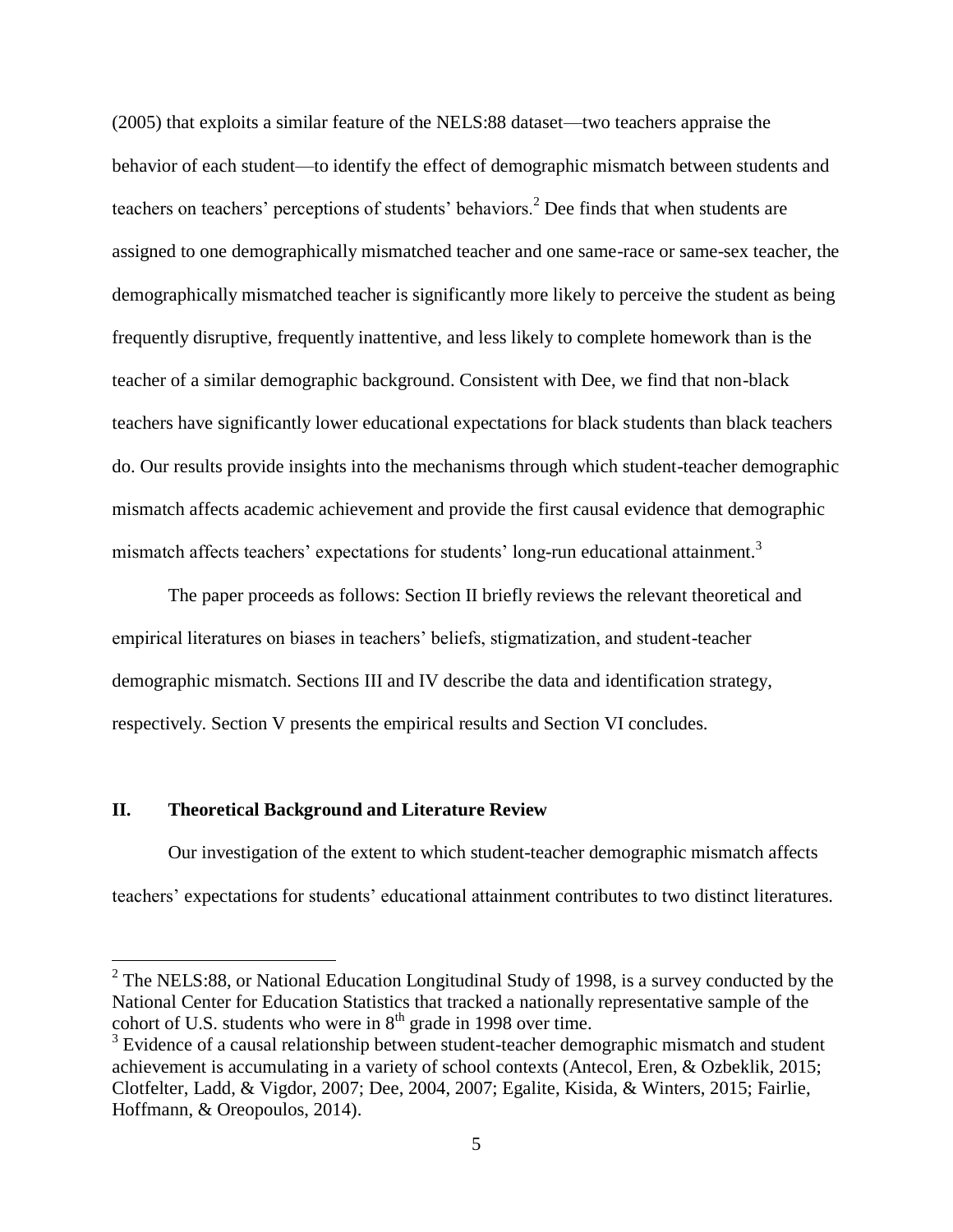First, a broad, interdisciplinary literature examines biases in beliefs and their impact on decisionmaking. Mounting evidence suggests that students' beliefs affect their schooling decisions, that their beliefs are often incorrect, and that their beliefs are malleable. For example, Wiswall and Zafar (2015) show that many college students have incorrect beliefs regarding the distribution of average starting salaries across college majors, that students' major choices are a function of these incorrect beliefs, and that biased beliefs can be corrected by an intervention that provides accurate information. Similarly, experimental evidence in social psychology finds that "buffering interventions," which aim to reduce test anxiety attributable to stereotype threat, improve the academic achievement of at least some subsets of the student population (e.g., Dee, 2015; Spitzer & Aronson, 2015).

Biases in beliefs are especially concerning if they lead to under-investments in human capital. For example, a student may forego college if she over-estimates the likelihood of failing to complete her degree. Her decision is sub-optimal in the sense that, given unbiased (accurate) beliefs, she would have matriculated. Morgan et al. (2013) and Dillon and Smith (2013) argue that parents' negatively biased beliefs could lead to under-investment in their children's education, especially in neighborhoods with few college graduates.

Teachers are important inputs in the K-12 education production function who likely shape students' attitudes towards educational attainment (Burgess & Greaves, 2013; Dee, 2015). One channel through which teachers likely influence students' beliefs is via grading (Mechtenberg, 2009). Indeed, robust evidence suggests gender, racial, and ethnic biases in how teachers grade exams in a variety of contexts (Burgess & Greaves, 2013; Cornwell, Mustard, & Van Parys, 2013; Hanna & Linden, 2012; Lavy, 2008). Lavy and Sand (2015) show that grading biases can have long lasting impacts on academic achievement and course taking in high school.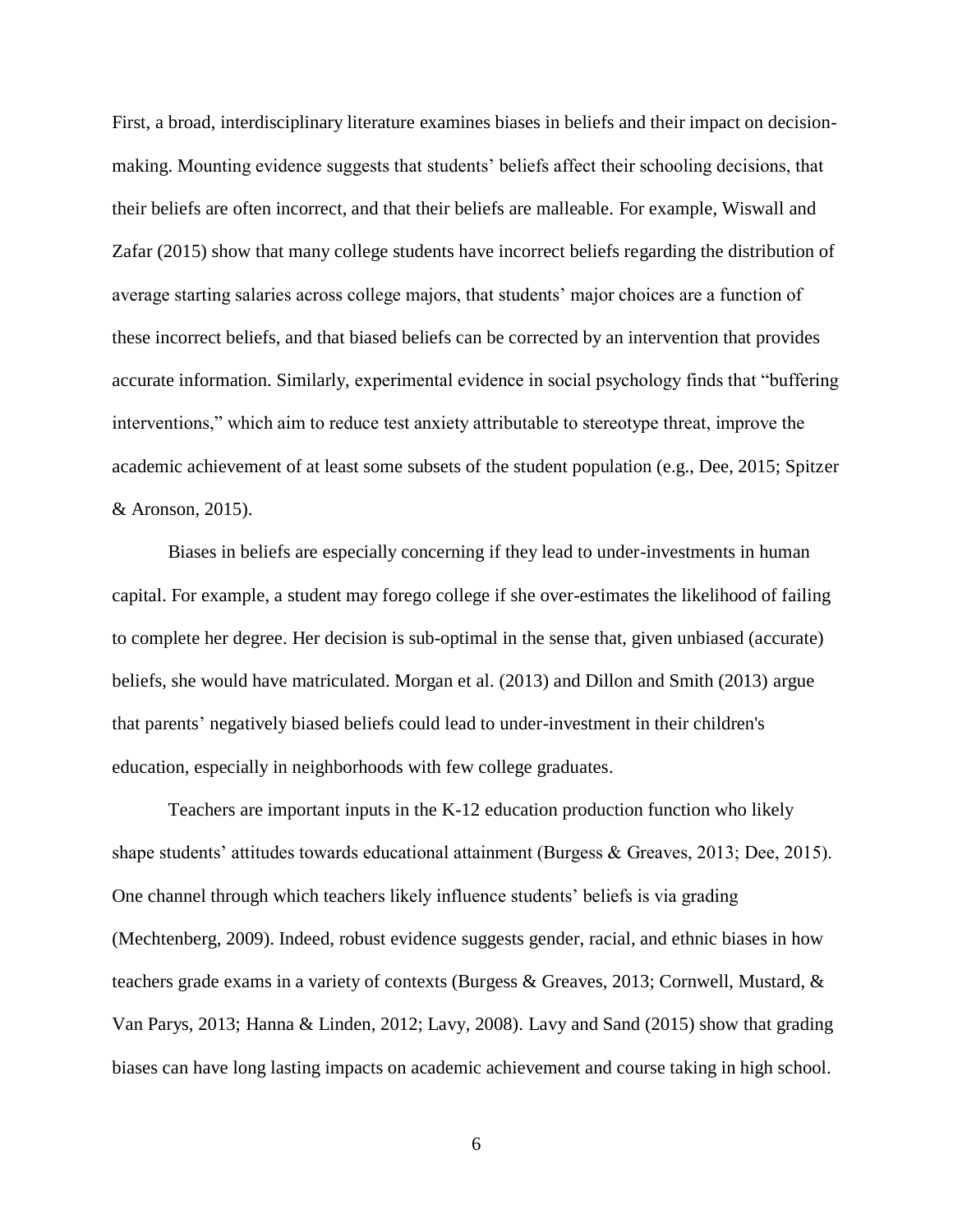Relatedly, Riegle-Crumb & Humphries (2012) study how math teachers stigmatize female students.

Teachers also likely affect students' beliefs by directly imparting their expectations to students. For example, protection models hypothesize that teacher expectations "protect against," or counteract, negative expectations created by neighborhood effects or lack of access to educationally-successful role models (Gregory & Huang, 2013). Indeed, teachers themselves believe that their expectations can affect student outcomes (MetLife, 2009) and students frequently report favoring teachers who "believe in their ability to succeed" (Curwin, 2012; Golebiewski, 2013). Teachers' expectations strongly predict students' postsecondary educational attainment, though this is not necessarily a causal relationship, as expectations may accurately measure unobservable student ability (Boser et al., 2014; Gregory & Huang, 2013). Still, if teachers' expectations are systematically biased, this likely contributes to the persistence of socio-demographic gaps in educational attainment.

Teachers' expectations might affect student outcomes in at least three ways. First, the perception that teachers have low expectations may exacerbate the harmful effects of *stereotype threat*, whereby low expectations either cause emotional responses that directly harm performance or cause students to *disidentify* with educational environments (Steele, 1997). Second, stigmatized students may modify their expectations, and in turn their behavior, to conform to teachers' negative biases (Ferguson, 2003). In each of the first two cases, teachers' stigmatization of information-poor racial minority students could create a feedback loop that functions like a self-fulfilling prophecy (Burgess & Greaves, 2013; Loury, 2009).<sup>4</sup> Finally, teachers who stigmatize certain types of students may modify how they teach, evaluate, and

 $\overline{a}$ 

<sup>&</sup>lt;sup>4</sup> Stigmatization refers to systematically negatively biased beliefs about a subset of students.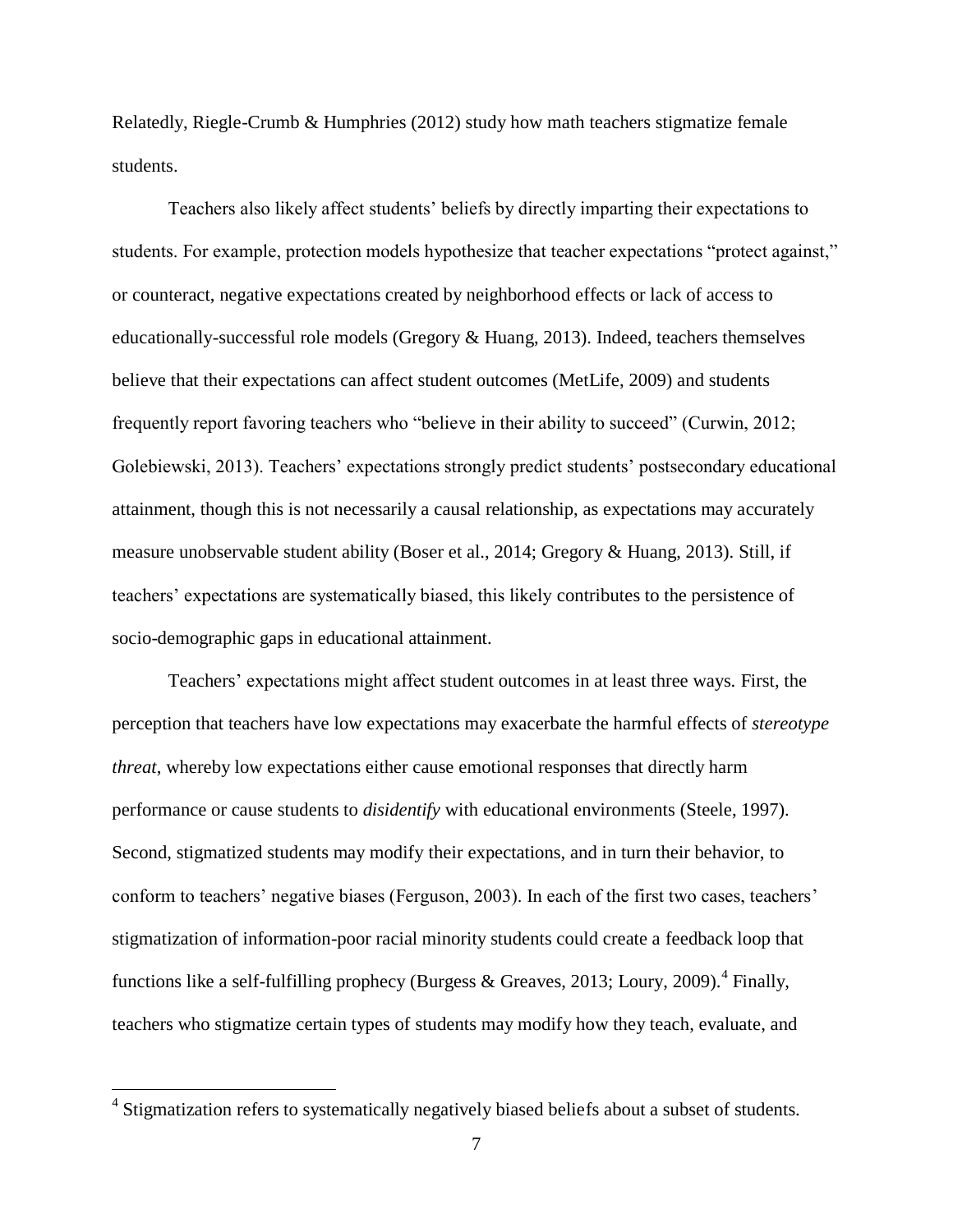advise them, again leading to poor educational outcomes for stigmatized students (Ferguson, 2003). All three scenarios potentially perpetuate socio-demographic gaps in educational attainment.

The current study also contributes to the literature on teacher effectiveness. Recent research shows that teachers affect important socioeconomic outcomes including educational attainment, labor market success, and criminal activity (e.g., Chetty, Friedman, & Rockoff, 2013; Jackson, 2012). However, the mechanisms through which high school teachers affect these outcomes are poorly understood. One possible channel is by shaping students' beliefs and expectations about their ability to successfully complete secondary and tertiary education. In that regard, the current study is related to the literature on the relationship between student-teacher demographic mismatch and outcomes such as student test scores and teacher assessments of student behavior and ability (e.g., Clotfelter, Ladd, & Vigdor, 2007; Dee, 2004, 2005, 2007; Egalite, Kisida, & Winters, 2015; McGrady & Reynolds, 2013; Ouazad, 2014). These studies consistently find evidence of arguably causal, modest negative effects of demographic mismatch on both academic achievement and teacher perceptions of student ability, behavior, and noncognitive skills, in both primary and secondary school settings.<sup>5</sup> At the community college level, Fairlie et al. (2014) find positive effects of being assigned a minority instructor on several measures of minority students' academic success, including course grades, future course selection, and degree completion. However, these studies are typically reduced form in the sense that the mechanisms through which demographic mismatch affects student outcomes is not identified. Teachers' expectations, which may play a particularly important role in shaping the

 $\overline{a}$ 

 $<sup>5</sup>$  However, Antecol, Eren, and Ozbeklik (2015) exploit random assignments of Teach for</sup> America teachers and find a negative effect of female teachers on female students' math achievement in the most disadvantaged schools.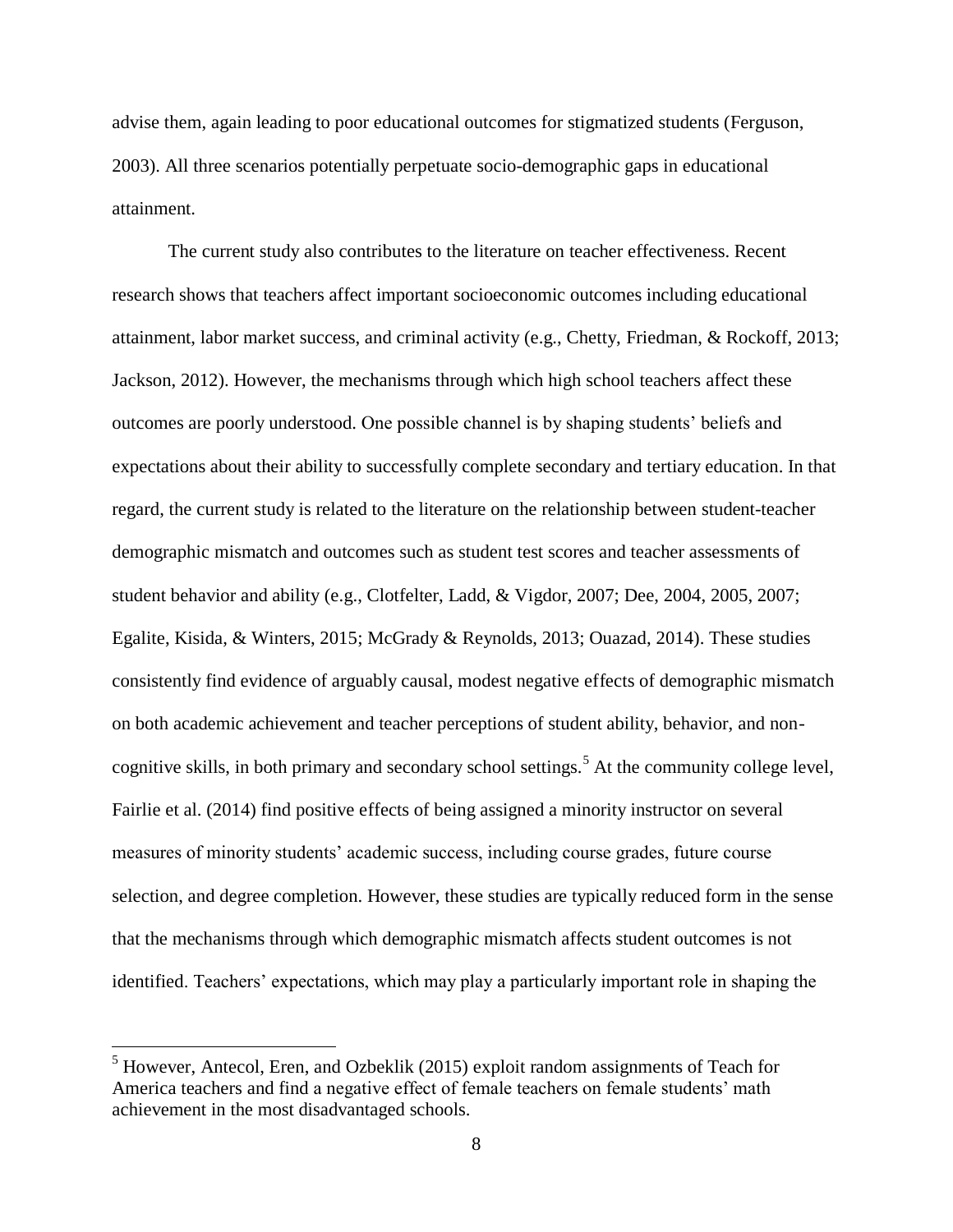information set used by students and parents to make decisions regarding investments in human capital, are one potential mechanism. The current study investigates this possibility by providing novel evidence of the relationship between student-teacher demographic mismatch and teachers' expectations for student educational attainment.

#### **III. Data**

Data come from the Education Longitudinal Study of 2002 (ELS), which was conducted by the National Center for Education Statistics. These data are nationally representative of the cohort of U.S. students who were in 10th grade in 2002. Importantly, the ELS elicited subjective expectations of each student's ultimate educational attainment from students' tenth grade math and reading teachers. Having two expectations per student facilitates a within-student identification strategy that we formalize below. The ELS data also contain information on students' demographic and socioeconomic backgrounds, which facilitates analyses of heterogeneous effects of mismatch by student type.

Table 1 summarizes the analytic sample of 16,810 student-teacher dyads, each containing exactly two teacher expectations per student, for whom the relevant socio-demographic variables are observed. Column 1 of table 1 shows that 19 percent of teachers expected the student to complete no more than a high school diploma while 53 percent of teachers expected the student to complete a 4-year college degree or more. The categorical ELS expectations variables are more nuanced than those reported in table 1, but like Dee (2005), we consolidate expectations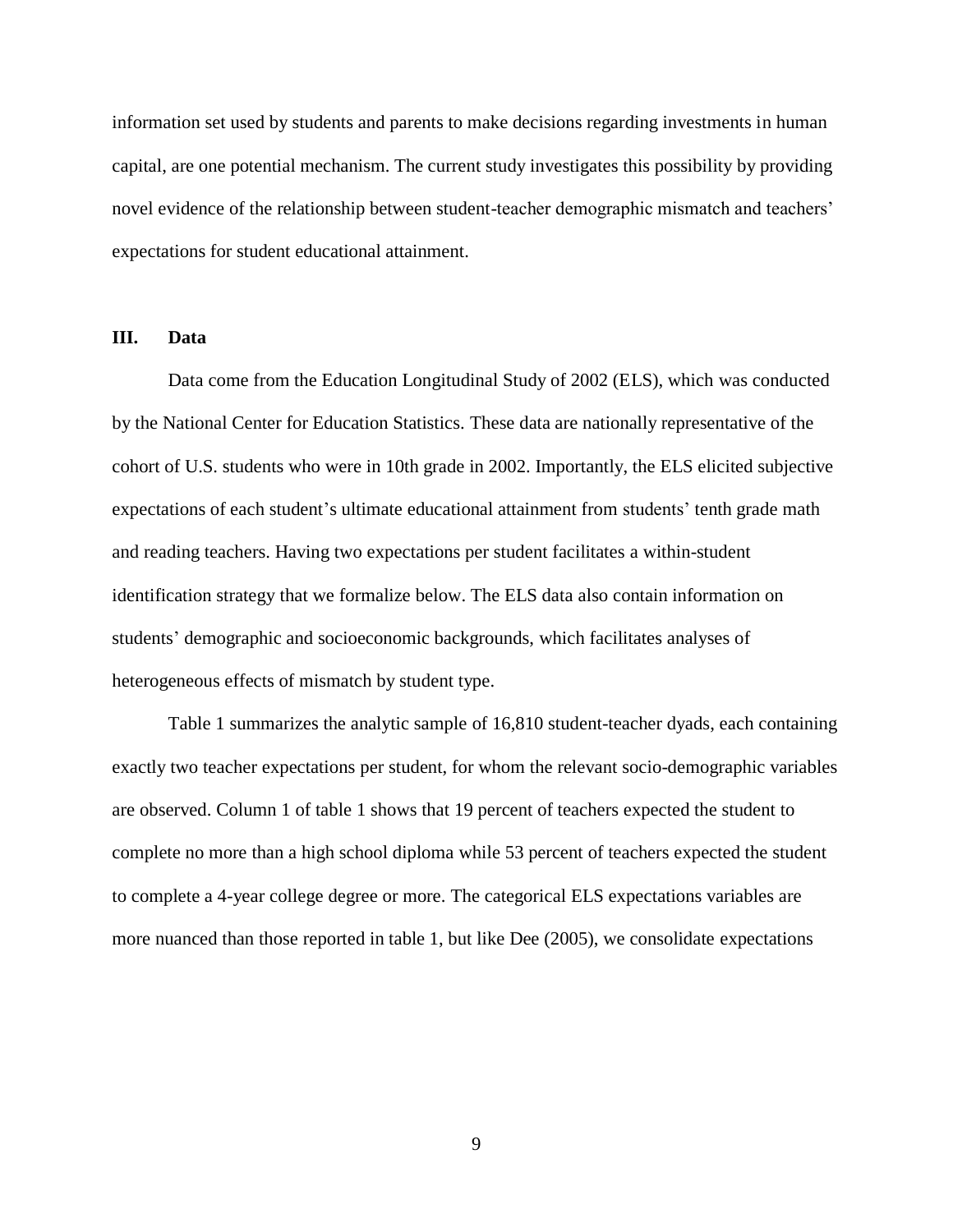into "high" and "low" attainment categories to facilitate the estimation of linear and logistic student FE models.<sup>6</sup>

The independent variables of interest measure the degree of demographic mismatch between students and teachers, as characterized by four mutually exclusive categories in column 1: same race and same sex, other race but same sex, same race but other sex, and other race *and* other sex. Overall, about one third of student-teacher pairs are same race and same sex, while another third of the sample is same race but other sex. The remaining third of student-teacher pairs in the analytic sample is similarly evenly split between other race-same sex and other raceother sex pairs. The remainder of column 1 provides information on the observable characteristics of the students and teachers who comprise the analytic sample.

Columns 2 and 3 of Table 1 compare the average characteristics of white and black students, respectively. Black students comprise about 11 percent of the analytic sample. Teachers have systematically lower expectations for black students' educational attainment than for white students, and these differences are statistically significant. Another notable difference is in the frequency with which white and black students experience demographic mismatch in the classroom, which is due both to the majority of teachers being white and to non-white teachers being more likely to teach in majority non-white schools. White students also have significantly higher test scores, GPAs, and household incomes, which is consistent with evidence of a longstanding racial achievement gap (e.g., Fryer, 2011). Such differences motivate the withinstudent research design, as the multitude of observed and unobserved differences between white and non-white students likely jointly predict teacher expectations and assignment to other-race

 $\overline{a}$ 

 $6$  The main results are robust to using alternative definitions of the educational attainment expectations variables (e.g., in correlated random effects ordered-logit models).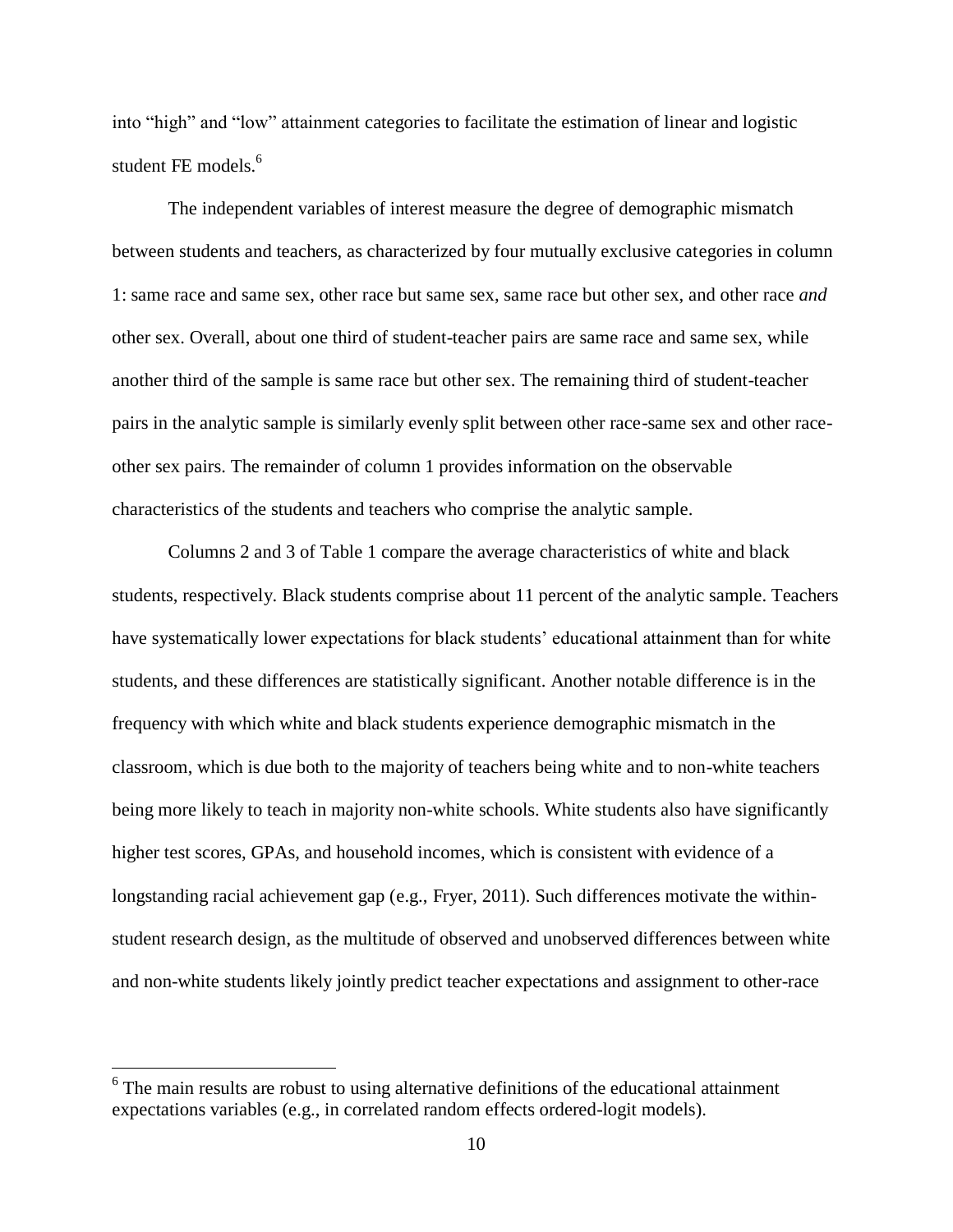teachers. Interestingly, however, there are no significant differences between the observable qualifications of teachers assigned to black and white students.

Columns 4 and 5 of Table 1 similarly compare male and female students. On average, teachers have significantly higher expectations for females, which is consistent with the recent reversal of the gender gap in educational attainment (Bailey & Dynarski, 2011; Bound & Turner, 2011). There are also significant differences in exposure to other-sex teachers, which is due to the overrepresentation of females in the teaching profession. Otherwise, male and female students come from similar households and are taught by similarly qualified teachers.

Finally, columns 6 through 9 of table 1 present summary statistics separately by teacher demographics. White and female teachers are marginally more optimistic about students' educational outcomes than black and male teachers, respectively. Overall, the white teacher summary statistics strongly resemble those for the full sample, again because the majority of teachers are white. Column 7 shows that black teachers are significantly less likely than white teachers to have same-race students. Black teachers also have significantly lower-performing and lower-SES students than white teachers. These results are consistent with the literature on teacher mobility that finds white teachers are more likely to work in higher-performing, higherincome, suburban schools and that black teachers tend to move to schools with larger black student populations (Hanushek, Kain, & Rivkin, 2004; Jackson, 2009). White teachers are about 8 percentage points more likely to hold a graduate degree than black teachers, and this difference is strongly statistically significant. This highlights the potential importance of controlling for teacher characteristics in the econometric model. There are fewer differences by teachers' sex in the types of students they are assigned, though male teachers are significantly more experienced and more likely to hold a graduate degree than female teachers.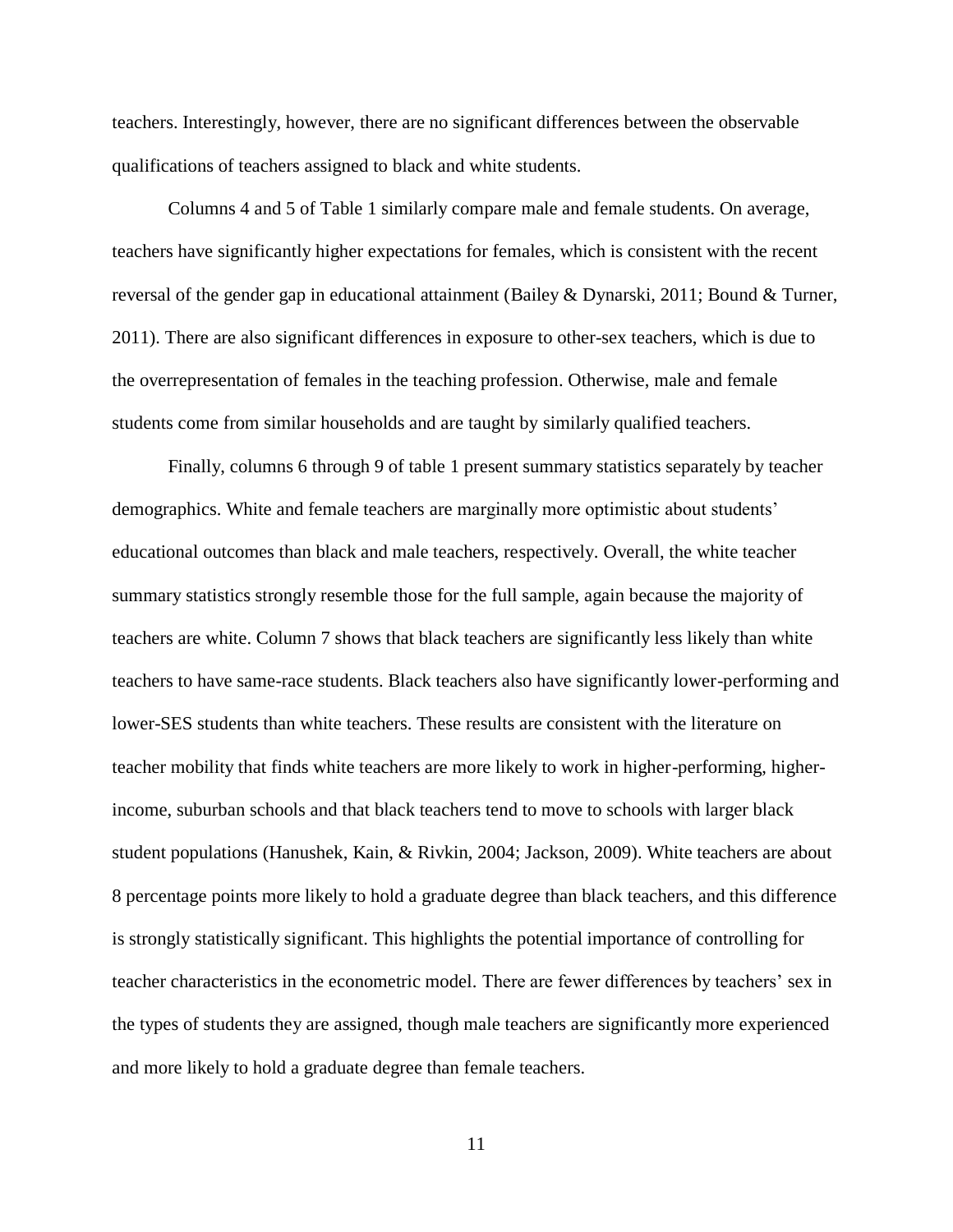Table 2 presents estimates of descriptive regressions that provide a more nuanced analysis of raw and conditional demographic gaps in teachers' expectations for students' educational attainment. Specifically, table 2 presents OLS estimates of linear probability models (LPM) in which the dependent variable is a binary indicator equal to one if the teacher expected the student to complete a four-year college degree or more, and zero otherwise.<sup>7</sup> Column 1 reports coefficient estimates for a basic set of demographic characteristics. Relative to the white reference category, teachers are about 20 percentage points less likely to expect black and Hispanic students to complete a college degree but 16 percentage points more likely to expect Asian students to do so. These differences are strongly statistically significant, as is the 9 percentage point gender gap that favors females.

Column 2 of table 2 reports estimates of a model that also conditions on household SES. Doing so reduces the black-white and Hispanic-white gaps by about 40% and 70%, respectively, which is unsurprising given the lower SES of many black and Hispanic households. The coefficient estimates on the SES indicators in column 2 are of the expected sign and provide evidence of an SES gradient in teacher expectations: teachers have significantly higher expectations for the educational attainment of students from high-income and highly-educated households. The expectation gaps between high and low income students and between the children of college-educated and high-school dropout mothers of about 30 percentage points are practically large as well, relative to the unconditional race/ethnicity gaps observed in column 1.

Column 3 of table 2 further enriches the conditioning set with three measures of academic performance: 9<sup>th</sup> grade GPA and performance on math and ELA standardized tests.

 $\overline{a}$ 

 $<sup>7</sup>$  Online appendix table A1 presents analogous estimates of linear probability models in which</sup> the dependent variable is a binary indicator equal to one if the teacher expected the student to complete a high school diploma or less, and zero otherwise. The qualitative patterns in appendix table A1 are similar to those in table 2, so only the latter is discussed in the main text.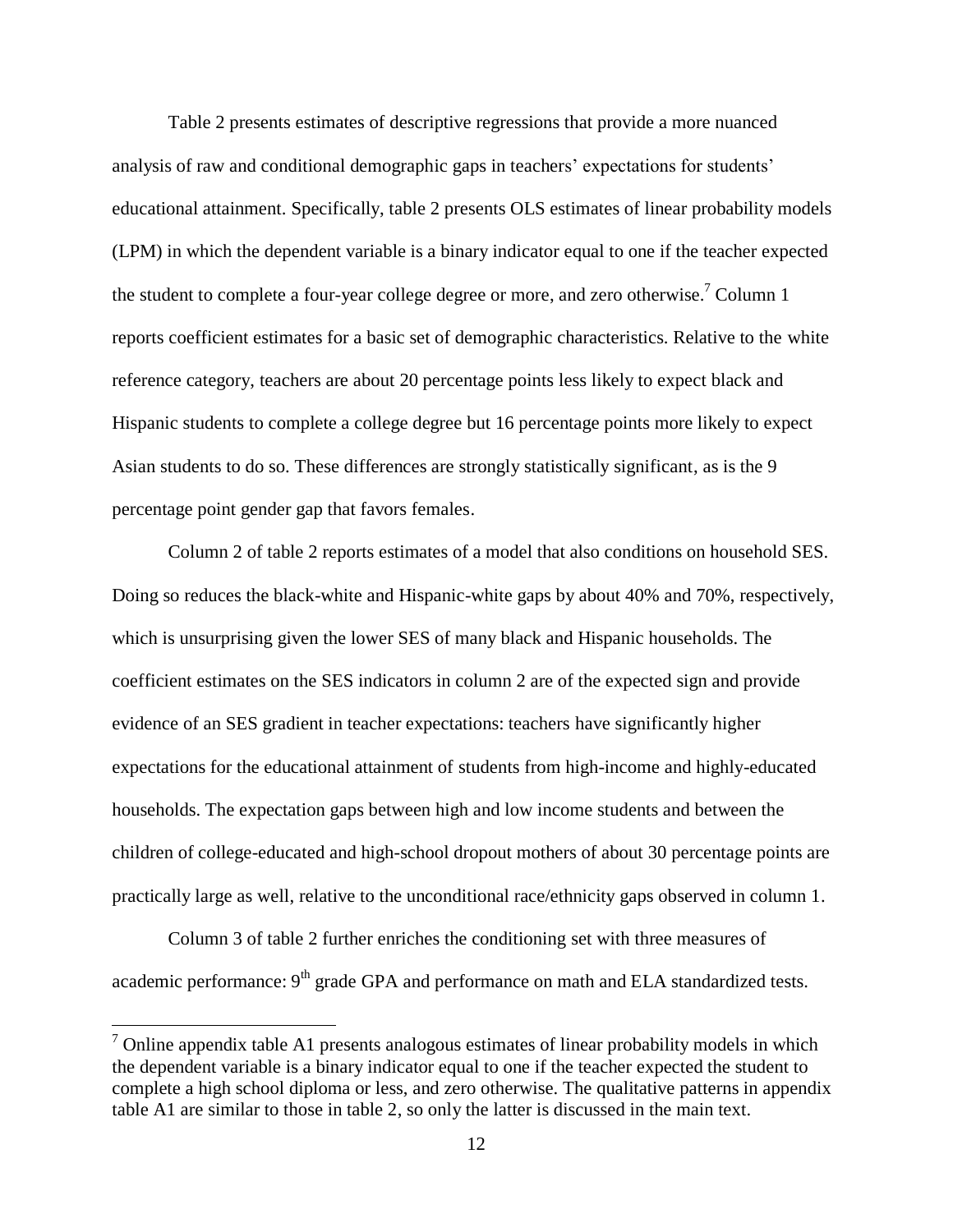Doing so causes the black and Hispanic point estimates to change signs, indicating that conditional on SES and academic achievement, teachers are significantly more likely to expect traditionally underrepresented minorities to complete a four year college degree than white students. There are at least two possible explanations for this result. First, this might reflect teachers' perceptions of race-based admissions and financial aid policies. Second, this might reflect teachers' beliefs that racial minority students who perform well academically, overcoming perceived challenges in the process, are more motivated than observationally similar white students. It is also notable that the gender gap shrinks by more than 50% after conditioning on academic achievement, though the gap remains statistically significant and in favor of females. It is similarly interesting, and perhaps reassuring, that the SES gradient in teacher expectations significantly flattens after conditioning on students' academic achievement. The coefficient estimates on the academic achievement variables themselves are all of the expected sign and strongly statistically significant.

Finally, column 4 of table 2 adds school fixed effects to the LPM that control for unobserved school climate and disparities in school and neighborhood resources. Within-school estimates of race/ethnicity indicators are small in magnitude and only the black and Asian coefficient estimates are even marginally statistically significant, though the gender gap remains similar in size and strongly statistically significant. The other point estimates, and the presence of SES gradients in teacher expectations, are robust to the inclusion of school fixed effects. In sum, table 2 and online appendix table A1 suggest that teachers' expectations for students' educational attainment are shaped by students' sex, SES, and academic performance. Importantly, when making within-school comparisons, these factors dominate the effect of race and ethnicity.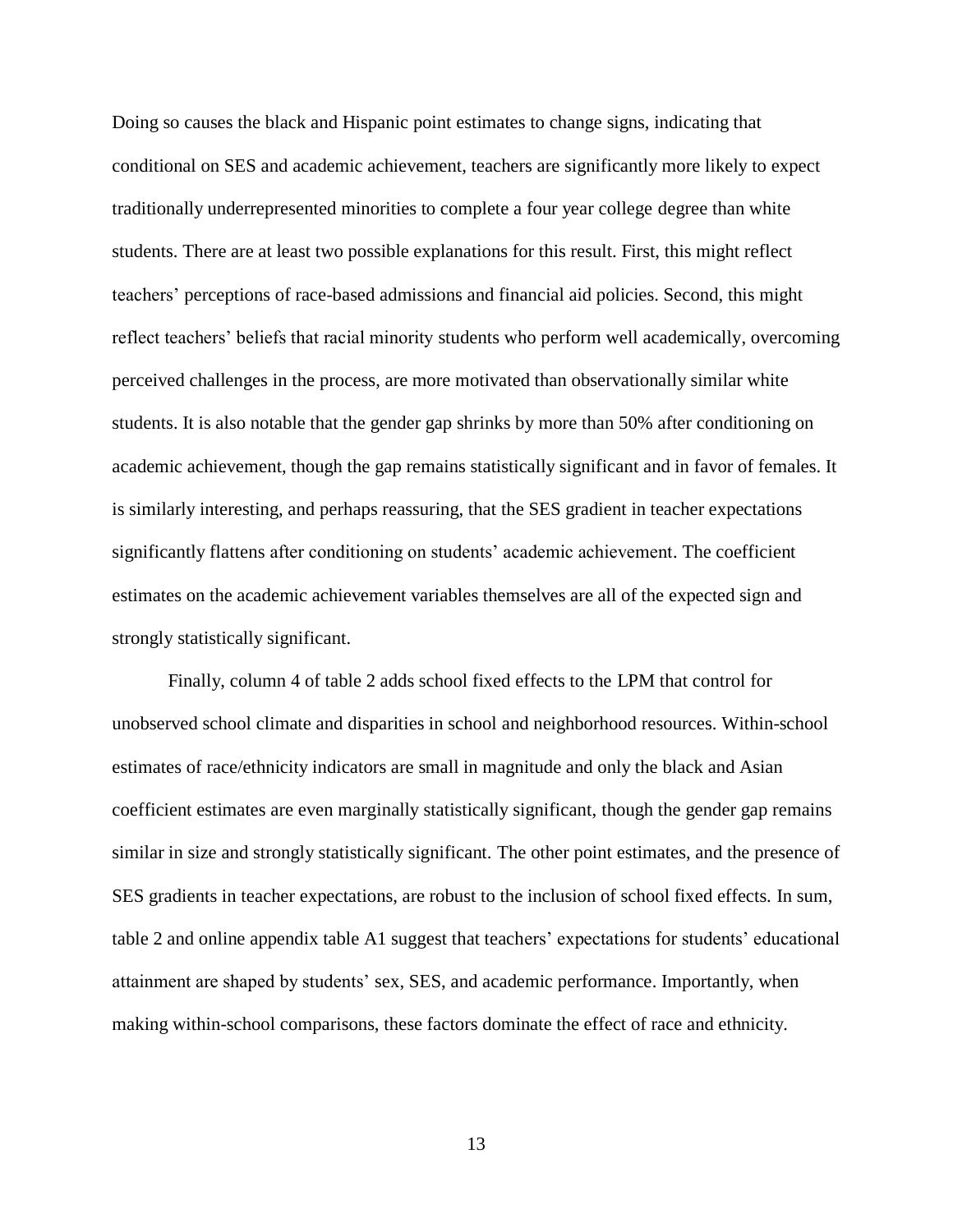Table 3 reports LPM estimates that similarly describe the relationship between observable teacher characteristics and teachers' expectations that the student will complete a college degree (or more). Column 1 reports estimates of models that do not condition on any student attributes. Multi-race teachers have lower expectations than white teachers, on average, but there are no other significant differences in teacher expectations by race. Male teachers have marginally lower expectations than female teachers. Teachers who have a graduate degree or major in the subject they teach have significantly higher expectations for students' college success, which might be due to such teachers teaching in higher-level courses. There is no evidence of systematic differences between how math and reading teachers evaluate students. The adjusted  $R^2$  in column 1 is only 0.01, however, indicating that teacher characteristics alone explain little of the total variation in teacher expectations.

Column 2 of table 3 adds controls for students' demographic backgrounds to the regression model, which causes the black and Hispanic teacher indicators to become statistically significant: conditional on student race and sex, black and Hispanic teachers are significantly more likely to expect that students will complete college than white teachers. Controlling for student demographics does not appreciably change the estimated effects of the other teacher characteristics, as teachers with graduate degrees and majors in the subject they teach continue to expect higher levels of educational attainment from their students. Similar results are obtained in columns 3 and 4, which add controls for students' SES and academic performance to the regression models, respectively. Finally, column 5 adds school FE to the LPM, which generally reduces the magnitude of the estimated effects of observable teacher characteristics on teachers' expectations. Nonetheless, the estimated coefficients on the black and Hispanic indicators remain positive and statistically significant, suggesting that there are within-school differences in how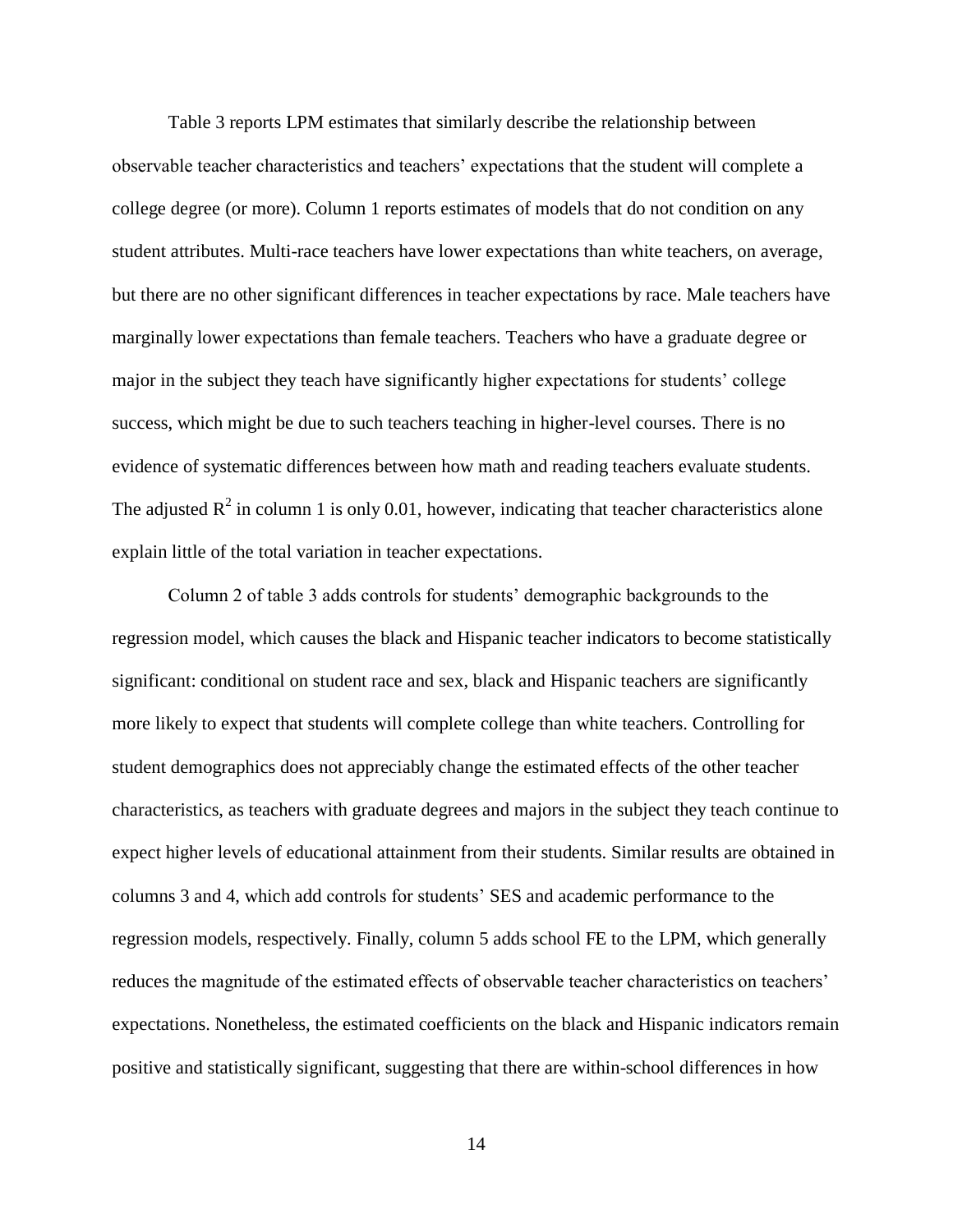teachers of different demographic backgrounds evaluate student potential. Online appendix table A2 shows qualitatively similar patterns in teachers' expectations for low educational attainment (i.e., high school diploma or less).

Table 4 presents estimates of the full specification shown in column 5 of table 3 separately by student sex and race. Columns 1 and 2 of table 4 estimate the descriptive regression separately for male and female students, respectively. Interestingly, black teachers have significantly higher expectations for female students than do teachers from other racial and ethnic backgrounds, but no such difference exists in teachers' expectations for male students. Male teachers and math teachers have lower expectations for female students than their female and ELA-teacher counterparts and the differences are marginally significant, but again such differences are not observed among male students. These results are consistent with recent evidence suggesting that some teachers stigmatize female students, particularly in math courses (Lavy & Sand, 2015; Riegle-Crumb & Humphries, 2012).

Columns 3 and 4 of table 4 report estimates separately for white and black students, respectively. Black teachers have higher expectations for black students than white teachers and this difference is marginally statistically significant. There is no such racial difference in teacher expectations for white students. There are also some large differences in Asian and Native American teachers' expectations for black students, though these cells are quite small and are likely driven by a handful of observations. Math teachers are marginally less likely to expect black students to graduate from college than are ELA teachers, and again no such difference is observed in the subsample of white students. Online appendix table A3 presents qualitatively similar results from analogous analyses of "low educational expectations." These results provide suggestive evidence that teachers' expectations are influenced by the interaction between teacher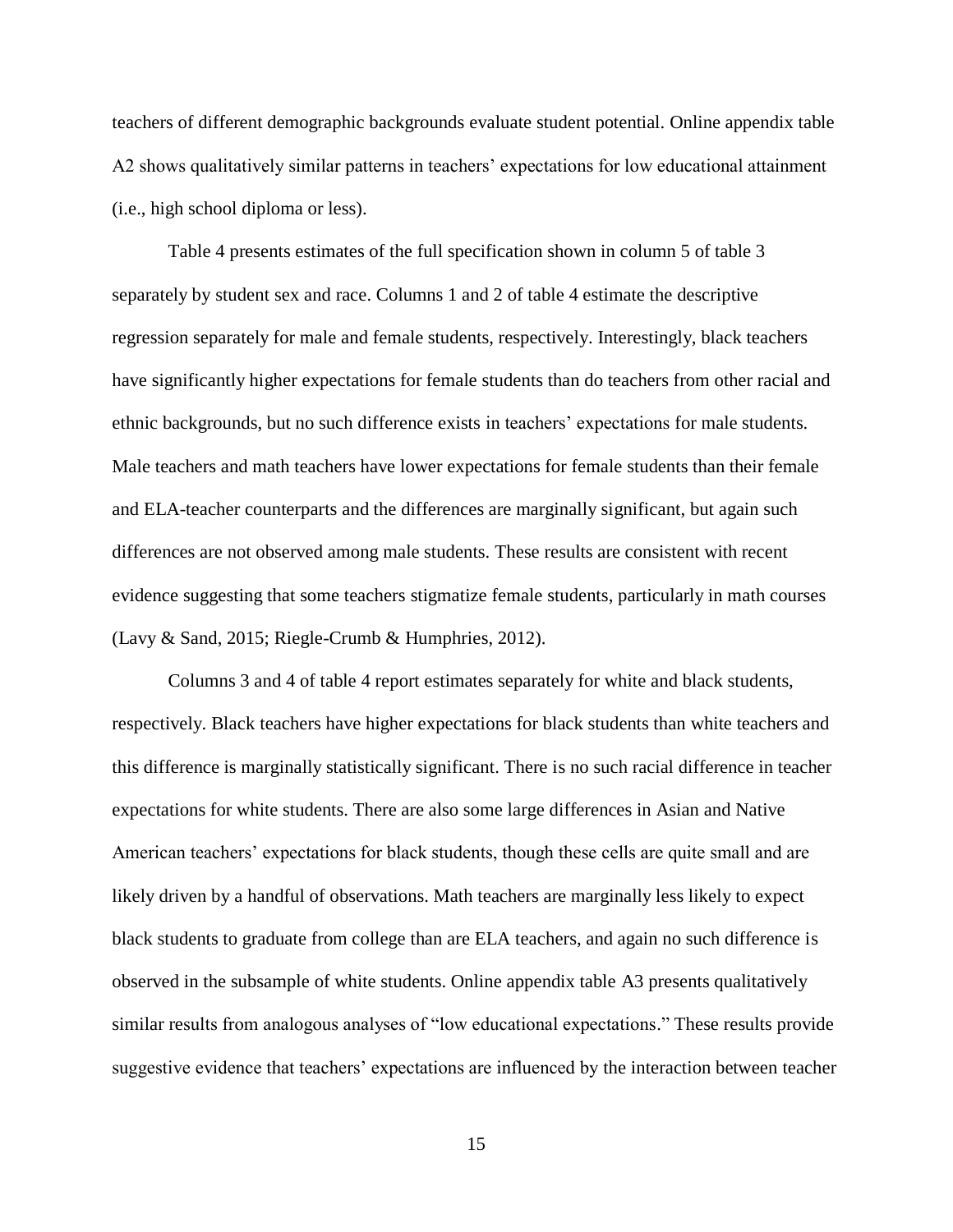and student demographics, but these descriptive regressions do not disentangle the effect of demographic mismatch from possibly confounding factors such as unobserved student propensity for educational attainment. We present an empirical strategy for doing so below.

#### **IV. Identification Strategy**

 $\overline{a}$ 

The ELS asked each student's tenth grade math (*M*) and reading (*R*) teacher how much education they expected the student to complete. Formally, the expectations (*E*) of student *i*'s subject-*s* teacher are modeled as

$$
E_{is} = \alpha_s + \theta_i + \beta x_{is} + \delta \text{Other}_{is} + \varepsilon_{is}, \ \forall \ s \in \{M, R\},\tag{1}
$$

where  $\alpha$  is a subject fixed effect (FE) that controls for systematic differences in math and reading teachers' expectations,  $\theta$  is a student FE that controls for unobserved student characteristics that influence teachers' expectations (e.g., motivation), **x** is a vector of observed teacher characteristics that influence their evaluation of students (i.e., experience, graduate degree, major in subject taught), **Other** is a vector of variables that measure the degree of demographic mismatch between teacher and student, and *ε* represents unobserved idiosyncrasies of the student-teacher dyad that shaped the teacher's expectation for the student.<sup>8</sup>

If data were only available for one student-teacher pair per student, *θ* would necessarily be included in the error term. The likely endogeneity of *θ* would bias OLS estimates of **δ**, the parameter of interest in equation (1), as the sorting of teachers and students into classrooms means that unobserved factors such as motivation, innate ability, and barriers to higher education are likely correlated with observed teacher characteristics. However, having two teacher

<sup>&</sup>lt;sup>8</sup> It is important to note that  $\theta$  captures more than student ability and motivation. It captures any fixed characteristics that might affect teachers' expectations, including a teacher's perception that a student may have trouble achieving (e.g., perceived barriers to higher education due to family circumstances).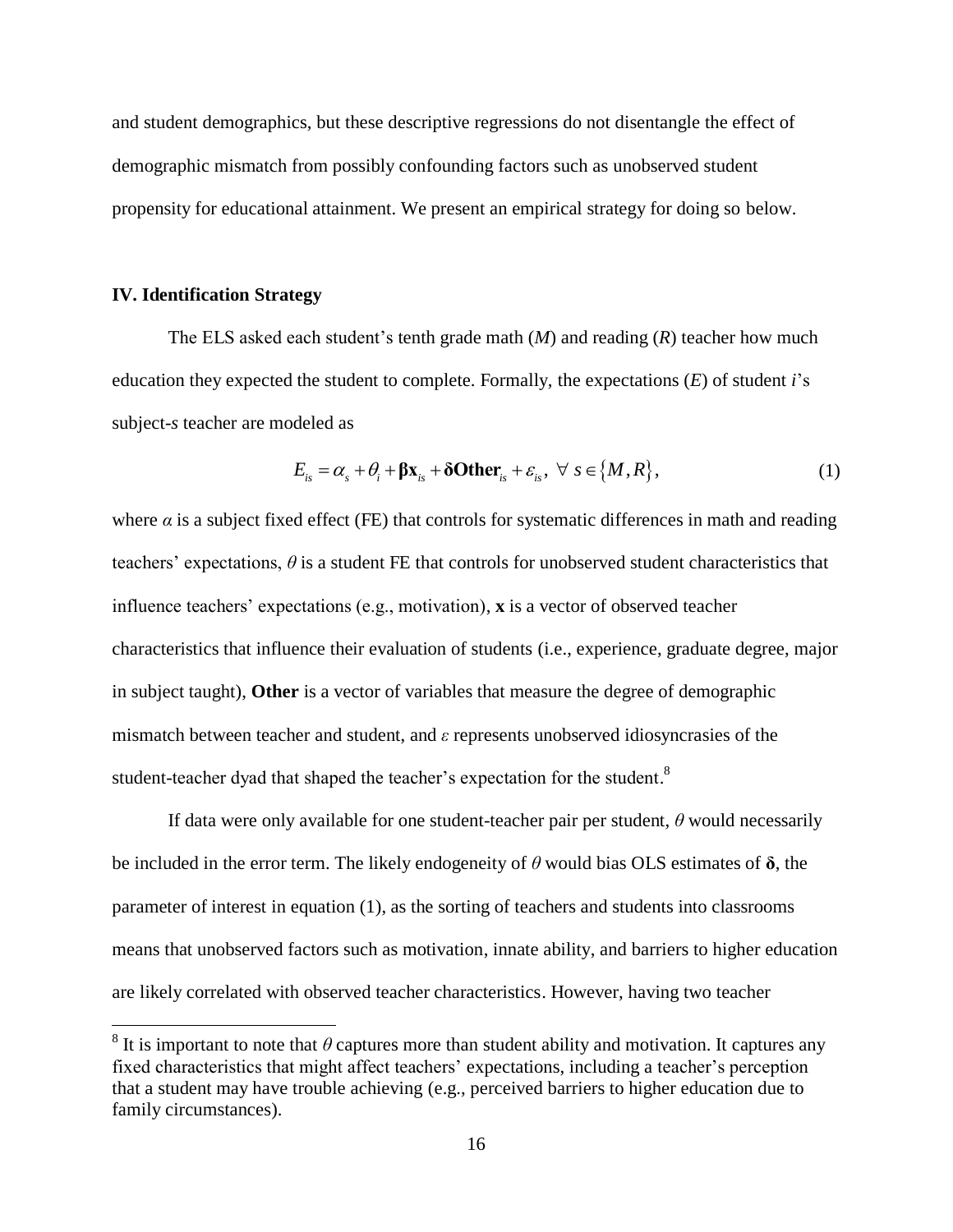expectations per student allows us to follow Dee (2005) and Fairlie et al. (2014) in estimating equation (1) using a student FE strategy that purges such concerns from the model. For simplicity, there are no *s* subscripts on  $\beta$  and  $\delta$  in equation (1), meaning that the baseline model restricts the effects of teacher characteristics and student-teacher demographic mismatch to be homogeneous across subjects. Below, we relax and test this simplifying assumption by interacting the elements of **x** and **Other** with the subject FE and testing the joint significance of the interactions, respectively.

Following Dee (2005), the baseline model assumes that **Other** contains two elements: binary indicators for "other race" and "other sex." However, to test for multiplicative effects of having both an "other race" *and* "other sex" teacher on teachers' expectations, we also consider a non-parametric specification of **Other** that categorizes the demographic match between teachers and students as one of four possible mutually exclusive scenarios: same race and same sex (omitted reference group), same race and different sex, different race and same sex, and different race *and* different sex. Again following Dee (2005), we examine heterogeneity in the effects of student-teacher demographic mismatch by estimating equation (1) separately for different subsamples of the student population, as previous research on student-teacher demographic match finds that effects on achievement and teacher perceptions sometimes vary by race and by other observable student characteristics (e.g., Antecol et al., 2015; Egalite et al., 2015; Ouazad, 2014).

The baseline model given in equation (1) is treated as a linear probability model (LPM). Standard errors are clustered by school, as both teachers and students are nested within schools during students' sophomore year of high school (Angrist & Pischke, 2009). Linear models are preferred despite the binary nature of the dependent variables because they facilitate the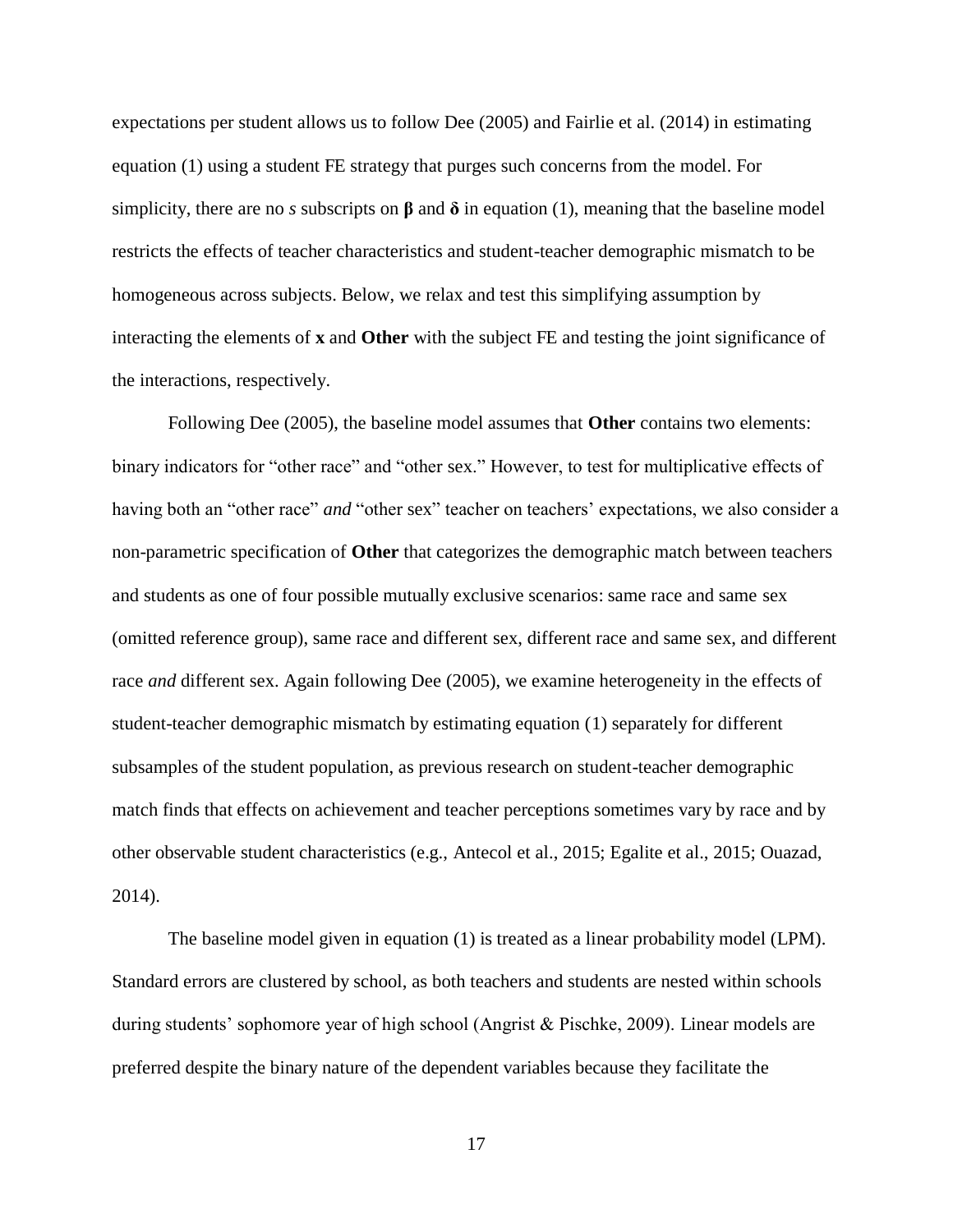inclusion of student FE and the resulting coefficient estimates can be directly interpreted as average partial effects.<sup>9</sup> Nonetheless, we show in online appendix table A4 that the baseline results are robust to specifying a nonlinear conditional (FE) logit model that acknowledges the binary nature of the dependent variables, which takes the right hand side of equation (1) as its linear index. Another sensitivity analysis is presented in online appendix table A5, which shows that the preferred LPM estimates are robust to weighting by NCES-provided sampling weights, as suggested by Solon, Haider, and Wooldridge (2015).

The remaining threat to the validity of the baseline student-FE estimates is endogenous sorting that systematically varies by subject *and* student background. Intuitively, this concern is analogous to those about time-varying unobserved heterogeneity in panel data settings in which individuals are observed repeatedly over time and time-invariant individual FE fail to purge time-varying sources of bias from the model. In the current context, the student FE only adequately controls for sorting into classrooms based on student unobservables if the sorting mechanism is the same for both math and reading classrooms. For example, baseline estimates of **δ** in equation (1) would overstate the effect of student-teacher demographic mismatch if low

 $\overline{a}$ 

<sup>&</sup>lt;sup>9</sup> Student indicators (student fixed effects) cannot be included in pooled probit or logit models due to the incidental parameters bias that arises when there are only two observations per student. Meanwhile, it is impossible to estimate proper average partial effects in the conditional (fixed effects) logit model because the distribution of fixed effect is unknown (Wooldridge, 2010, p. 620). Another advantage of the LPM is that it can be augmented to include two-way student and teacher FE (e.g., Mittag, 2012). In this specification, teacher FE replace the teacher characteristics contained in **x**. While exploiting within-teacher variation in this way is appealing, our ability to do so is limited by two practical issues. First, the ELS does not contain teacher identifiers. Rather, we must identify individual teachers using a probabilistic matching process, which is necessarily prone to measurement error, that makes within-school matches using the elements of **x** and information on teachers' college majors and minors. Second, two-way FE estimators can only be implemented for the subsample of teachers who taught multiple students and for whom there is variation in *E* and **Other**. As a result, the two-way FE analysis is underpowered and yields imprecise estimates (e.g., this restriction cuts the black subsample in half). Estimates of the baseline student FE model on the restricted "two-way FE sample" are similarly imprecise, thus we do not report or attempt to interpret the two-way FE estimates.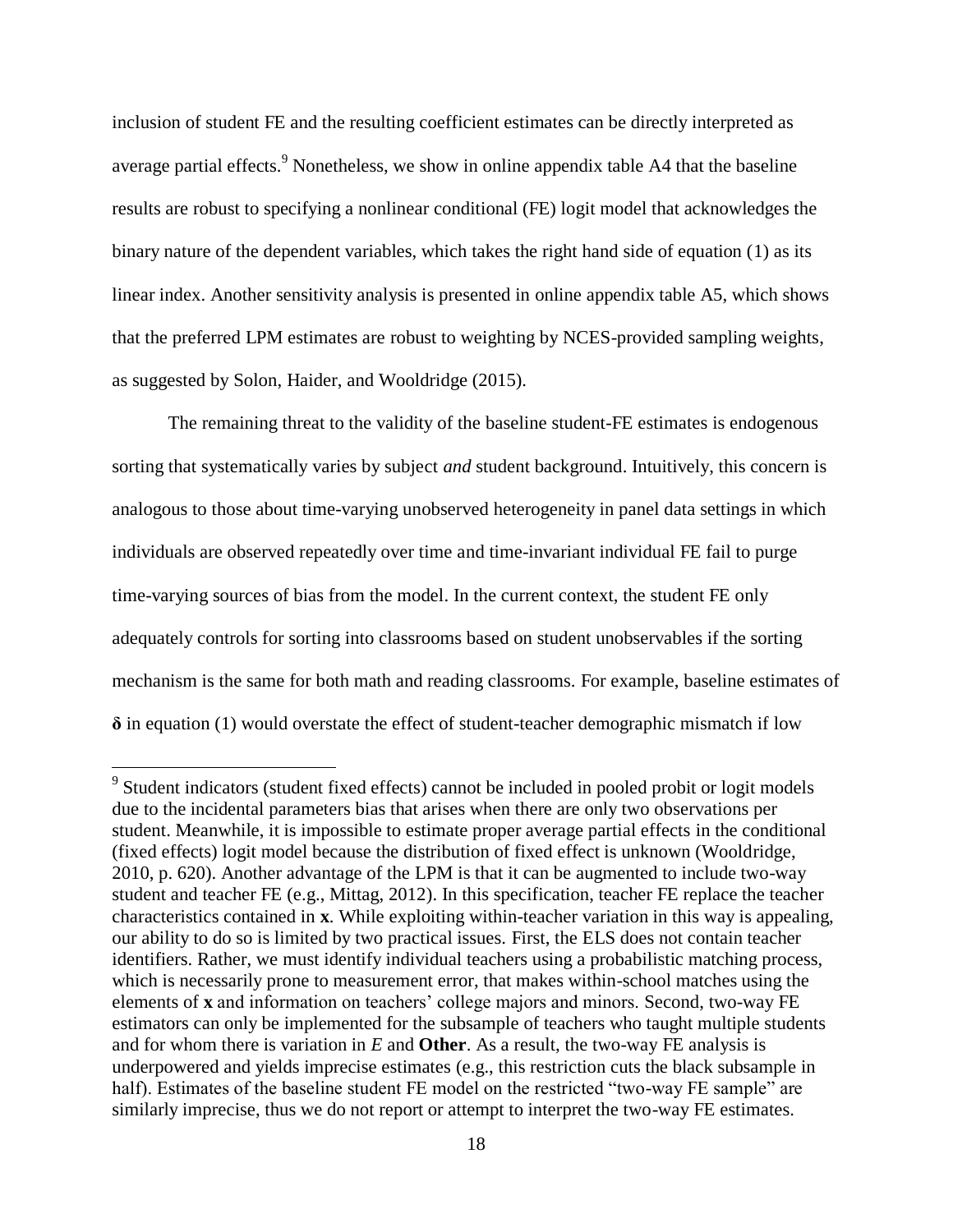math ability non-white students are systematically assigned to white math teachers. While we can neither account nor test for such sorting on unobservables, we follow Fairlie et al. (2014) in testing for analogous types of differential sorting on observables, who argue that if there is no systematic sorting on observable student characteristics (**z**) and the elements of **z** are highly correlated with the  $\varepsilon$  in equation (1), then differential sorting on unobservables of the sort described above is unlikely to seriously threaten the validity of the preferred student-FE estimates of equation (1).

Implementing a Fairlie et al. (2014) style test for differential sorting by observables requires using teacher identifiers that we created via probabilistic matching to compute  $\overline{z}_i^r$ ,  $\overline{z}_j^r$ , the mean value of characteristic *z* among teacher *j*'s type-*r* students in school *k*, where *r* could denote race or sex. In the simplest form of the test  $r$  is a binary indicator equal to one for nonwhite students and zero otherwise. We then use two observations per teacher to estimate linear regressions of the form

$$
\overline{z}_{jk}^{r} = \omega_{k} + \lambda 1\{r = 1\} + \pi 1\{r = 1\} \times Nonwhite_{jk} + u_{jk}^{r},
$$
\n(2)

where  $\omega$  is either a school or school-by-subject FE, 1{ $\Omega$ } is the indicator function, *Nonwhite* is a binary indicator equal to one if teacher *j* is non-white and zero otherwise, and *u* is an idiosyncratic error term. The coefficient of interest in equation (2) is  $\pi$ , which is essentially a difference-in-differences estimate of how the mean difference between white and nonwhite student characteristics varies between white and non-white teachers in the same school (or school-subject pair). If the OLS estimate of  $\pi$  is statistically indistinguishable from zero, there is no evidence of differential sorting on observables and thus differential sorting on unobservables in a way that would bias the preferred student-FE estimates of equation (1) is unlikely.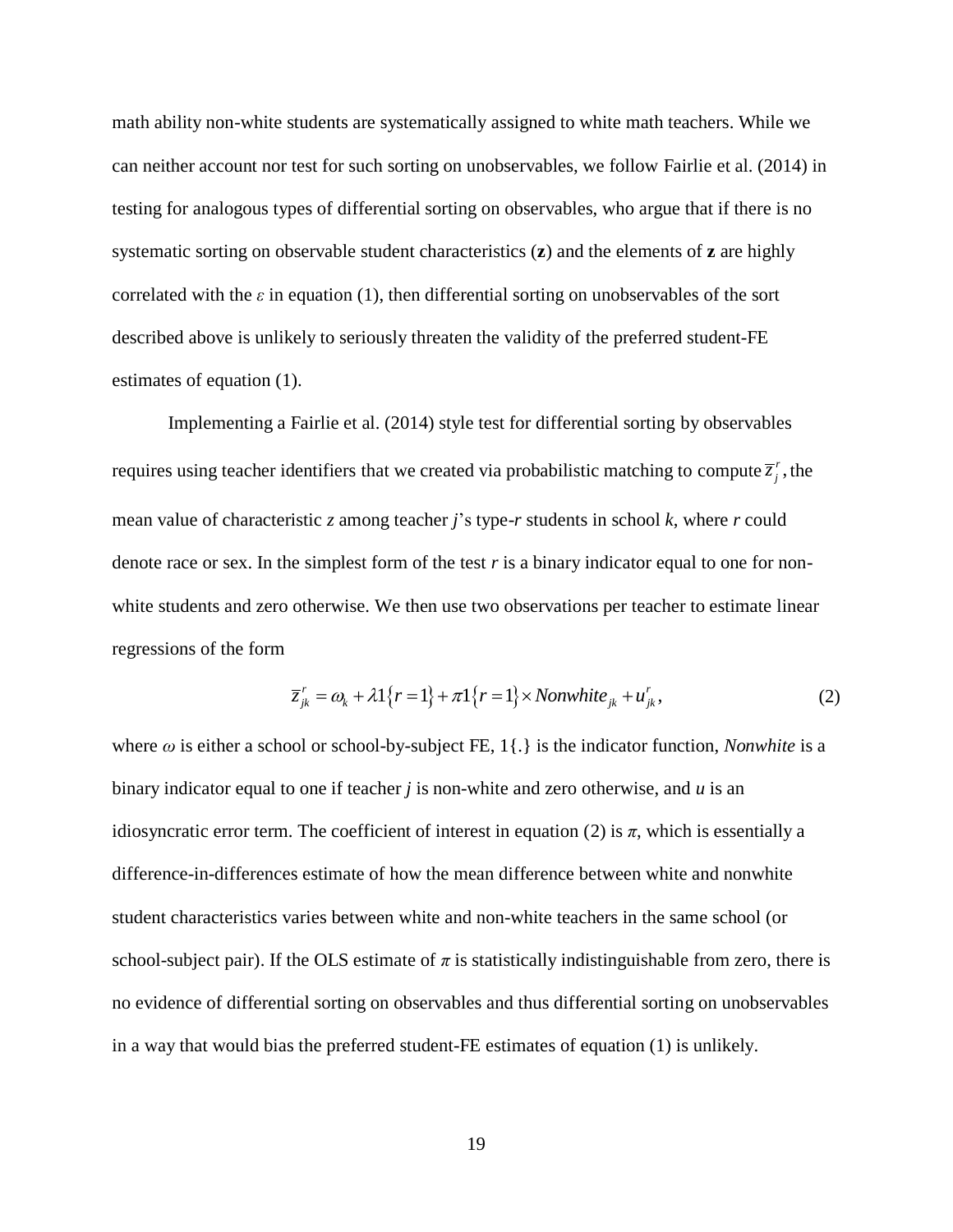### **V. Results**

#### *A. Sorting Test Results*

Table 5 reports estimates of two versions of the sorting test proposed by Fairlie et al. (2014) and described in equation (2). Panel A of table 5 reports estimates from models that condition on school FE and panel B reports estimates from models that condition on school-bysubject FE. The two specifications produce nearly identical results, which alleviate concerns that the main results are biased by differential sorting by subject and student race into classrooms. Specifically, the interaction terms that represent differential sorting by race on observables are statistically indistinguishable from zero for each of the five student characteristics considered: 9<sup>th</sup> grade GPA, mother has a high school diploma or less, mother has a college degree or more, student comes from a low-income household, and student comes from a high income household. Moreover, the interaction term point estimates and standard errors are small in magnitude, again suggesting that there is no differential sorting on observables by student race. Thus differential sorting on unobservables is unlikely to pose a serious threat to identification, as previous performance, household income, and maternal education are likely correlated with the idiosyncratic error term in equation (1).

#### *B. Main Results*

Table 6 reports estimates of the baseline LPM shown in equation (1). The first row reports estimates for the full analytic sample and each subsequent row reports estimates for a specific subsample of interest. Columns 1 and 2 report the estimated effects of *Other Race* and *Other Sex* student-teacher pairings, respectively, on the likelihood that teachers expect students to complete a high school diploma or less. In the full sample, the other-race effect is positive,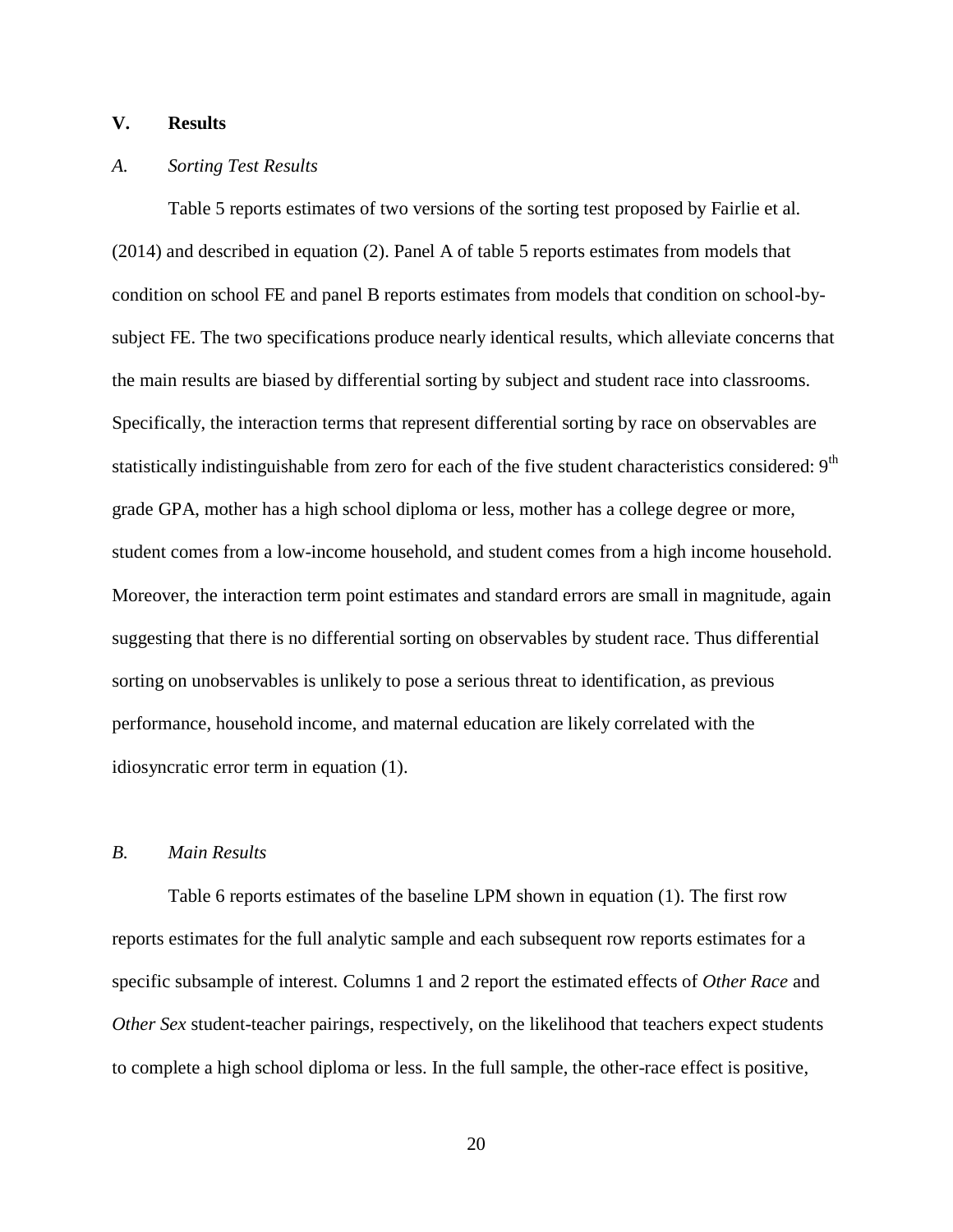small in magnitude, and only marginally statistically significant. This suggests that on average, teachers are more likely to expect low levels of educational attainment for students of different racial backgrounds than they are for students of the same race.

However, restricting the effect of racial mismatch to be constant across all students might mask important heterogeneities by student race, sex, and SES. Indeed, the subsequent five rows of Table 6 show that the overall positive effect of racial mismatch on the probability that the teacher has low expectations for educational attainment was almost entirely driven by non-black (mostly white) teachers' expectations for black students relative to the expectations of black teachers. Specifically, non-black teachers are 12 percentage points more likely to expect black students to complete a high school diploma or less than are black teachers and this difference is statistically significant. It is also arguably practically significant, as it represents an almost 40% increase relative to the mean expectation for black students of 0.31.

Further stratification of the race/ethnicity subsamples reveals that the effect of studentteacher racial mismatch on teachers' expectations that black students complete a high school diploma or less is five percentage points larger for black males than for black females, though these estimates are less precisely estimated, which is likely due to the substantial reductions in sample size. Other-race teachers are also relatively more likely to have lower educational expectations for students from low-income households and students in the South.

Column 2 of Table 6 provides no evidence of an effect of sex mismatch on teacher expectations for low educational attainment, either overall or by student subgroup.

Columns 3 and 4 of Table 6 similarly report estimates of the baseline LPM for the probability that teachers expect the student to complete a 4-year college degree or more. Neither the other-race nor other-sex indicator is significant when the model is estimated using the full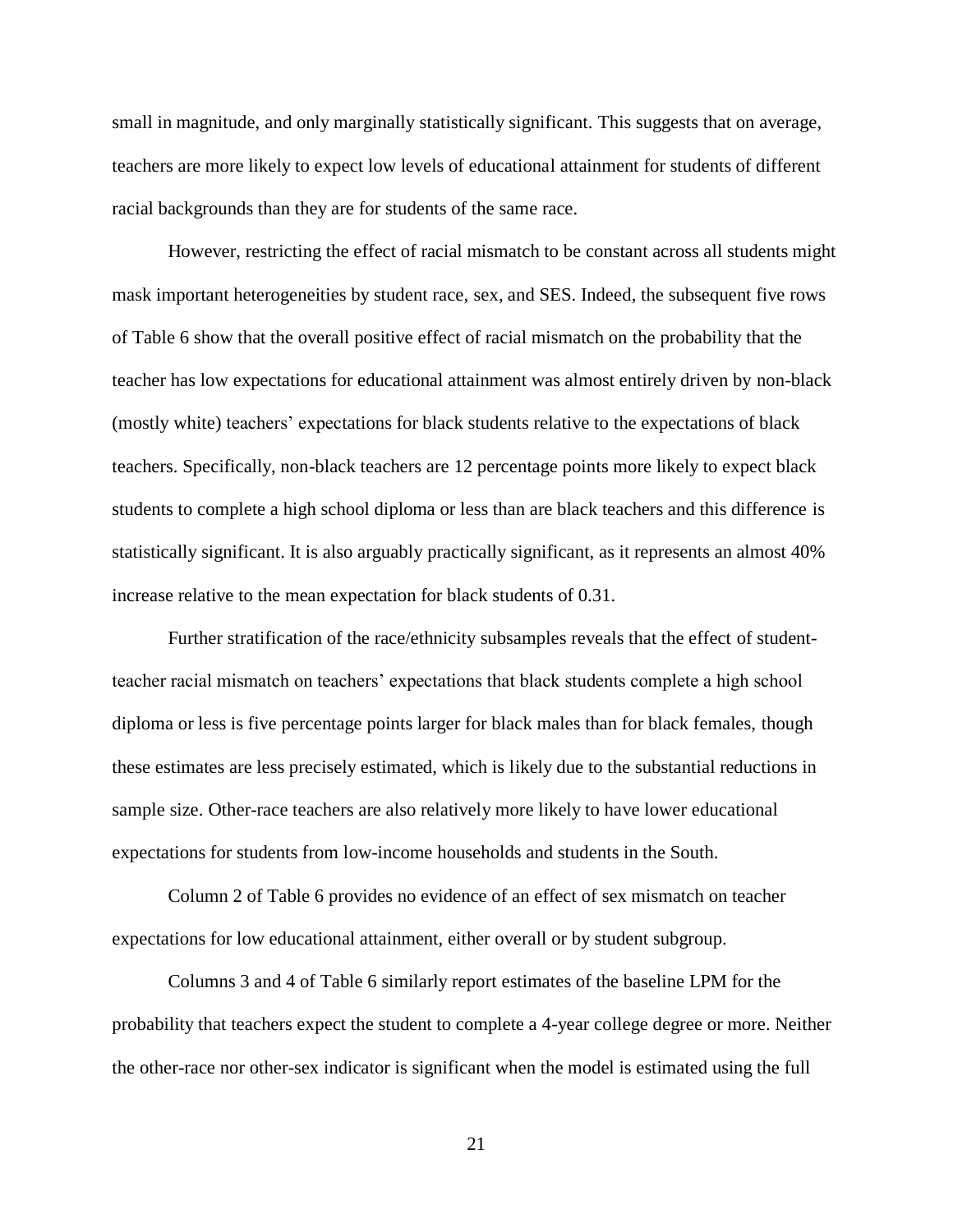analytic sample, though as discussed above there might be significant differences in the effect of demographic mismatch by students' demographic and socioeconomic backgrounds. Sure enough, and consistent with the results for low educational expectations presented in column 1 of Table 6, non-black teachers are significantly less likely to expect black students to complete a 4 year college degree than are black teachers. Again, the effect of racial mismatch on teachers' expectations for college completion is larger in magnitude for black females than black males.

Interestingly, and unlike in the results for low-expectations reported in column 2, a marginally significant effect of gender mismatch on teachers' expectations for black students' college success is observed in column 4 of table 6. This appears to be mostly driven by female teachers' expectations of black male students. These results suggest nonlinearities in the effects of other-race and other-sex student-teacher assignments on teachers' expectations, which we further investigate in table 7.

Specifically, table 7 reports estimates of a richer version of the preferred LPM in which **Other** is specified as a set of four mutually exclusive categorical indicators of the nature of the demographic match between students and teachers. Same race and same sex is the omitted reference group to which reported point estimates can be compared. In the full analytic sample, the point estimate in column 3 of the first row of table 7 shows that the overall other-race effect observed in column 1 of table 6 was driven by instances of racial mismatch in which there was also sex mismatch. In the black subsample, the "other race and other sex" indicator in column 3 of table 7 is positive and relatively large, but imprecisely estimated. However, the "other sex" indicator in column 2 is negative, twice as large in magnitude, and statistically significant. This indicates that black teachers assigned to black students of the opposite sex are significantly less likely to have low expectations than a black teacher of the same sex as the student. This result is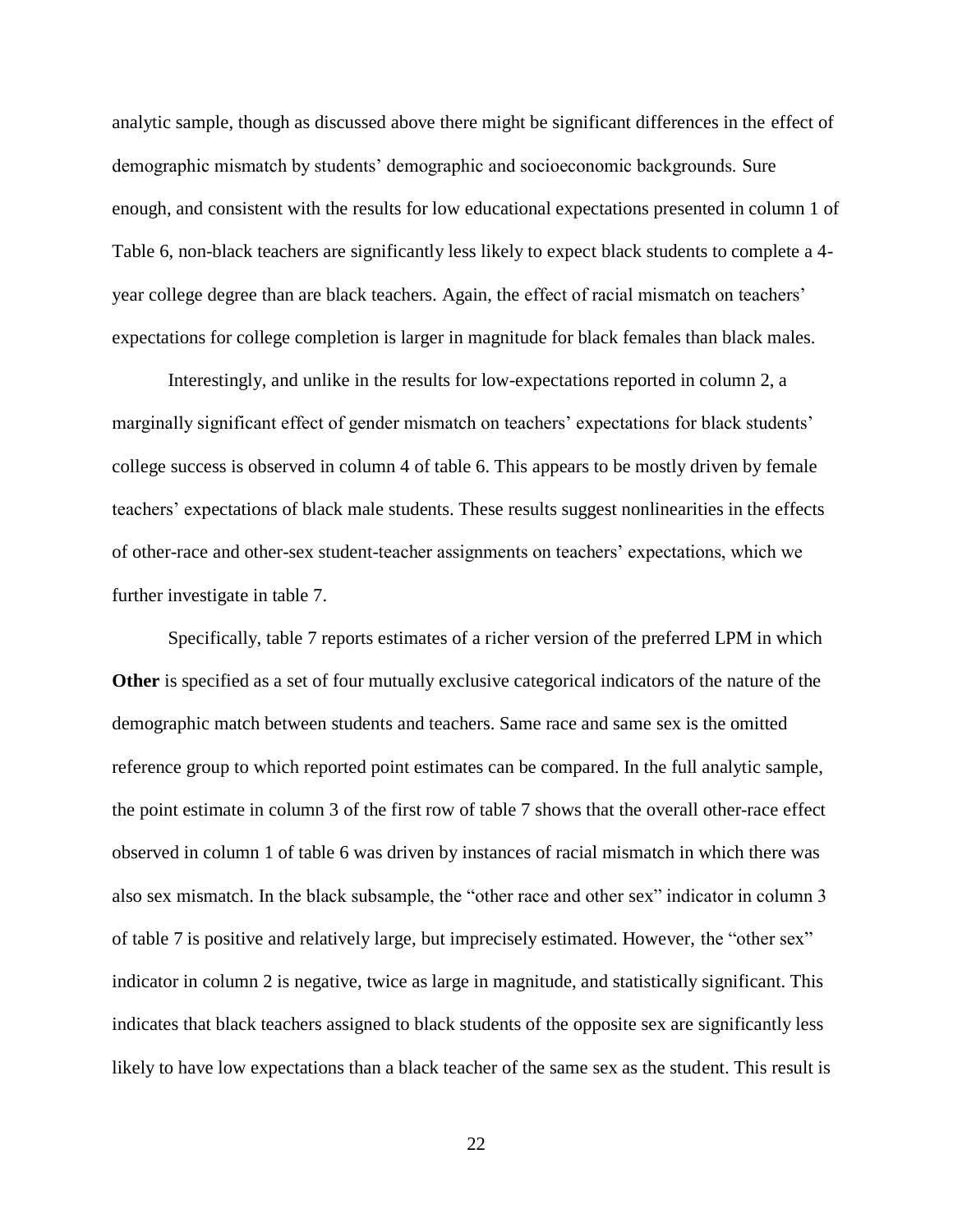likely driven by black female teachers' expectations for black male students, as black male teachers are relatively rare in the analytic sample. Indeed, in the black-male subsample black female teachers are 20 percentage points less likely than white teachers of either sex, and almost 30 percentage points less likely than black male teachers, to expect a high school diploma or less. In other words, black female teachers are significantly more optimistic about black males' ability to complete high school than teachers from any other demographic group. As for black female students, there is a marginally statistically significant "other race and other sex" effect on teacher expectations, which suggests white male teachers are about 10 to 20 percentage points more likely to have low expectations for black female students than teachers from other demographic backgrounds.

Columns 4 through 6 of table 7 similarly analyze the effect of student-teacher demographic mismatch on the probability that teachers have high expectations for students' educational outcomes. Several of the patterns reverse. Notably, among teachers of black students, other-race teachers are significantly less likely to expect a four year college degree, regardless of the sex match between student and teacher. This is in stark contrast to the results for low expectations, and highlights the nuanced relationship between student-teacher demographic mismatch and teachers' expectations for educational success.

Finally, in table 8 we relax the assumption that the coefficients on demographic mismatch (**δ**) and observed teacher characteristics (**β**) do not vary by subject by augmenting the baseline LPM, which only included a math-teacher FE, to include interactions between the math-teacher FE and each of the model's covariates. These interaction terms are only jointly statistically significant when the augmented model is estimated on the subsample of black students, as shown by the joint *F*-test *p* values reported in column 7 of table 8, suggesting that the baseline model is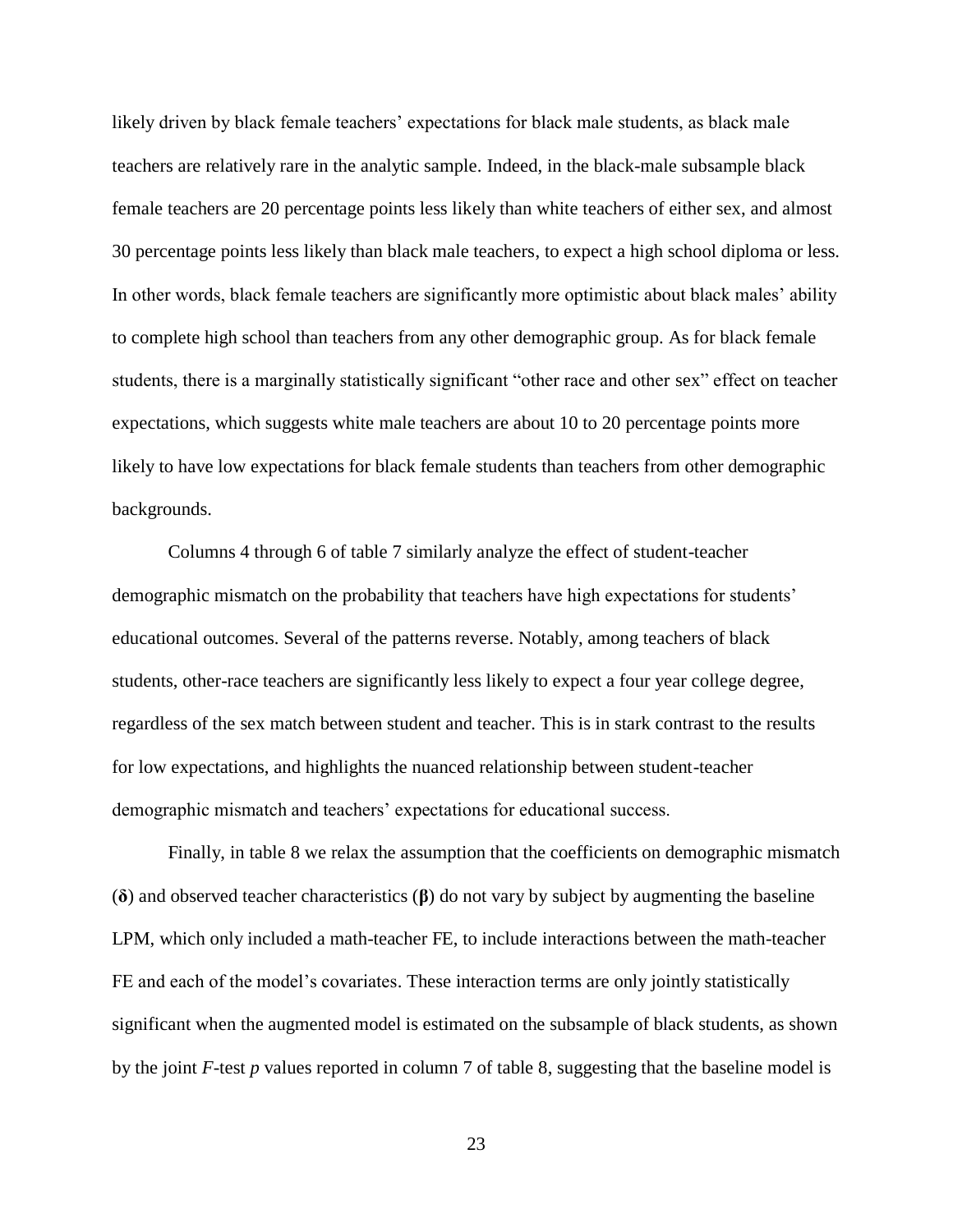a reasonable specification. Still, the role of student-teacher demographic mismatch in shaping teachers' expectations for student attainment might vary between math and reading classrooms.

Panel A of table 8 investigates whether this is so for the formation of low-attainment (high school or less) teacher expectations. The math-other race interaction term in the first row of panel A is statistically significant and suggests that the small, positive effect of racial mismatch on low teacher expectations in the full sample observed in table 6 was driven by lower expectations among racially mismatched math teachers as opposed to reading teachers. However, while the analogous interaction term in the black subsample is positive and of the same magnitude, it is statistically indistinguishable from zero. In other words, for black students, the other-race effect on teacher expectations was approximately the same for both math and reading teachers. Finally, the last row of panel A of table 8 shows that demographically mismatched math teachers are significantly more likely to expect low attainment for female students, while there is no effect of demographic mismatch on reading teachers' expectations for female student attainment. This is consistent with evidence that female students are stigmatized in math classrooms (e.g., Lavy & Sand, 2015).

Panel B of table 8 does the same for high-attainment expectations (college degree or more). Like in the main results, the only significant effects of demographic mismatch on high expectations are observed in the subsample of black students. Interestingly, however, the otherrace coefficient is negative but not statistically significant at traditional confidence levels. In the context of the augmented interaction model, this means that there is no significant effect of racial mismatch on reading teachers' expectations for student attainment. The other race-math interaction term is also negative and statistically insignificant, but combined with the other-race effect, the total effect of racial mismatch on math teachers' expectations of -0.15 is relatively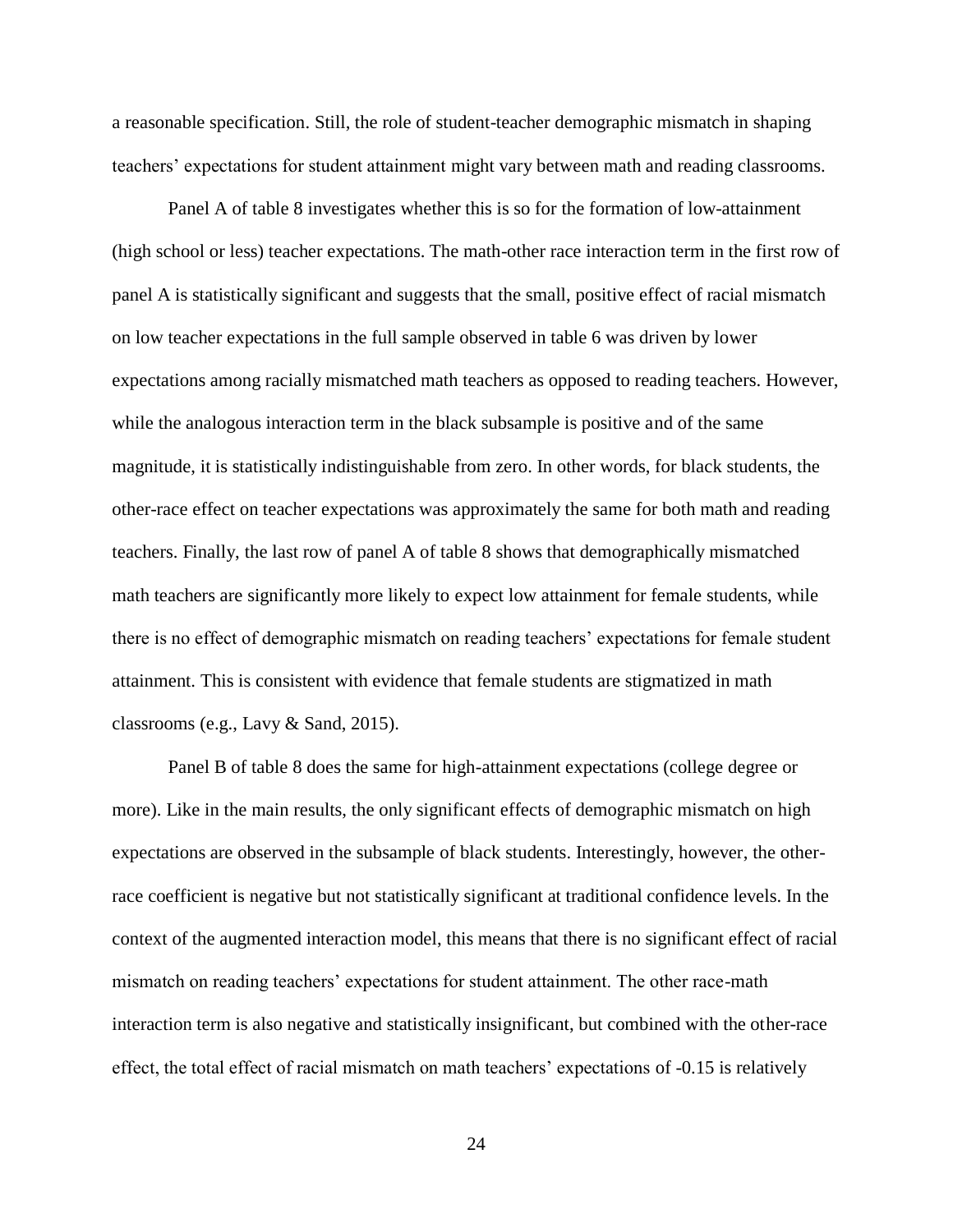large in magnitude and strongly statistically significant.<sup>10</sup> This suggests that the general finding that racial mismatch between students and teachers lowered teachers' expectations that students would earn a four-year college degree were largely driven by math teachers' expectations.

### **VI. Discussion**

 $\overline{a}$ 

Using unique, nationally representative survey data that contain two teachers' expectations for each student's educational attainment, we estimate student fixed-effects models that identify the effect of student-teacher demographic mismatch on teachers' expectations. The estimates are arguably causal, as the identifying variation comes from within-student differences between two of each student's tenth grade teachers and we find no evidence of differential sorting into classrooms by race. In doing so, we provide the first evidence that teachers' expectations are systematically biased. Specifically, we find that non-black teachers have significantly lower educational expectations for black students than do black teachers. For example, relative to teachers of the same race and sex as the student, other-race teachers were 12 percentage points less likely to expect black students to complete a four-year college degree. Such effects were even larger for other-race *and* other-sex teachers, for black male students, and for math teachers. In addition to being statistically significant, these effects are arguably practically significant as well, as they constitute more than half of the black-white gap in teacher expectations.

The general finding of systematic biases in teachers' expectations for student attainment indicates that the topic of teacher expectations is ripe for future research. Particularly policy relevant areas for future inquiry include how teachers form expectations, what types of

 $10$  Standard errors of the net effects were computed via the delta method.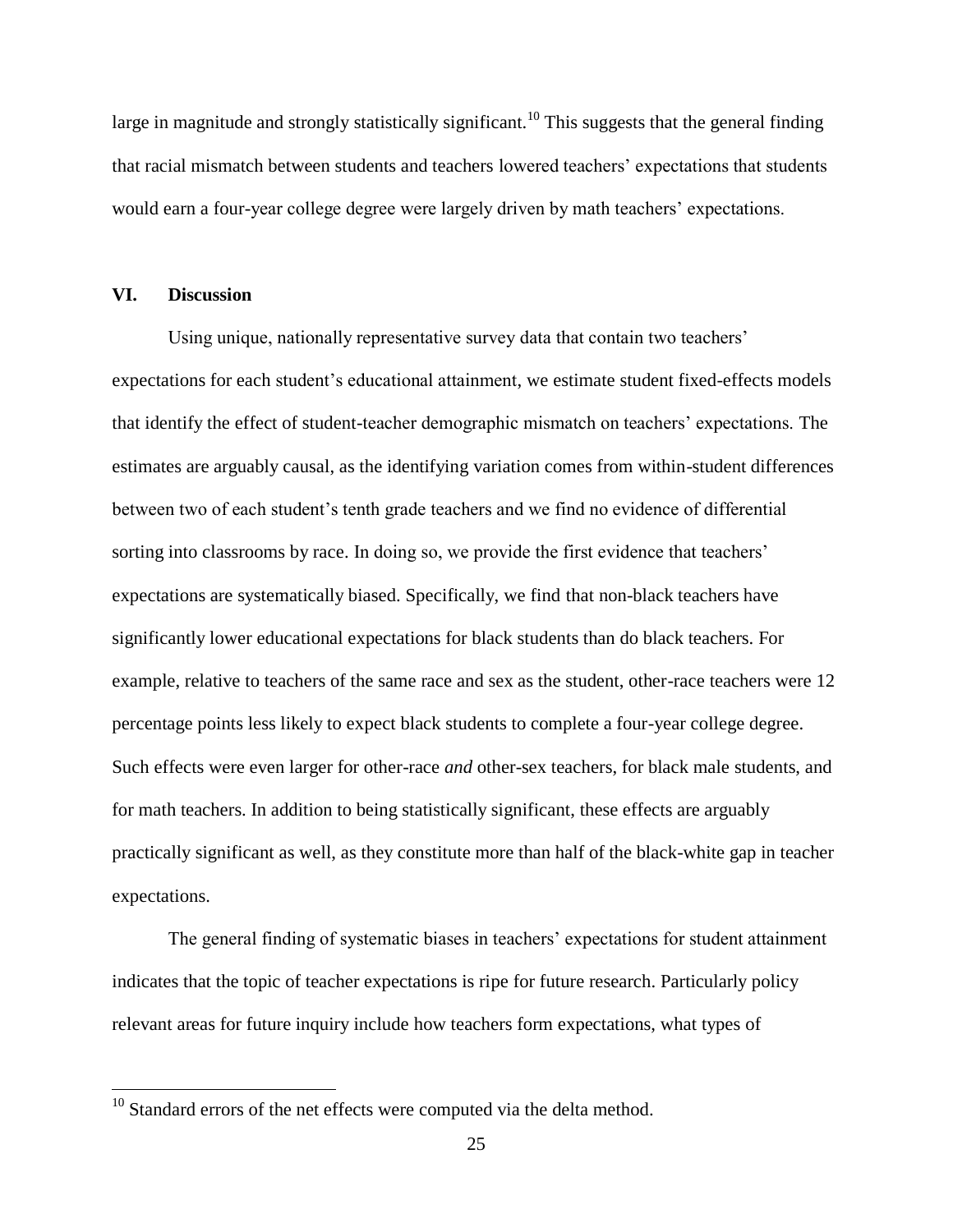interventions can eliminate biases from teacher expectations, and how teacher expectations affect the long-run student outcomes of ultimate import. To the extent that teacher expectations affect student outcomes, the results presented in the current study provide additional support for the hiring of a more diverse and representative teaching force, as non-white teachers are underrepresented in U.S. public schools (e.g., Kirby, Berends, & Naftel, 1999). Similarly, our results highlight the potential benefits of including expectations in teacher training and professional development program curriculums. For example, aspects of programs such as the Great Expectations (GE) initiative, which strives to ensure that all teachers nurture and help all students to reach their potential, regardless of their innate ability, talents, behaviors, or home circumstances, might be included in professional development programs nationwide (Ferguson, 2003).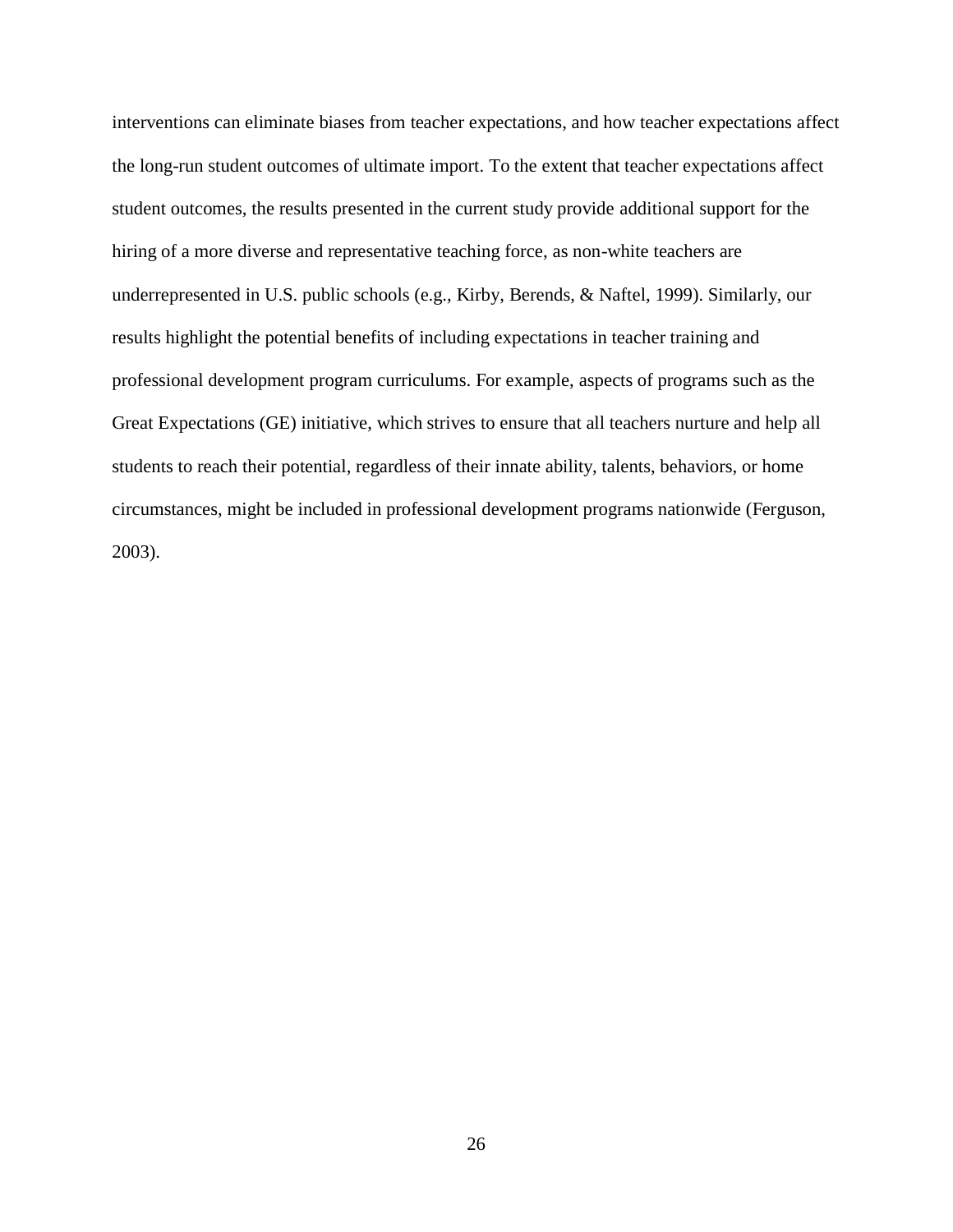### **References**

Angrist, J. D., & Pischke, J. S. (2009). Mostly Harmless Econometrics: An Empiricist's Companion. Princeton University Press.

Antecol, H., Eren, O., & Ozbeklik, S. (2015). The effect of teacher gender on student achievement in primary school. *Journal of Labor Economics*, *33*(1), 63-89.

Bailey, M. J., & Dynarski, S. M. (2011). Gains and gaps: Changing inequality in US college entry and completion. National Bureau of Economic Research Working Paper No. w17633.

Boser, U., Wilhelm, M., and Hanna, R. (2014). The power of the Pygmalion effect: Teachers expectations strongly predict college completion. Washington, DC: Center for American Progress.

Bound, J., & Turner, S. (2011). Dropouts and diplomas: The divergence in collegiate outcomes. In E. Hanushek, S. Machin, & L. Woessman (Eds.), Handbook of the Economics of Education (Vol. 4, pp. 573-613). Amsterdam: North-Holland.

Burgess, S., & Greaves, E. (2013). Test scores, subjective assessment, and stereotyping of ethnic minorities. *Journal of Labor Economics*, *31*(3), 535-576.

Chetty, Raj, John N Friedman, and Jonah E Rockoff. (2013). Measuring the Impacts of Teachers II: Teacher Value-Added and Student Outcomes in Adulthood. *American Economic Review* 104(9), 2633–79.

Clotfelter, C. T., Ladd, H. F., & Vigdor, J. L. (2007). How and why do teacher credentials matter for student achievement? National Bureau of Economic Research Working Paper No. w12828.

Cornwell, C., Mustard, D. B., & Van Parys, J. (2013). Noncognitive skills and the gender disparities in test scores and teacher assessments: Evidence from primary school. *Journal of Human Resources*, *48*(1), 236-264.

Curwin, R. (2012). Believing in Students: The Power to Make a Difference. Edutopia December 26, 2012.<http://www.edutopia.org/blog/believing-in-students-richard-curwin> Accessed May 31, 2015.

Dee, Thomas S. (2004). Teachers, race, and student achievement in a randomized experiment. *Review of Economics and Statistics*, 86(1), 195–210.

Dee, Thomas S. (2005). A Teacher Like Me: Does Race, Ethnicity, or Gender Matter? *American Economic Review*, 95(2), 158–165.

Dee, T. S. (2007). Teachers and the gender gaps in student achievement. *Journal of Human Resources*, *42*(3), 528-554.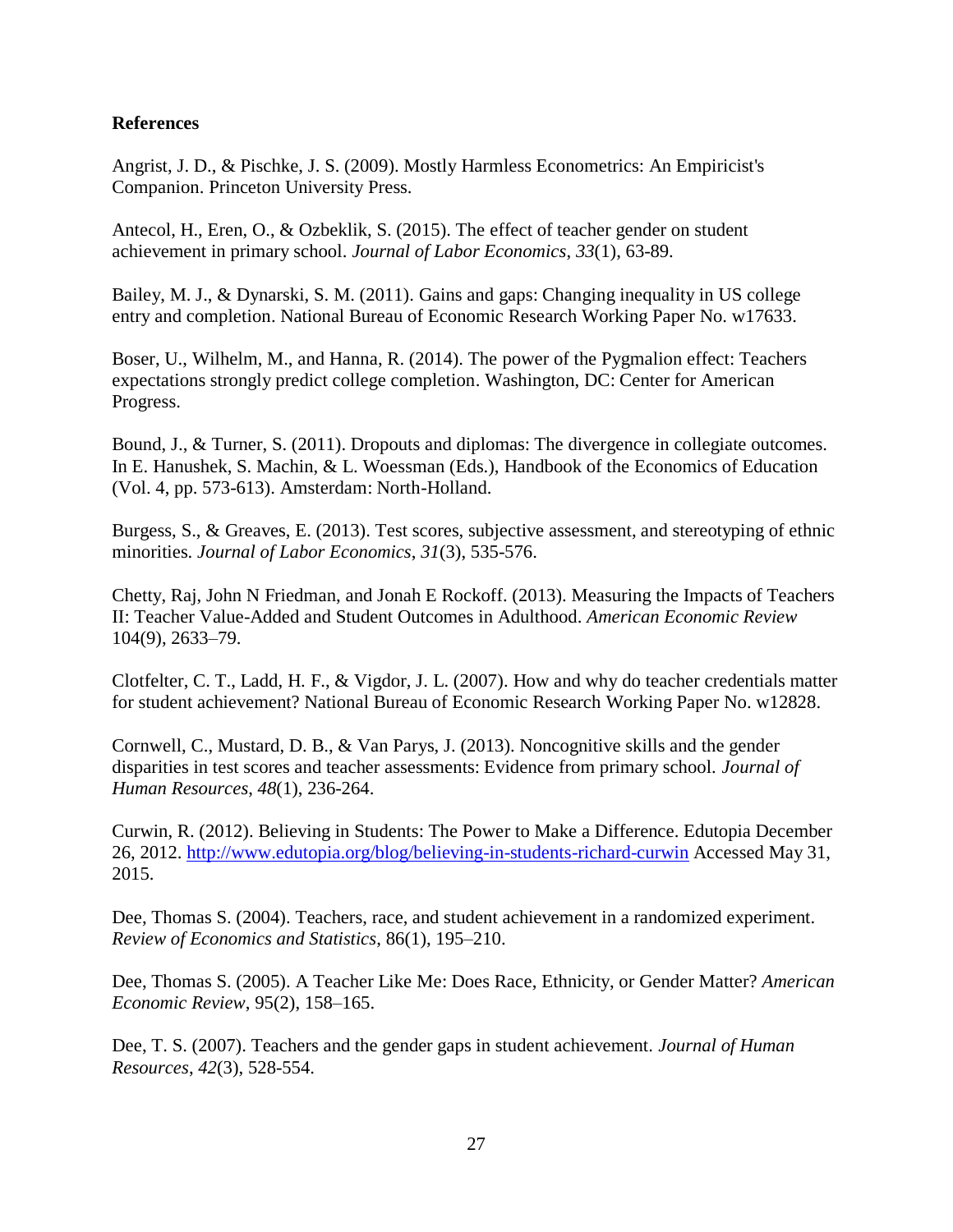Dee, T. S. (2015). Social identity and achievement gaps: Evidence from an affirmation intervention. *Journal of Research on Educational Effectiveness*, 8, 149-168.

Dillon, E. & Smith, J. A. (2013). The determinants of mismatch between students and colleges. National Bureau of Economic Research Working Paper No. 19286.

Egalite, A. J., Kisida, B., & Winters, M. A. (2015). Representation in the classroom: The effect of own-race teachers on student achievement. *Economics of Education Review*, *45*, 44-52.

Fairlie, R. W., Hoffmann, F., & Oreopoulos, P. (2014). A community college instructor like me: Race and ethnicity interactions in the classroom. *American Economic Review*, *104*(8), 2567-91.

Ferguson, Ronald F. (2003). Teachers' perceptions and expectations and the black-white test score gap. *Urban Education*, 38(4), 460–507.

Fryer Jr., R. G. (2011). Racial Inequality in the 21st Century: The Declining Significance of Discrimination. In Handbook of Labor Economics, Vol. 4B, D. Card and O. C. Ashenfelter, Eds., pp. 855-971. Amsterdam: North Holland.

Golebiewski, D. (2012). What makes a teacher great? Ask the students. Pittsburgh, PA: POPCity.<http://www.popcitymedia.com/features/kidsgreatsteachers071912.aspx> Accessed May 31, 2015.

Gregory, A., & Huang, F. (2013). It takes a village: The effects of 10th grade college-going expectations of students, parents, and teachers four years later. *American Journal of Community Psychology*, *52*(1-2), 41-55.

Hanna, R. N., & Linden, L. L. (2012). Discrimination in grading. *American Economic Journal: Economic Policy*, *4*(4), 146-168.

Hanushek, E. A., Kain, J. F., & Rivkin, S. G. (2004). Why public schools lose teachers. *Journal of Human Resources*, *39*(2), 326-354.

Hoxby, C. & Turner, S. (2013). Expanding college opportunities for high-achieving, low income students. Stanford Institute for Economic Policy Research Discussion Paper No. 12-014.

Jackson, C. K. (2009). Student demographics, teacher sorting, and teacher quality: Evidence from the end of school desegregation. *Journal of Labor Economics*, *27*(2), 213-256.

Jackson, C. K. (2012). Non-cognitive ability, test scores, and teacher quality: Evidence from 9th grade teachers in North Carolina. National Bureau of Economic Research Working Paper No. w18624.

Jussim, L., & Harber, K. D. (2005). Teacher expectations and self-fulfilling prophecies: Knowns and unknowns, resolved and unresolved controversies. *Personality and Social Psychology Review*, 9(2), 131-155.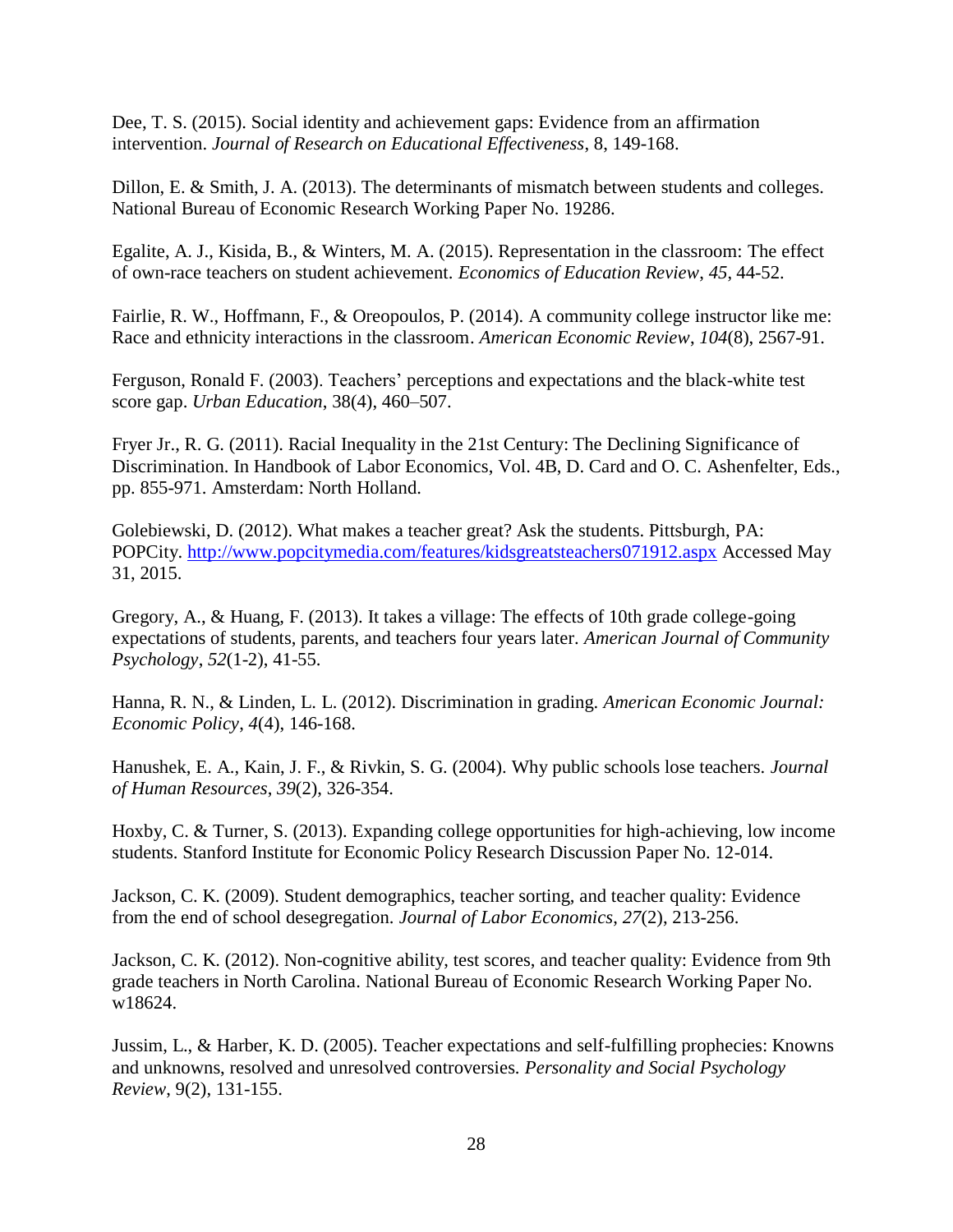Kirby, S. N., Berends, M., & Naftel, S. (1999). Supply and demand of minority teachers in Texas: Problems and prospects. *Educational Evaluation and Policy Analysis*, 21(1), 47–66.

Lavy, V. (2008). Do gender stereotypes reduce girls' or boys' human capital outcomes? Evidence from a natural experiment. *Journal of Public Economics*, *92*(10), 2083-2105.

Lavy, V., & Sand, E. (2015). On the origins of gender human capital gaps: Short and long term consequences of teachers' stereotypical biases. National Bureau of Economic Research Working Paper No. w20909.

Lareau, Annette. (2011). Unequal Childhoods: Class, Race, and Family Life. Univ of California Press.

Lareau, Annette and Elliot B Weininger. (2008). Class and the transition to adulthood. In Social Class: How Does It Work, edited by G. Lareau and E. B. Weininge. New York, NY: Russell Sage Foundation, 118–151.

Loury, Glenn C. (2009). The Anatomy of Racial Inequality. Harvard University Press.

McGrady, P. B., & Reynolds, J. R. (2013). Racial mismatch in the classroom: Beyond blackwhite differences. *Sociology of Education*, *86*(1), 3-17.

Mechtenberg, L. (2009). Cheap talk in the classroom: How biased grading at school explains gender differences in achievements, career choices and wages. *The Review of Economic Studies*, *76*(4), 1431-1459.

MetLife. (2009). The MetLife survey of the American Teacher: Collaborating for student success Part 2. New York, NY: MetLife Inc.

[https://www.metlife.com/assets/cao/contributions/foundation/american](https://www.metlife.com/assets/cao/contributions/foundation/american-teacher/MetLife_Teacher_Survey_2009_Part_2.pdf)teacher/MetLife Teacher Survey 2009 Part 2.pdf (accessed June 5, 2015).

Morgan, S. L., Leenman, T. S., Todd, J. J., & Weeden, K. A. (2013). Occupational plans, beliefs about educational requirements, and patterns of college entry. *Sociology of Education*, 86(3), 197–217.

Mittag, N. (2012). New methods to estimate models with large sets of fixed effects with an application to matched employer-employee data from Germany. FDZ-Methodenreport

Ouazad, A. (2014). Assessed by a teacher like me: Race and teacher assessments. *Education Finance & Policy*, *9*(3), 334-372.

Riegle-Crumb, C. & Humphries, M. (2012). Exploring Bias in math teachers' perceptions of students' ability by gender and race/ethnicity. *Gender and Society*, 26(2), 290–322.

Rosenthal, R., & Jacobson, L. (1968). Pygmalion in the classroom. *The Urban Review*, 3(1), 16– 20.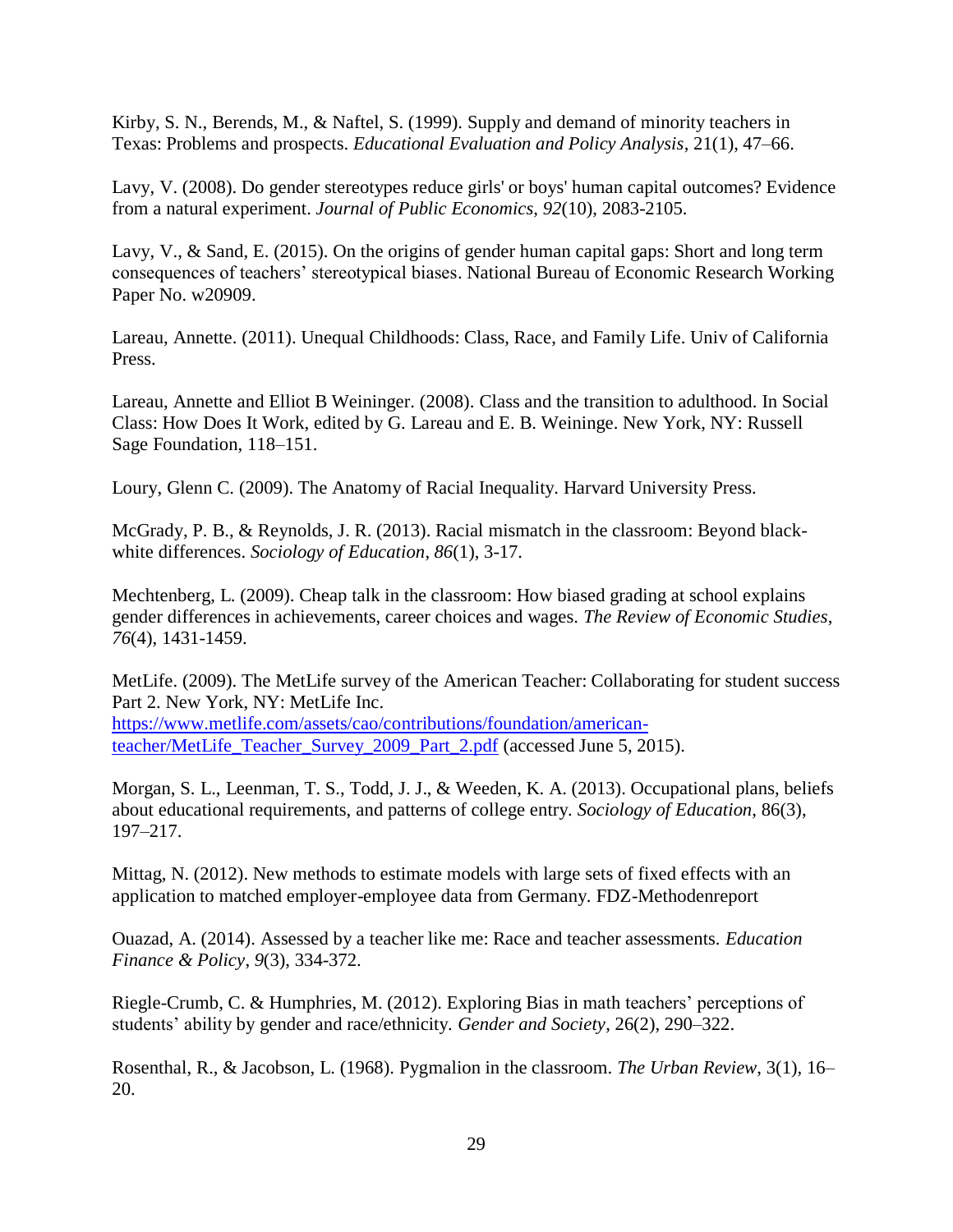Solon, G., Haider, S. J., & Wooldridge, J. M. (2015). What are we weighting for? *Journal of Human Resources*, 50(2), 301-316.

Spitzer, B., & Aronson, J. (2015). Minding and mending the gap: Social psychological interventions to reduce educational disparities. *British Journal of Educational Psychology*, *85*(1), 1-18.

Steele, Claude M. (1997). A threat in the air: How stereotypes shape intellectual identity and performance. *American Psychologist*, 52(6), 613–629.

Wiswall, M. & Zafar, B. (2015). Determinants of college major choice: Identification using an information experiment. *The Review of Economic Studies*, 82(2), 791-824.

Wooldridge, J.M. (2010). *Econometric Analysis of Cross Section and Panel Data*, 2nd Ed. Cambridge, MA: MIT Press.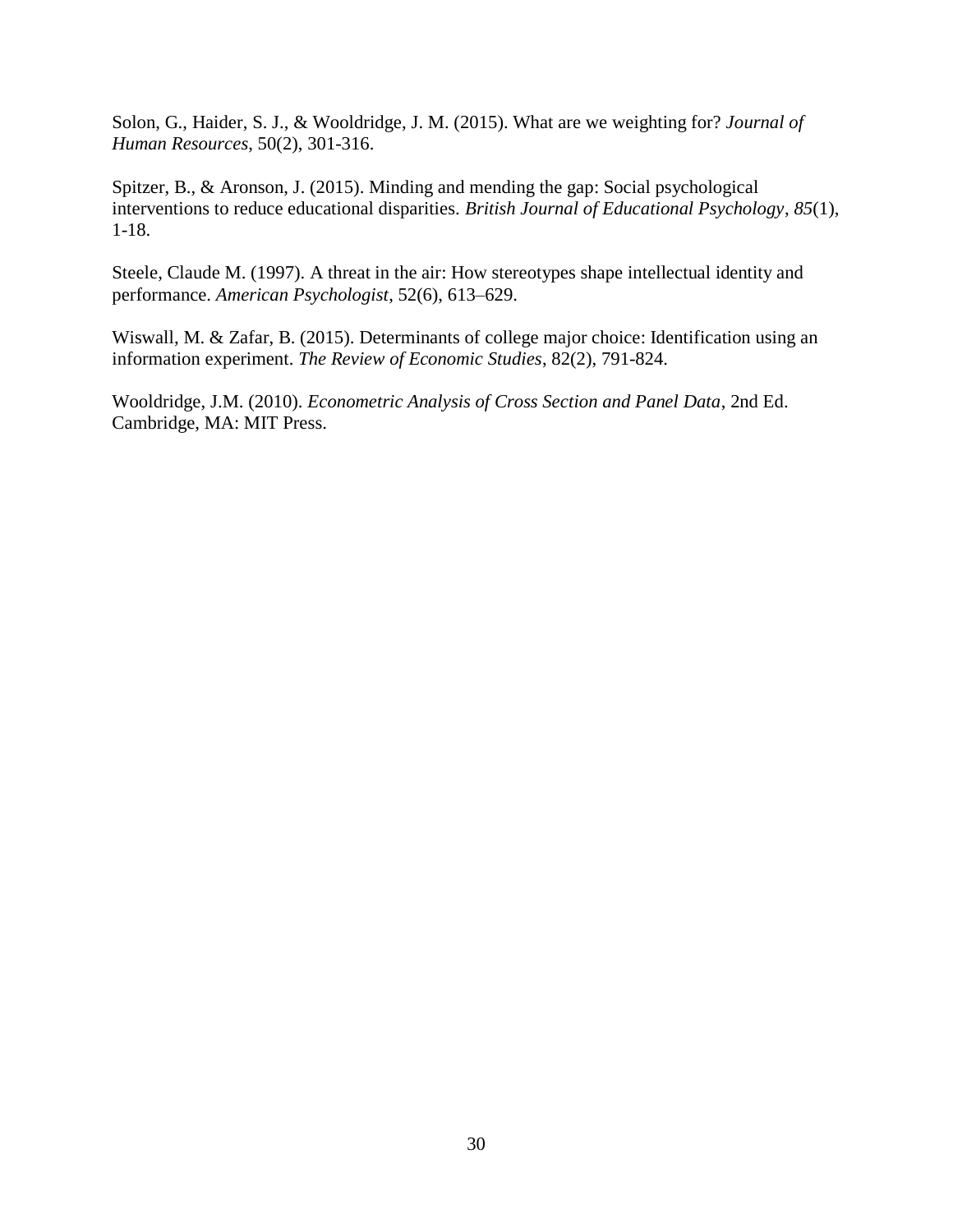| Sample:                           | All    | White<br><b>Students</b> | <b>Black</b><br><b>Students</b> | Male<br><b>Students</b> | Female<br><b>Students</b> | White<br>Teachers | <b>Black</b><br>Teachers | Male<br>Teachers | Female<br>Teachers |
|-----------------------------------|--------|--------------------------|---------------------------------|-------------------------|---------------------------|-------------------|--------------------------|------------------|--------------------|
| $T = Teacher$                     | (1)    | (2)                      | (3)                             | (4)                     | (5)                       | (6)               | (7)                      | (8)              | (9)                |
| $T$ expects $\leq$ HS<br>Diploma  | 0.19   | $0.15***$                | 0.31                            | $0.23***$               | 0.16                      | $0.19**$          | 0.23                     | $0.21***$        | 0.19               |
| T expects $\geq$ 4<br>year degree | 0.53   | $0.58***$                | 0.37                            | $0.49***$               | 0.58                      | $0.54**$          | 0.49                     | $0.52**$         | 0.54               |
| Same race, same<br>sex T          | 0.34   | $0.48***$                | 0.10                            | $0.23***$               | 0.45                      | $0.37***$         | 0.26                     | 0.34             | 0.35               |
| Other race, same<br>sex T         | 0.17   | $0.03***$                | 0.40                            | $0.12***$               | 0.21                      | $0.14***$         | 0.27                     | $0.18*$          | 0.16               |
| Same race, other<br>sex T         | 0.32   | $0.45***$                | 0.09                            | $0.43***$               | 0.21                      | $0.35***$         | 0.23                     | $0.31***$        | 0.33               |
| Other race, other<br>sex T        | 0.17   | $0.03***$                | 0.40                            | $0.21***$               | 0.12                      | $0.14***$         | 0.24                     | $0.18***$        | 0.16               |
| Reading score                     | 51.01  | 53.20***                 | 44.64                           | 50.35***                | 51.67                     | $51.51***$        | 46.39                    | 50.94            | 51.04              |
| Math score                        | 51.12  | 53.35***                 | 43.96                           | 51.79***                | 50.45                     | 51.66***          | 45.62                    | 51.10            | 51.14              |
| $9th$ grade GPA                   | 2.77   | $2.90***$                | 2.28                            | $2.65***$               | 2.88                      | 2.79***           | 2.42                     | $2.74**$         | 2.78               |
| Mom has $\leq$ HS<br>diploma      | 0.39   | $0.35***$                | 0.41                            | $0.37***$               | 0.41                      | $0.38***$         | 0.46                     | 0.38             | 0.39               |
| Mom has $\geq$ 4<br>year degree   | 0.26   | $0.29***$                | 0.20                            | $0.27**$                | 0.25                      | $0.27***$         | 0.21                     | $0.25*$          | 0.26               |
| Low-income HH                     | 0.08   | $0.05***$                | 0.19                            | $0.07***$               | 0.10                      | $0.08***$         | 0.18                     | 0.08             | 0.09               |
| High-income HH                    | 0.14   | $0.17***$                | 0.06                            | 0.14                    | 0.13                      | $0.15***$         | 0.09                     | 0.14             | 0.14               |
| T's experience                    | 14.80  | 15.15                    | 14.94                           | 14.63                   | 14.96                     | 15.01**           | 16.03                    | 15.54***         | 14.41              |
| T has graduate<br>degree          | 0.51   | 0.51                     | 0.49                            | 0.50                    | 0.51                      | $0.52***$         | 0.44                     | $0.55***$        | 0.48               |
| T has major in<br>subject taught  | 0.56   | 0.58                     | 0.58                            | $0.55**$                | 0.57                      | 0.57              | 0.55                     | 0.57             | 0.56               |
| $\mathbf N$                       | 16,810 | 10,600                   | 1,840                           | 8,320                   | 8,480                     | 14,800            | 720                      | 5,910            | 10,830             |

**Table 1: Analytic Sample Means (weighted by ELS sampling weights)**

Notes: Student-teacher pairs are the unit of analysis, so there are two observations (teachers) per student. HS = high school. HH = household. \*\*\*  $p<0.01$ , \*\*  $p<0.05$ , and \*  $p<0.1$ . refer to mean-difference t tests between columns 2 and 3, 4 and 5, 6 and 7, and 8 and 9.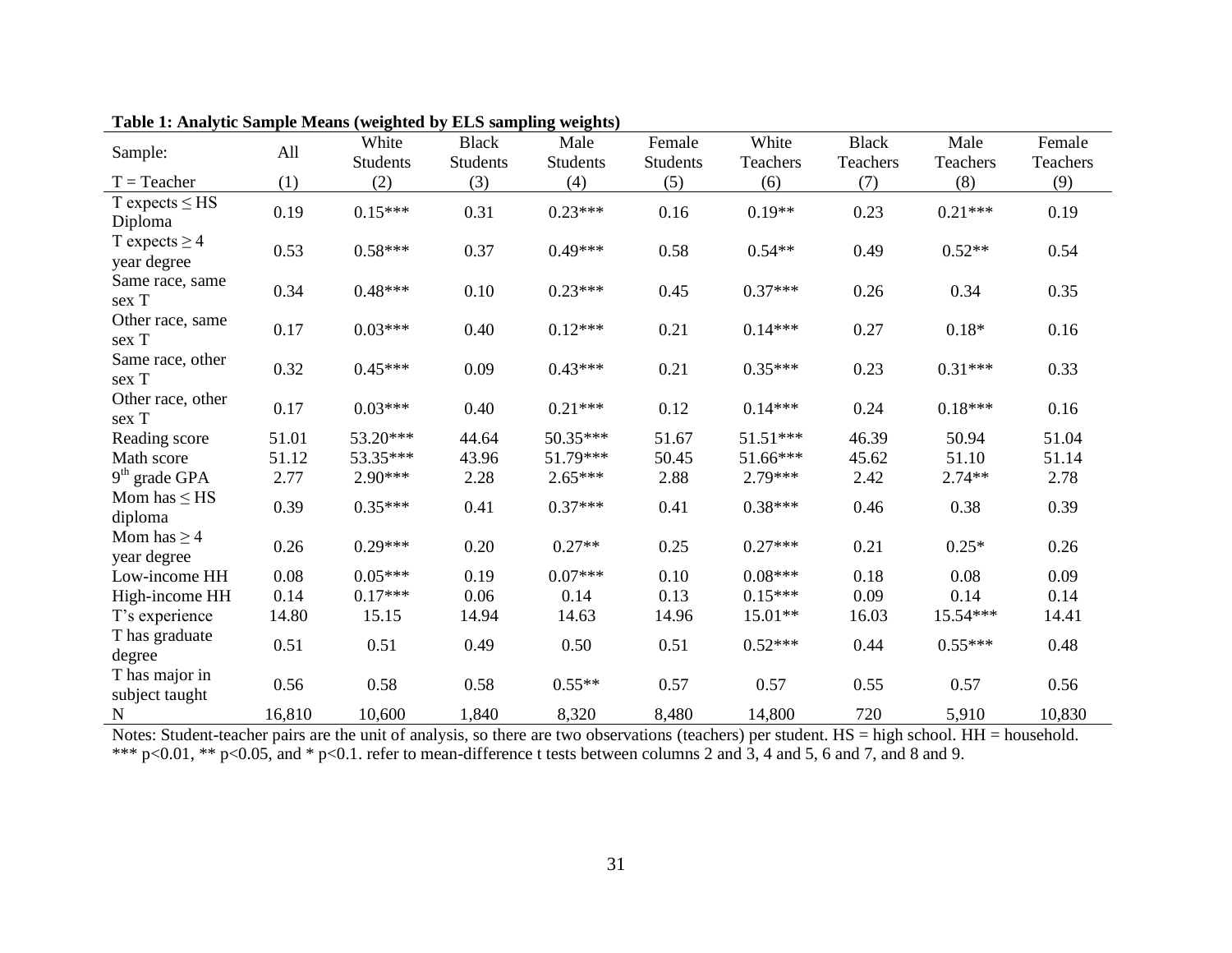| (4)<br>(1)<br>(2)<br>(3)<br>Student is white<br>(omitted)<br>Student is black<br>$-0.22$<br>$-0.13$<br>0.10<br>0.03<br>$(0.02)$ ***<br>$(0.02)$ ***<br>$(0.02)$ ***<br>$(0.02)*$<br>Student is Asian<br>0.16<br>0.17<br>0.10<br>0.04<br>$(0.02)$ ***<br>$(0.02)$ ***<br>$(0.01)$ ***<br>$(0.02)$ **<br>Student is Hispanic<br>$-0.17$<br>$-0.05$<br>0.08<br>$-0.00$<br>$(0.02)$ ***<br>$(0.02)$ ***<br>$(0.01)$ ***<br>(0.02)<br><b>Student is Native American</b><br>$-0.28$<br>$-0.24$<br>$-0.04$<br>$-0.02$<br>$(0.05)$ ***<br>$(0.06)$ ***<br>(0.04)<br>(0.05)<br>0.03<br>Student is multiple races<br>$-0.13$<br>$-0.08$<br>$-0.00$<br>$(0.03)$ ***<br>$(0.03)$ ***<br>(0.02)<br>(0.02)<br>$-0.05$<br>$-0.04$<br>Student is male<br>$-0.09$<br>$-0.11$<br>$(0.01)$ ***<br>$(0.01)$ ***<br>$(0.01)$ ***<br>$(0.01)$ ***<br>HH income $<$ \$20,000<br>(omitted)<br>HH income \$20,001-35,000<br>0.06<br>0.01<br>0.02<br>$(0.02)$ ***<br>(0.01)<br>(0.01)<br>0.04<br>HH income \$35,001-50,000<br>0.11<br>0.04<br>$(0.02)$ ***<br>$(0.02)$ ***<br>$(0.01)$ ***<br>$0.06\,$<br>HH income \$50,001-75,000<br>0.17<br>0.05<br>$(0.02)$ ***<br>$(0.02)$ ***<br>$(0.02)$ ***<br>HH income \$75,001-100,000<br>0.23<br>0.09<br>0.06<br>$(0.02)$ ***<br>$(0.02)$ ***<br>$(0.02)$ ***<br>0.29<br>HH income $\geq$ \$100,000<br>0.12<br>0.07 |
|---------------------------------------------------------------------------------------------------------------------------------------------------------------------------------------------------------------------------------------------------------------------------------------------------------------------------------------------------------------------------------------------------------------------------------------------------------------------------------------------------------------------------------------------------------------------------------------------------------------------------------------------------------------------------------------------------------------------------------------------------------------------------------------------------------------------------------------------------------------------------------------------------------------------------------------------------------------------------------------------------------------------------------------------------------------------------------------------------------------------------------------------------------------------------------------------------------------------------------------------------------------------------------------------------------------------------------------|
|                                                                                                                                                                                                                                                                                                                                                                                                                                                                                                                                                                                                                                                                                                                                                                                                                                                                                                                                                                                                                                                                                                                                                                                                                                                                                                                                       |
|                                                                                                                                                                                                                                                                                                                                                                                                                                                                                                                                                                                                                                                                                                                                                                                                                                                                                                                                                                                                                                                                                                                                                                                                                                                                                                                                       |
|                                                                                                                                                                                                                                                                                                                                                                                                                                                                                                                                                                                                                                                                                                                                                                                                                                                                                                                                                                                                                                                                                                                                                                                                                                                                                                                                       |
|                                                                                                                                                                                                                                                                                                                                                                                                                                                                                                                                                                                                                                                                                                                                                                                                                                                                                                                                                                                                                                                                                                                                                                                                                                                                                                                                       |
|                                                                                                                                                                                                                                                                                                                                                                                                                                                                                                                                                                                                                                                                                                                                                                                                                                                                                                                                                                                                                                                                                                                                                                                                                                                                                                                                       |
|                                                                                                                                                                                                                                                                                                                                                                                                                                                                                                                                                                                                                                                                                                                                                                                                                                                                                                                                                                                                                                                                                                                                                                                                                                                                                                                                       |
|                                                                                                                                                                                                                                                                                                                                                                                                                                                                                                                                                                                                                                                                                                                                                                                                                                                                                                                                                                                                                                                                                                                                                                                                                                                                                                                                       |
|                                                                                                                                                                                                                                                                                                                                                                                                                                                                                                                                                                                                                                                                                                                                                                                                                                                                                                                                                                                                                                                                                                                                                                                                                                                                                                                                       |
|                                                                                                                                                                                                                                                                                                                                                                                                                                                                                                                                                                                                                                                                                                                                                                                                                                                                                                                                                                                                                                                                                                                                                                                                                                                                                                                                       |
|                                                                                                                                                                                                                                                                                                                                                                                                                                                                                                                                                                                                                                                                                                                                                                                                                                                                                                                                                                                                                                                                                                                                                                                                                                                                                                                                       |
|                                                                                                                                                                                                                                                                                                                                                                                                                                                                                                                                                                                                                                                                                                                                                                                                                                                                                                                                                                                                                                                                                                                                                                                                                                                                                                                                       |
|                                                                                                                                                                                                                                                                                                                                                                                                                                                                                                                                                                                                                                                                                                                                                                                                                                                                                                                                                                                                                                                                                                                                                                                                                                                                                                                                       |
|                                                                                                                                                                                                                                                                                                                                                                                                                                                                                                                                                                                                                                                                                                                                                                                                                                                                                                                                                                                                                                                                                                                                                                                                                                                                                                                                       |
|                                                                                                                                                                                                                                                                                                                                                                                                                                                                                                                                                                                                                                                                                                                                                                                                                                                                                                                                                                                                                                                                                                                                                                                                                                                                                                                                       |
|                                                                                                                                                                                                                                                                                                                                                                                                                                                                                                                                                                                                                                                                                                                                                                                                                                                                                                                                                                                                                                                                                                                                                                                                                                                                                                                                       |
|                                                                                                                                                                                                                                                                                                                                                                                                                                                                                                                                                                                                                                                                                                                                                                                                                                                                                                                                                                                                                                                                                                                                                                                                                                                                                                                                       |
|                                                                                                                                                                                                                                                                                                                                                                                                                                                                                                                                                                                                                                                                                                                                                                                                                                                                                                                                                                                                                                                                                                                                                                                                                                                                                                                                       |
|                                                                                                                                                                                                                                                                                                                                                                                                                                                                                                                                                                                                                                                                                                                                                                                                                                                                                                                                                                                                                                                                                                                                                                                                                                                                                                                                       |
|                                                                                                                                                                                                                                                                                                                                                                                                                                                                                                                                                                                                                                                                                                                                                                                                                                                                                                                                                                                                                                                                                                                                                                                                                                                                                                                                       |
|                                                                                                                                                                                                                                                                                                                                                                                                                                                                                                                                                                                                                                                                                                                                                                                                                                                                                                                                                                                                                                                                                                                                                                                                                                                                                                                                       |
|                                                                                                                                                                                                                                                                                                                                                                                                                                                                                                                                                                                                                                                                                                                                                                                                                                                                                                                                                                                                                                                                                                                                                                                                                                                                                                                                       |
|                                                                                                                                                                                                                                                                                                                                                                                                                                                                                                                                                                                                                                                                                                                                                                                                                                                                                                                                                                                                                                                                                                                                                                                                                                                                                                                                       |
|                                                                                                                                                                                                                                                                                                                                                                                                                                                                                                                                                                                                                                                                                                                                                                                                                                                                                                                                                                                                                                                                                                                                                                                                                                                                                                                                       |
|                                                                                                                                                                                                                                                                                                                                                                                                                                                                                                                                                                                                                                                                                                                                                                                                                                                                                                                                                                                                                                                                                                                                                                                                                                                                                                                                       |
| $(0.02)$ ***<br>$(0.02)$ ***<br>$(0.02)$ ***                                                                                                                                                                                                                                                                                                                                                                                                                                                                                                                                                                                                                                                                                                                                                                                                                                                                                                                                                                                                                                                                                                                                                                                                                                                                                          |
| (omitted)<br>Mom has no HS diploma                                                                                                                                                                                                                                                                                                                                                                                                                                                                                                                                                                                                                                                                                                                                                                                                                                                                                                                                                                                                                                                                                                                                                                                                                                                                                                    |
| 0.07<br>0.02<br>0.02<br>Mom completed HS                                                                                                                                                                                                                                                                                                                                                                                                                                                                                                                                                                                                                                                                                                                                                                                                                                                                                                                                                                                                                                                                                                                                                                                                                                                                                              |
| $(0.02)$ ***<br>(0.02)<br>(0.02)                                                                                                                                                                                                                                                                                                                                                                                                                                                                                                                                                                                                                                                                                                                                                                                                                                                                                                                                                                                                                                                                                                                                                                                                                                                                                                      |
| 0.04<br>Mom has some college<br>0.13<br>0.03                                                                                                                                                                                                                                                                                                                                                                                                                                                                                                                                                                                                                                                                                                                                                                                                                                                                                                                                                                                                                                                                                                                                                                                                                                                                                          |
| $(0.02)$ ***<br>$(0.01)$ ***<br>$(0.01)*$                                                                                                                                                                                                                                                                                                                                                                                                                                                                                                                                                                                                                                                                                                                                                                                                                                                                                                                                                                                                                                                                                                                                                                                                                                                                                             |
| 0.27<br>Mom has $\geq$ 4 year degree<br>0.08<br>0.05                                                                                                                                                                                                                                                                                                                                                                                                                                                                                                                                                                                                                                                                                                                                                                                                                                                                                                                                                                                                                                                                                                                                                                                                                                                                                  |
| $(0.02)$ ***<br>$(0.02)$ ***<br>$(0.02)$ ***                                                                                                                                                                                                                                                                                                                                                                                                                                                                                                                                                                                                                                                                                                                                                                                                                                                                                                                                                                                                                                                                                                                                                                                                                                                                                          |
| Math score<br>0.01<br>0.01                                                                                                                                                                                                                                                                                                                                                                                                                                                                                                                                                                                                                                                                                                                                                                                                                                                                                                                                                                                                                                                                                                                                                                                                                                                                                                            |
| $(0.00)$ ***<br>$(0.00)$ ***                                                                                                                                                                                                                                                                                                                                                                                                                                                                                                                                                                                                                                                                                                                                                                                                                                                                                                                                                                                                                                                                                                                                                                                                                                                                                                          |
| 0.01<br>0.00<br>Reading score                                                                                                                                                                                                                                                                                                                                                                                                                                                                                                                                                                                                                                                                                                                                                                                                                                                                                                                                                                                                                                                                                                                                                                                                                                                                                                         |
| $(0.00)$ ***<br>$(0.00)$ ***                                                                                                                                                                                                                                                                                                                                                                                                                                                                                                                                                                                                                                                                                                                                                                                                                                                                                                                                                                                                                                                                                                                                                                                                                                                                                                          |
| $9th$ grade GPA<br>0.22<br>0.25                                                                                                                                                                                                                                                                                                                                                                                                                                                                                                                                                                                                                                                                                                                                                                                                                                                                                                                                                                                                                                                                                                                                                                                                                                                                                                       |
| $(0.01)$ ***<br>$(0.01)$ ***                                                                                                                                                                                                                                                                                                                                                                                                                                                                                                                                                                                                                                                                                                                                                                                                                                                                                                                                                                                                                                                                                                                                                                                                                                                                                                          |
| School fixed effects<br>N <sub>o</sub><br>No<br>N <sub>o</sub><br>Yes                                                                                                                                                                                                                                                                                                                                                                                                                                                                                                                                                                                                                                                                                                                                                                                                                                                                                                                                                                                                                                                                                                                                                                                                                                                                 |
| Adjusted $R^2$<br>0.04<br>0.13<br>0.39<br>0.45                                                                                                                                                                                                                                                                                                                                                                                                                                                                                                                                                                                                                                                                                                                                                                                                                                                                                                                                                                                                                                                                                                                                                                                                                                                                                        |

**Table 2: Descriptive Linear Regressions: Teacher Expects ≥ Four-year College Degree**

Notes:  $N = 16,810$ . Parentheses contain standard errors that are robust to clustering at the school level. HH = household. GPA = grade point average. HS = high school. \*\*\*  $p<0.01$ , \*\*  $p<0.05$ , and \*  $p<0.1$ .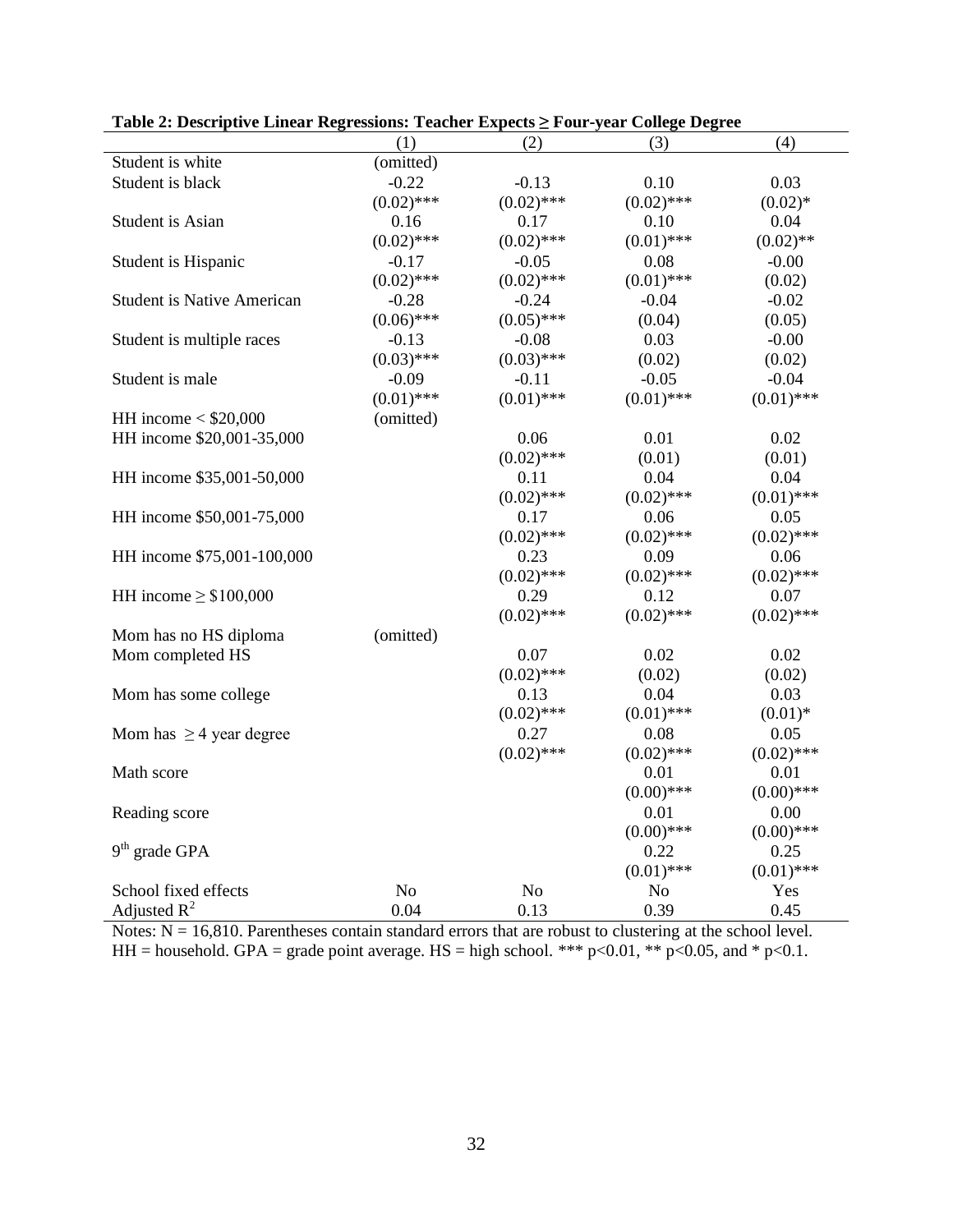|                             | (1)            | (2)            | (3)            | (4)            | (5)          |
|-----------------------------|----------------|----------------|----------------|----------------|--------------|
| Teacher is white            | (omitted)      |                |                |                |              |
| Teacher is black            | $-0.04$        | 0.05           | 0.07           | 0.12           | 0.05         |
|                             | (0.03)         | $(0.03)*$      | $(0.03)$ ***   | $(0.02)$ ***   | $(0.02)$ **  |
| Teacher is Hispanic         | 0.04           | 0.10           | 0.11           | 0.08           | 0.05         |
|                             | (0.03)         | $(0.03)$ ***   | $(0.03)$ ***   | $(0.02)$ ***   | $(0.02)$ **  |
| Teacher is Asian            | 0.03           | 0.03           | 0.03           | 0.05           | 0.03         |
|                             | (0.05)         | (0.05)         | (0.04)         | (0.03)         | (0.03)       |
| Teacher is Native American  | $-0.15$        | $-0.11$        | $-0.07$        | $-0.04$        | $-0.02$      |
|                             | (0.12)         | (0.11)         | (0.08)         | (0.07)         | (0.07)       |
| Teacher is multiple races   | $-0.10$        | $-0.07$        | $-0.06$        | $-0.01$        | $-0.01$      |
|                             | $(0.04)$ **    | $(0.04)$ *     | $(0.04)$ *     | (0.03)         | (0.03)       |
| Teacher is male             | $-0.02$        | $-0.02$        | $-0.02$        | $-0.01$        | $-0.01$      |
|                             | $(0.01)$ *     | (0.01)         | (0.01)         | (0.01)         | (0.01)       |
| Experience                  | $-0.00$        | $-0.01$        | $-0.00$        | $-0.01$        | $-0.00$      |
|                             | $(0.00)$ **    | $(0.00)$ ***   | $(0.00)$ **    | $(0.00)$ ***   | $(0.00)$ *** |
| Experience squared          | 0.00           | 0.00           | 0.00           | 0.00           | 0.00         |
|                             | (0.00)         | $(0.00)*$      | (0.00)         | $(0.00)$ **    | $(0.00)$ **  |
| Graduate degree             | 0.06           | 0.05           | 0.04           | 0.03           | 0.00         |
|                             | $(0.01)$ ***   | $(0.01)$ ***   | $(0.01)$ ***   | $(0.01)$ ***   | (0.01)       |
| Math teacher                | $-0.01$        | $-0.01$        | $-0.01$        | $-0.01$        | $-0.01$      |
|                             | (0.01)         | (0.01)         | (0.01)         | (0.01)         | (0.01)       |
| Major in subject taught     | 0.08           | 0.07           | 0.06           | 0.03           | 0.02         |
|                             | $(0.01)$ ***   | $(0.01)$ ***   | $(0.01)$ ***   | $(0.01)$ ***   | $(0.01)$ **  |
| Adjusted $R^2$              | 0.01           | 0.05           | 0.14           | 0.40           | 0.35         |
| Controls                    |                |                |                |                |              |
| Student demographics        | N <sub>0</sub> | Yes            | Yes            | Yes            | Yes          |
| <b>Student SES</b>          | N <sub>o</sub> | N <sub>o</sub> | Yes            | Yes            | Yes          |
| <b>Student achievements</b> | N <sub>0</sub> | No             | N <sub>o</sub> | Yes            | Yes          |
| School fixed effects        | No             | No             | No             | N <sub>o</sub> | Yes          |

**Table 3: Descriptive Linear Regressions: Teacher Expects ≥ Four-year College Degree**

Notes:  $N = 16,810$ . Parentheses contain standard errors that are robust to clustering at the school level. \*\*\* p<0.01, \*\* p<0.05, and \* p<0.1.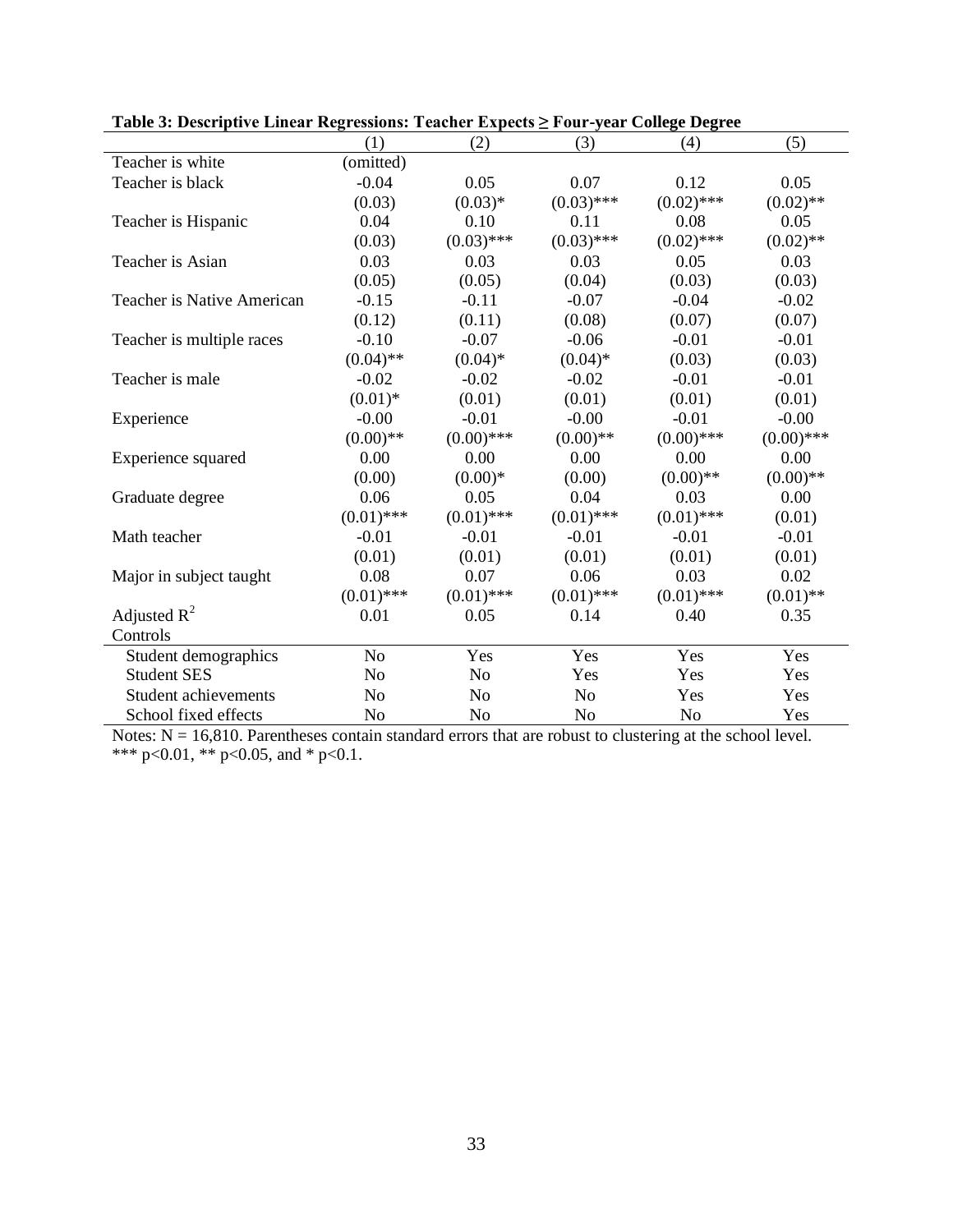| Table 4: Descriptive Linear Regressions: Teacher Expects 2 Four-year College Degree |             |              |              |              |
|-------------------------------------------------------------------------------------|-------------|--------------|--------------|--------------|
| Student subsample:                                                                  | Male        | Female       | White        | <b>Black</b> |
|                                                                                     | (1)         | (2)          | (3)          | (4)          |
| Teacher is white                                                                    | (omitted)   |              |              |              |
| Teacher is black                                                                    | 0.03        | 0.09         | 0.03         | 0.08         |
|                                                                                     | (0.03)      | $(0.03)$ *** | (0.03)       | $(0.05)*$    |
| Teacher is Hispanic                                                                 | 0.06        | 0.04         | $-0.00$      | 0.02         |
|                                                                                     | $(0.03)*$   | (0.03)       | (0.04)       | (0.08)       |
| Teacher is Asian                                                                    | 0.03        | 0.02         | 0.05         | 0.22         |
|                                                                                     | (0.04)      | (0.03)       | (0.04)       | $(0.09)$ **  |
| Teacher is Native American                                                          | $-0.01$     | $-0.01$      | $-0.11$      | $-0.25$      |
|                                                                                     | (0.07)      | (0.08)       | (0.08)       | $(0.14)$ *   |
| Teacher is multiple races                                                           | $-0.05$     | 0.06         | $-0.01$      | 0.09         |
|                                                                                     | (0.04)      | (0.04)       | (0.04)       | (0.08)       |
| Teacher is male                                                                     | $-0.01$     | $-0.02$      | $-0.01$      | $-0.00$      |
|                                                                                     | (0.01)      | $(0.01)$ *   | (0.01)       | (0.03)       |
| Experience                                                                          | $-0.00$     | $-0.01$      | $-0.01$      | $-0.01$      |
|                                                                                     | (0.00)      | $(0.00)$ *** | $(0.00)$ *** | (0.00)       |
| Experience squared                                                                  | 0.00        | 0.00         | 0.00         | 0.00         |
|                                                                                     | (0.00)      | $(0.00)$ **  | $(0.00)$ **  | (0.00)       |
| Graduate degree                                                                     | $-0.00$     | $-0.00$      | 0.00         | 0.01         |
|                                                                                     | (0.01)      | (0.01)       | (0.01)       | (0.02)       |
| Math teacher                                                                        | 0.00        | $-0.02$      | $-0.01$      | $-0.04$      |
|                                                                                     | (0.01)      | $(0.01)$ *   | (0.01)       | $(0.02)*$    |
| Major in subject taught                                                             | 0.02        | 0.01         | 0.02         | 0.01         |
|                                                                                     | $(0.01)$ ** | (0.01)       | $(0.01)$ **  | (0.02)       |
| Adjusted $R^2$                                                                      | 0.33        | 0.34         | 0.35         | 0.23         |
| N                                                                                   | 8,320       | 8,480        | 10,600       | 1,840        |

| Table 4: Descriptive Linear Regressions: Teacher Expects ≥ Four-year College Degree |  |  |  |  |
|-------------------------------------------------------------------------------------|--|--|--|--|
|-------------------------------------------------------------------------------------|--|--|--|--|

Notes: Parentheses contain standard errors that are robust to clustering at the school level. All models condition on the full set of student demographic, SES, and academic performance covariates in addition to school fixed effects. \*\*\*  $p<0.01$ , \*\*  $p<0.05$ , and \*  $p<0.1$ .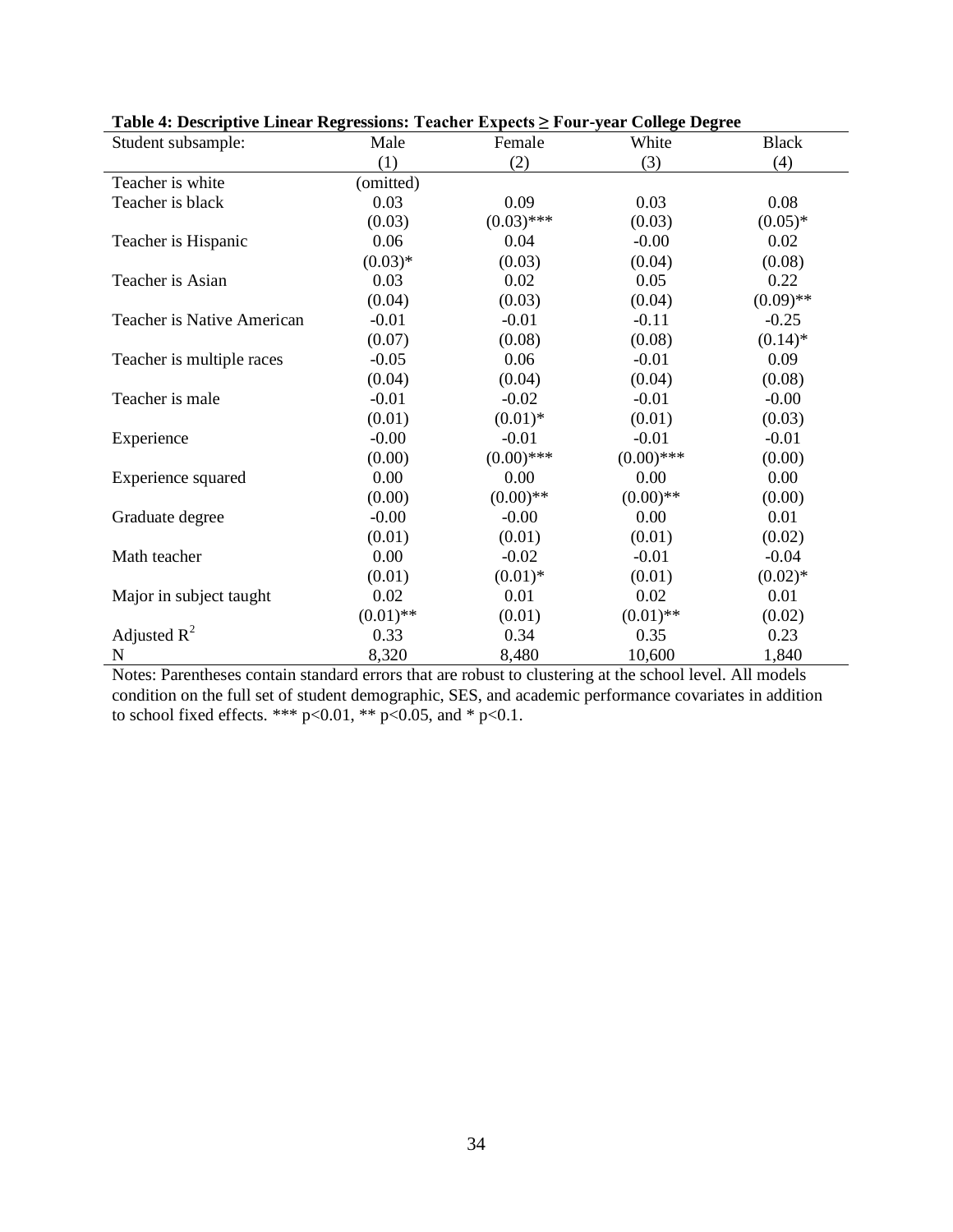|                                   | 9 <sup>th</sup><br>grade | Mom has      | Mom has      | Low          | High         |
|-----------------------------------|--------------------------|--------------|--------------|--------------|--------------|
|                                   | <b>GPA</b>               | HS or less   | $college +$  | income       | income       |
|                                   | (1)                      | (2)          | (3)          | (4)          | (5)          |
| A. School FE Estimates            |                          |              |              |              |              |
| Nonwhite Teacher                  | 0.03                     | $-0.02$      | 0.04         | $-0.03$      | 0.00         |
|                                   | (0.06)                   | (0.04)       | (0.03)       | $(0.02)$ *   | (0.03)       |
| Nonwhite Student Indicator        | $-0.15$                  | 0.09         | $-0.06$      | 0.06         | $-0.07$      |
|                                   | $(0.03)$ ***             | $(0.02)$ *** | $(0.02)$ *** | $(0.01)$ *** | $(0.01)$ *** |
| <b>Interaction Term</b> $(\pi)$   | $-0.09$                  | 0.01         | $-0.02$      | 0.04         | 0.01         |
|                                   | (0.07)                   | (0.05)       | (0.05)       | (0.03)       | (0.04)       |
| B. School-by-subject FE estimates |                          |              |              |              |              |
| Nonwhite Teacher                  | 0.06                     | $-0.05$      | 0.07         | $-0.04$      | 0.02         |
|                                   | (0.08)                   | (0.04)       | (0.04)       | $(0.02)$ *   | (0.03)       |
| Nonwhite Student Indicator        | $-0.15$                  | 0.09         | $-0.05$      | 0.06         | $-0.07$      |
|                                   | $(0.03)$ ***             | $(0.02)$ *** | $(0.02)$ *** | $(0.01)$ *** | $(0.01)$ *** |
| <b>Interaction Term</b> $(\pi)$   | $-0.09$                  | 0.01         | $-0.02$      | 0.04         | 0.01         |
|                                   | (0.07)                   | (0.05)       | (0.05)       | (0.03)       | (0.04)       |

### **Table 5: Sorting Test Estimates**

Notes:  $N = 3,030$ . Each regression contains two observations per teacher: the white and non-white student mean characteristics. FE = fixed effects. GPA = grade point average. HS = high school. Bold interaction terms are the interaction between the nonwhite teacher and nonwhite student mean indicators, which constitute the sorting test described by equation (2) in the text. \*\*\*  $p<0.01$ , \*\*  $p<0.05$ , and \*  $p<0.1$ .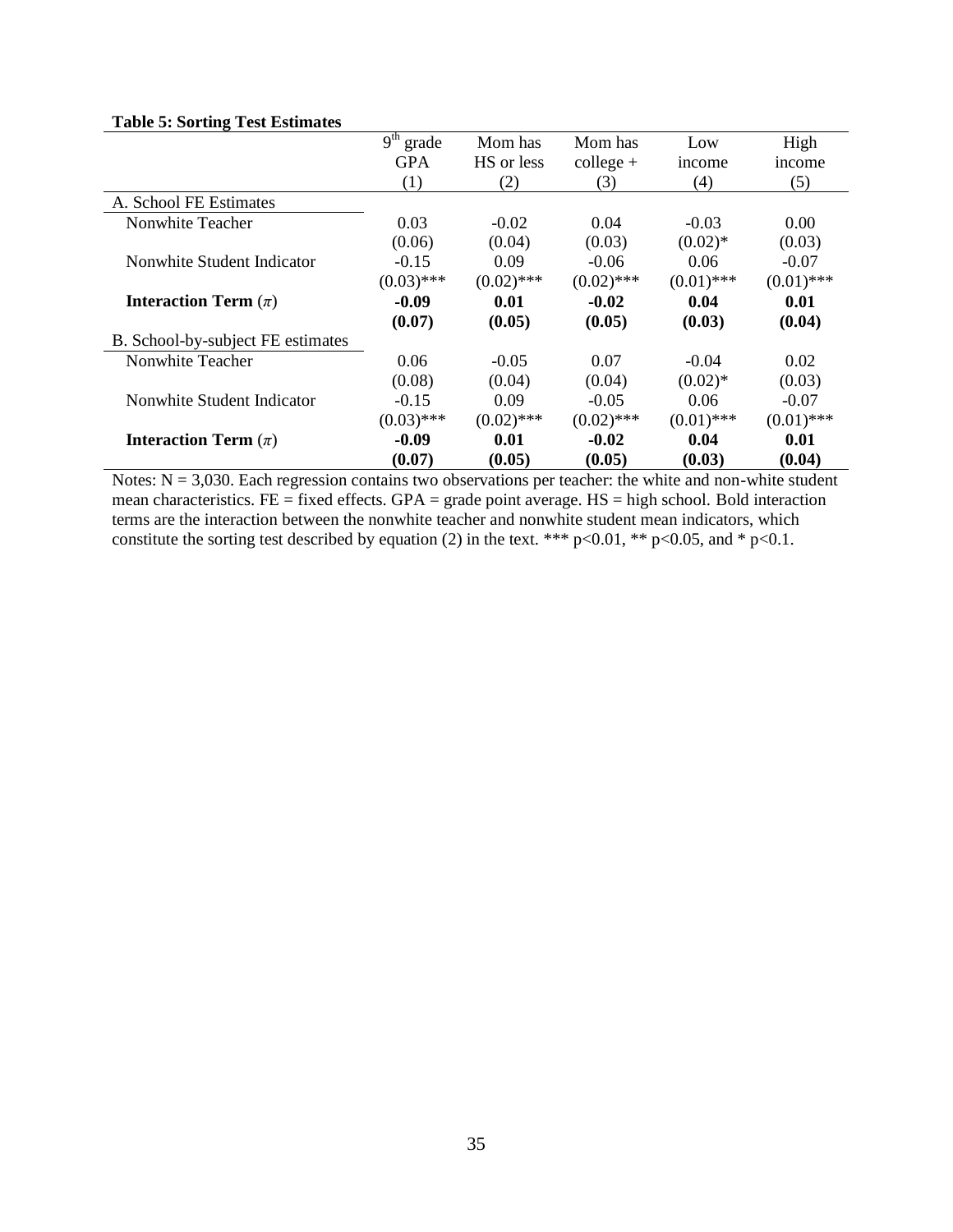| Outcome:              |              | $\leq$ High School Diploma | $\geq$ 4 year degree |            |
|-----------------------|--------------|----------------------------|----------------------|------------|
| Independent variable: | Other race   | Other sex                  | Other race           | Other sex  |
| Sample                | (1)          | (2)                        | (3)                  | (4)        |
| Full sample           | 0.03         | 0.01                       | 0.01                 | $-0.01$    |
| $[N = 16, 810]$       | $(0.02)*$    | (0.01)                     | (0.02)               | (0.01)     |
| White sample          | $-0.00$      | 0.00                       | 0.03                 | $-0.01$    |
| $[N = 10,600]$        | (0.02)       | (0.01)                     | (0.02)               | (0.01)     |
| <b>Black sample</b>   | 0.12         | 0.00                       | $-0.09$              | $-0.05$    |
| $[N = 1,840]$         | $(0.04)$ *** | (0.03)                     | $(0.05)$ **          | $(0.03)*$  |
| Hispanic sample       | 0.03         | 0.03                       | 0.00                 | 0.01       |
| $[N = 2, 110]$        | (0.04)       | (0.02)                     | (0.06)               | (0.02)     |
| Male sample           | 0.03         | $-0.00$                    | $-0.00$              | 0.00       |
| $[N = 8,320]$         | (0.02)       | (0.01)                     | (0.03)               | (0.01)     |
| Female sample         | 0.03         | 0.02                       | 0.01                 | $-0.01$    |
| $[N = 8,480]$         | (0.02)       | (0.01)                     | (0.02)               | (0.01)     |
| White male sample     | $-0.01$      | 0.00                       | 0.00                 | 0.01       |
| $[N = 5,270]$         | (0.03)       | (0.01)                     | (0.03)               | (0.02)     |
| White female sample   | 0.00         | 0.00                       | 0.05                 | $-0.00$    |
| $[N = 5,330]$         | (0.02)       | (0.01)                     | $(0.03)*$            | (0.02)     |
| Black male sample     | 0.14         | $-0.05$                    | $-0.11$              | $-0.07$    |
| $[N = 860]$           | $(0.05)$ **  | (0.04)                     | $(0.06)*$            | $(0.04)$ * |
| Black female sample   | 0.09         | 0.04                       | $-0.07$              | $-0.03$    |
| $[N = 980]$           | $(0.05)*$    | (0.03)                     | $(0.04)$ *           | (0.04)     |
| Low-income sample     | 0.09         | 0.01                       | $-0.07$              | $-0.01$    |
| $[N = 1,370]$         | $(0.04)$ **  | (0.03)                     | (0.05)               | (0.03)     |
| High-income sample    | 0.03         | $-0.01$                    | 0.06                 | 0.00       |
| $[N = 2,770]$         | (0.03)       | (0.01)                     | (0.04)               | (0.02)     |
| Northeast sample      | $-0.07$      | 0.01                       | $-0.01$              | 0.02       |
| $[N = 3,010]$         | (0.06)       | (0.01)                     | (0.06)               | (0.02)     |
| Midwest sample        | $-0.02$      | 0.02                       | 0.02                 | $-0.01$    |
| $[N = 4, 530]$        | (0.03)       | $(0.01)$ *                 | (0.04)               | (0.01)     |
| South sample          | 0.06         | $-0.00$                    | 0.01                 | $-0.01$    |
| $[N = 6,420]$         | $(0.02)$ *** | (0.01)                     | (0.02)               | (0.01)     |
| West sample           | 0.02         | 0.00                       | $-0.03$              | $-0.03$    |
| $[N = 2,850]$         | (0.02)       | (0.01)                     | (0.04)               | $(0.02)$ * |

**Table 6: Baseline Linear Probability Model (LPM) Estimates of Teachers' Expectations**

Notes: Each row of columns 1 and 2 reports coefficient estimates from the same regression, and similarly for columns 3 and 4. Parentheses contain standard errors that are robust to clustering at the school level. All models condition on student fixed effects and control for teacher characteristics. There are two observations per student, one each from the student's math and reading teacher. \*\*\* p<0.01, \*\* p<0.05, and \* p<0.1.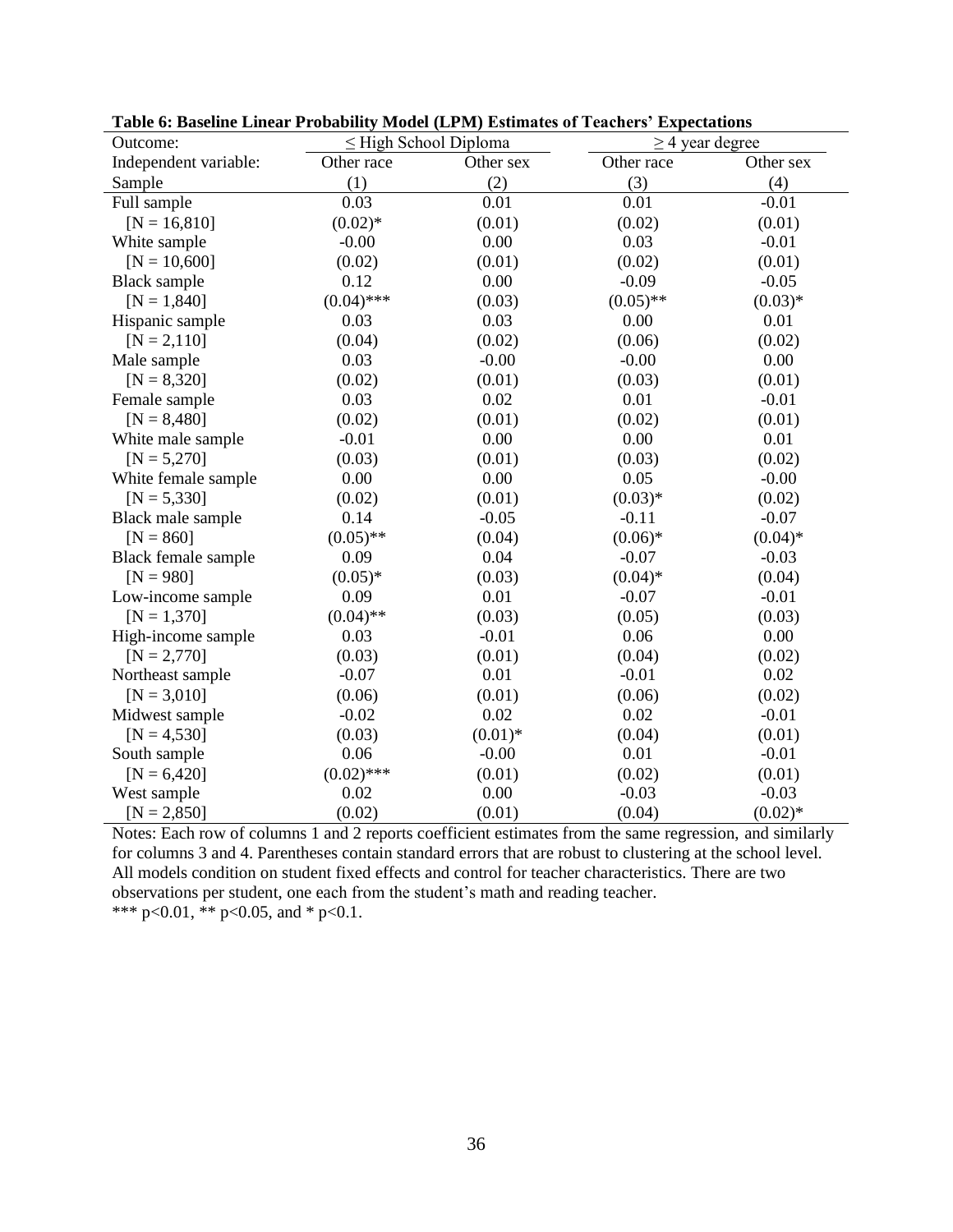| Outcome:              |                      | $\leq$ High School Diploma |                       |             | $\geq$ 4 year degree |                   |
|-----------------------|----------------------|----------------------------|-----------------------|-------------|----------------------|-------------------|
| Independent variable: | Other race           | Other                      | Other race            | Other race  | Other                | Other race        |
|                       |                      | sex                        | & other sex           |             | sex                  | & other sex       |
| Sample                | (1)                  | (2)                        | (3)                   | (4)         | (5)                  | (6)               |
| Full sample           | 0.01                 | 0.00                       | $0.04^{\overline{c}}$ | $-0.01$     | $-0.01$              | $-0.01$           |
| $[N = 16, 810]$       | (0.02)               | (0.01)                     | $(0.02)*$             | (0.02)      | (0.01)               | (0.02)            |
| White sample          | $-0.02$              | 0.01                       | $-0.00$               | 0.01        | $-0.01$              | 0.04              |
| $[N = 10,600]$        | (0.04)               | (0.01)                     | (0.04)                | (0.03)      | (0.01)               | (0.04)            |
| <b>Black</b> sample   | 0.03 <sup>a</sup>    | $-0.15^a$                  | 0.08                  | $-0.12$     | $-0.06$              | $-0.17$           |
| $[N = 1,840]$         | (0.06)               | $(0.08)$ **                | (0.07)                | $(0.06)$ ** | (0.08)               | $(0.06)$ ***      |
| Hispanic sample       | 0.04                 | 0.09                       | 0.07                  | 0.00        | $-0.11$              | 0.01              |
| $[N = 2, 110]$        | (0.05)               | (0.08)                     | (0.05)                | (0.10)      | (0.12)               | (0.08)            |
| Male sample           | 0.04                 | 0.01                       | 0.02                  | $-0.00$     | $-0.00$              | $-0.01$           |
| $[N = 8,320]$         | (0.03)               | (0.02)                     | (0.03)                | (0.02)      | (0.01)               | (0.04)            |
| Female sample         | $-0.00$              | 0.00 <sup>b</sup>          | $0.06^{\rm b}$        | 0.01        | $-0.02$              | $-0.01$           |
| $[N = 8,480]$         | (0.03)               | (0.01)                     | $(0.03)$ **           | (0.03)      | (0.02)               | (0.03)            |
| White male sample     | 0.00                 | 0.01                       | $-0.02$               | $-0.03$     | 0.01                 | 0.02              |
| $[N = 5,270]$         | (0.08)               | (0.02)                     | (0.04)                | (0.05)      | (0.02)               | (0.05)            |
| White female sample   | $-0.03$              | 0.00                       | 0.02                  | 0.04        | $-0.01$              | 0.09              |
| $[N = 5,330]$         | (0.03)               | (0.01)                     | (0.07)                | (0.03)      | (0.02)               | (0.06)            |
| Black male sample     | $-0.07$ <sup>a</sup> | $-0.27^{\rm b}$            | $-0.07$               | $-0.18$     | $-0.12$              | $-0.25$           |
| $[N = 860]$           | (0.11)               | $(0.11)$ **                | (0.11)                | (0.14)      | (0.15)               | (0.15)            |
| Black female sample   | 0.06                 | $-0.11^{b}$                | $0.16^{\rm b}$        | $-0.09$     | 0.02                 | $-0.10$           |
| $[N = 980]$           | (0.07)               | (0.10)                     | $(0.08)*$             | $(0.05)*$   | (0.14)               | $(0.06)*$         |
| Low-income sample     | 0.06                 | $-0.01$ <sup>c</sup>       | 0.10                  | $-0.05$     | 0.00                 | $-0.02$           |
| $[N = 1,370]$         | (0.06)               | (0.05)                     | (0.07)                | (0.07)      | (0.05)               | (0.07)            |
| High-income sample    | $0.05^{\circ}$       | $-0.01$                    | 0.01                  | $-0.06$     | $-0.02^{\circ}$      | 0.08 <sup>a</sup> |
| $[N = 2,770]$         | (0.04)               | (0.01)                     | (0.03)                | (0.05)      | (0.03)               | (0.06)            |
| Northeast sample      | $-0.09$              | 0.02                       | $-0.08$               | 0.09        | 0.02                 | 0.10              |
| $[N = 3,010]$         | (0.08)               | (0.02)                     | (0.07)                | (0.06)      | (0.02)               | (0.07)            |
| Midwest sample        | $-0.03$              | 0.02                       | 0.03                  | 0.01        | $-0.02^{\circ}$      | 0.08 <sup>c</sup> |
| $[N = 4, 530]$        | (0.05)               | (0.02)                     | (0.04)                | (0.05)      | (0.02)               | (0.06)            |
| South sample          | $0.05^{\rm b}$       | $-0.03^a$                  | 0.08                  | 0.00        | $-0.00c$             | $-0.05$           |
| $[N = 6,420]$         | $(0.03)*$            | $(0.02)*$                  | $(0.03)$ **           | (0.03)      | (0.02)               | (0.03)            |
| West sample           | $-0.04$              | 0.01                       | $-0.04$               | $-0.06$     | $-0.07$              | $-0.06$           |
| $[N = 2,850]$         | (0.04)               | (0.02)                     | (0.04)                | (0.06)      | $(0.04)$ *           | (0.05)            |

**Table 7: Four-Category Linear Probability Model Estimates of Teachers' Expectations**

Notes: Each row of columns 1, 2, and 3 reports coefficient estimates from the same regression, and similarly for columns 4, 5, and 6. The omitted mismatch category in each regression is "same race and same sex." Parentheses contain standard errors that are robust to clustering at the school level. All models condition on student fixed effects and control for teacher characteristics. There are two observations per student from the students' math and reading teacher. \*\*\*  $p<0.01$ , \*\*  $p<0.05$ , and \*  $p<0.1$ ; a, b and c similarly indicate the significance of differences between mismatch categories (column 1(4) vs. 2(5), column 2(5) vs. 3(6), and column 3(6) vs. 1(4)).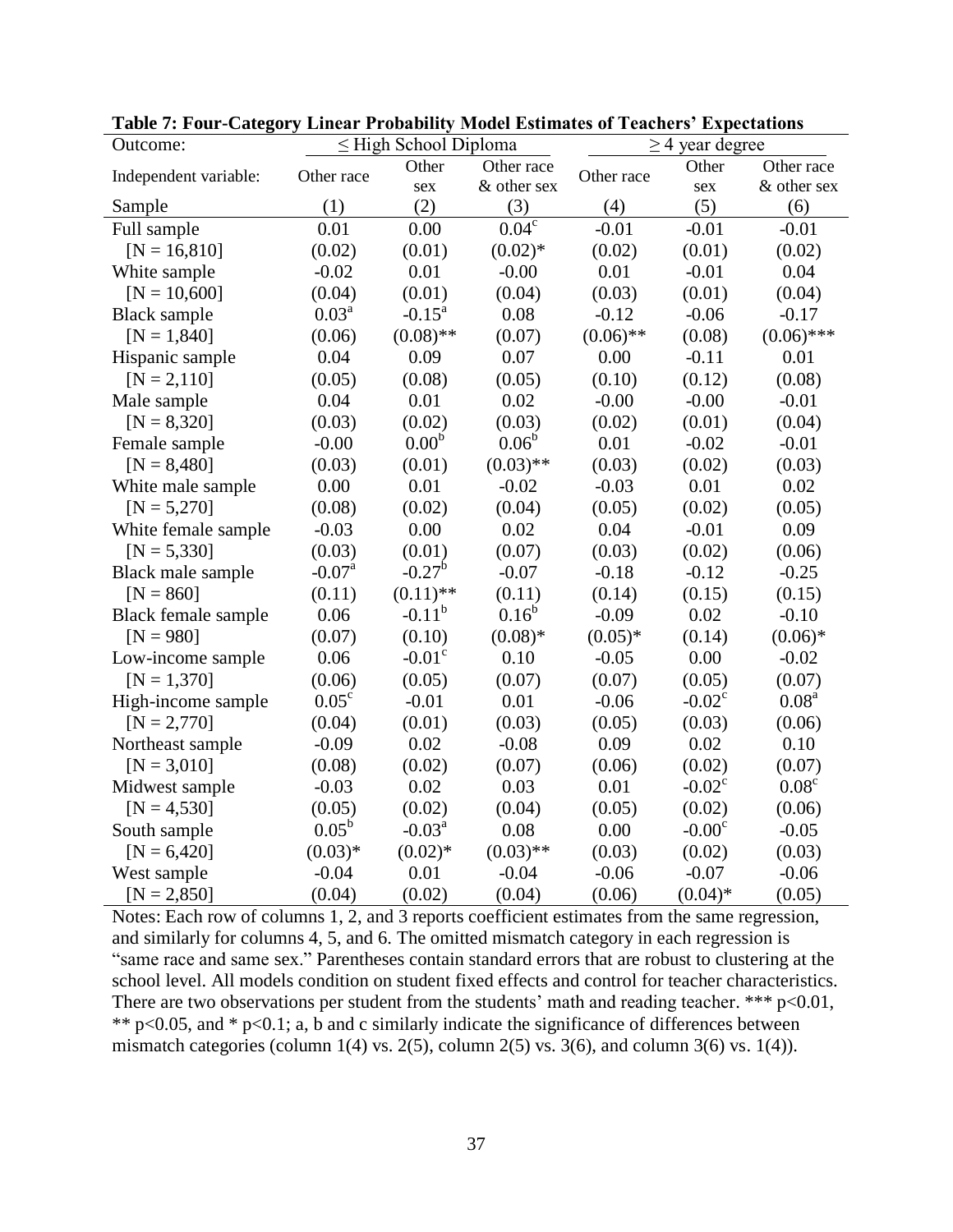| Independent variable:     | Other race  | Math $\times$<br>Other race | Net effect of<br>other race<br>math teacher | Other sex    | Math $\times$<br>Other sex | Net effect of<br>other sex<br>math teacher | Joint $F$ test<br>$(p$ value) |
|---------------------------|-------------|-----------------------------|---------------------------------------------|--------------|----------------------------|--------------------------------------------|-------------------------------|
|                           | (1)         | (2)                         | (3)                                         | (4)          | (5)                        | (6)                                        | (7)                           |
| A. Teacher Expects $\leq$ |             |                             |                                             |              |                            |                                            |                               |
| High School Diploma       |             |                             |                                             |              |                            |                                            |                               |
| Full sample               | 0.02        | 0.02                        | 0.04                                        | 0.00         | 0.01                       | 0.01                                       | 0.24                          |
| $[N = 16, 810]$           | (0.02)      | $(0.01)$ **                 | $(0.02)$ **                                 | (0.01)       | (0.01)                     | (0.01)                                     |                               |
| White sample              | $-0.01$     | 0.01                        | $-0.00$                                     | 0.00         | 0.01                       | 0.01                                       | 0.49                          |
| $[N = 10,600]$            | (0.03)      | (0.04)                      | (0.03)                                      | (0.01)       | (0.01)                     | (0.01)                                     |                               |
| <b>Black sample</b>       | 0.11        | 0.02                        | 0.13                                        | 0.01         | $-0.01$                    | $-0.00$                                    | 0.00                          |
| $[N = 1,840]$             | $(0.05)$ ** | (0.05)                      | $(0.04)$ ***                                | (0.03)       | (0.04)                     | (0.03)                                     |                               |
| Male sample               | 0.02        | 0.02                        | 0.04                                        | $-0.00$      | 0.00                       | $-0.00$                                    | 0.44                          |
| $[N = 8,320]$             | (0.02)      | (0.01)                      | $(0.02)^*$                                  | (0.01)       | (0.02)                     | (0.01)                                     |                               |
| Female sample             | 0.01        | 0.03                        | 0.04                                        | $-0.00$      | 0.03                       | 0.03                                       | 0.12                          |
| $[N = 8,480]$             | (0.02)      | $(0.01)$ **                 | $(0.02)$ **                                 | (0.01)       | $(0.02)*$                  | $(0.01)$ **                                |                               |
| B. Teacher Expects $\geq$ |             |                             |                                             |              |                            |                                            |                               |
| Four-year College Degree  |             |                             |                                             |              |                            |                                            |                               |
| Full sample               | 0.01        | $-0.01$                     | $-0.00$                                     | $-0.01$      | 0.01                       | $-0.01$                                    | 0.58                          |
| $[N = 16, 810]$           | (0.02)      | (0.01)                      | (0.02)                                      | (0.01)       | (0.01)                     | (0.01)                                     |                               |
| White sample              | 0.03        | $-0.01$                     | 0.02                                        | $-0.01$      | 0.00                       | $-0.00$                                    | 0.98                          |
| $[N = 10,600]$            | (0.03)      | (0.04)                      | (0.03)                                      | (0.01)       | (0.02)                     | (0.01)                                     |                               |
| <b>Black sample</b>       | $-0.07$     | $-0.08$                     | $-0.15$                                     | $-0.09$      | 0.08                       | $-0.02$                                    | 0.06                          |
| $[N = 1,840]$             | (0.06)      | (0.06)                      | $(0.05)$ ***                                | $(0.04)$ *** | $(0.04)*$                  | (0.04)                                     |                               |
| Male sample               | 0.00        | $-0.02$                     | $-0.01$                                     | $-0.00$      | 0.02                       | 0.01                                       | 0.23                          |
| $[N = 8,320]$             | (0.03)      | (0.02)                      | (0.03)                                      | (0.02)       | (0.02)                     | (0.02)                                     |                               |
| Female sample             | 0.01        | 0.00                        | 0.01                                        | 0.00         | $-0.03$                    | $-0.03$                                    | 0.64                          |
| $[N = 8,480]$             | (0.02)      | (0.02)                      | (0.02)                                      | (0.02)       | (0.02)                     | (0.02)                                     |                               |

Notes: Each row reports estimates from a unique regression. Columns 3 and 6 report net effects of racial and sex mismatch of math teachers, respectively, which are the sum of the coefficient estimates reported in columns 1 and 2, and 4 and 5, respectively. Parentheses contain standard errors that are robust to clustering at the school level. Standard errors of the net partial effects reported in columns 3 and 6 were computed by the Delta Method. All models condition on student fixed effects, observed teacher characteristics, and a full set of teacher characteristic-math teacher interactions. The *F* tests reported in column 7 are for the joint significance of the full sets of math teacher interaction terms. \*\*\* p<0.01, \*\* p<0.05, and \* p<0.1.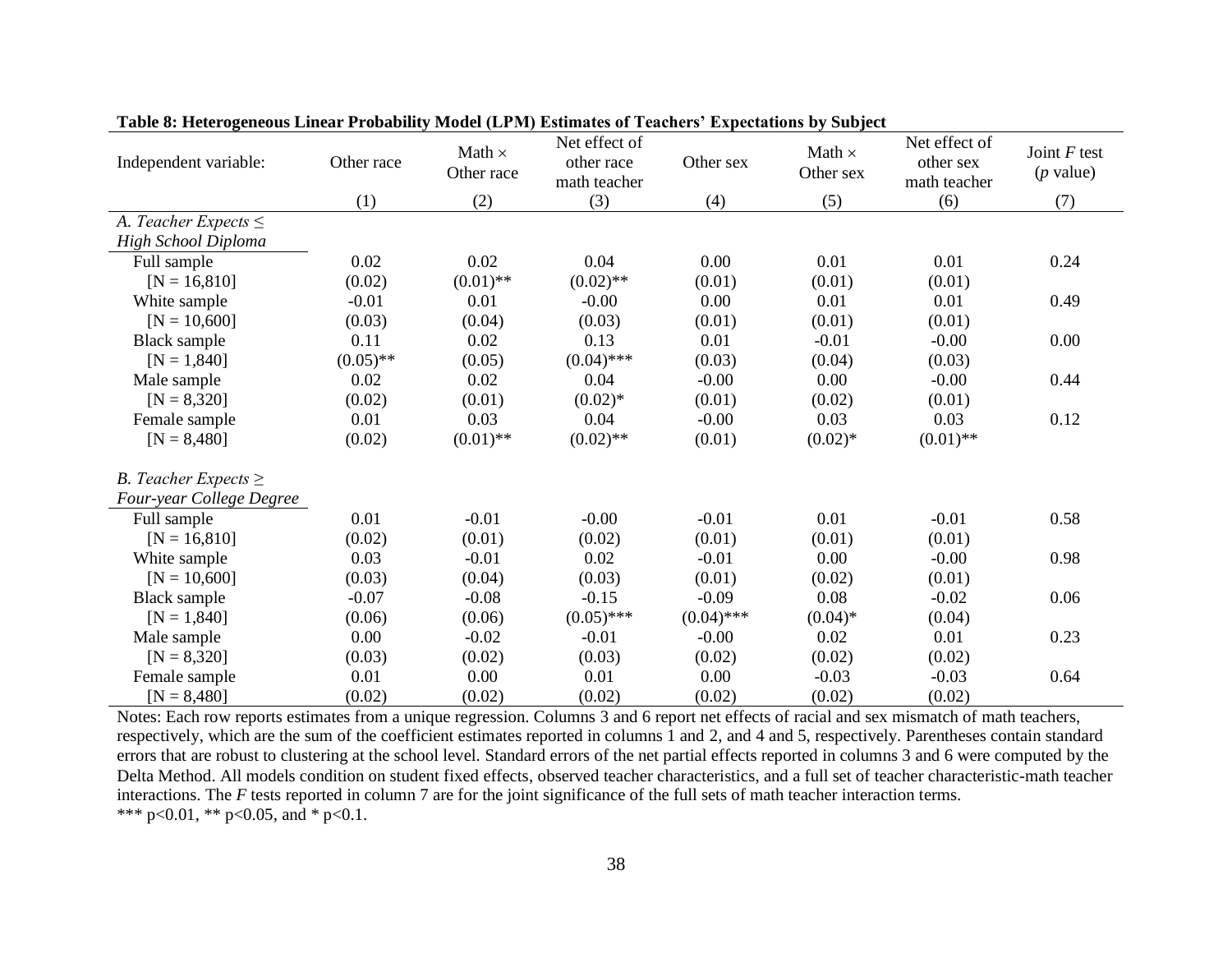|                                   | (1)            | (2)          | (3)          | (4)          |
|-----------------------------------|----------------|--------------|--------------|--------------|
| Student is white                  | (omitted)      |              |              |              |
| Student is black                  | 0.16           | 0.11         | $-0.04$      | 0.02         |
|                                   | $(0.02)$ ***   | $(0.02)$ *** | $(0.01)$ *** | (0.02)       |
| Student is Asian                  | $-0.07$        | $-0.09$      | $-0.05$      | 0.00         |
|                                   | $(0.01)$ ***   | $(0.01)$ *** | $(0.01)$ *** | (0.02)       |
| Student is Hispanic               | 0.14           | 0.05         | $-0.03$      | 0.04         |
|                                   | $(0.02)$ ***   | $(0.02)$ *** | $(0.01)$ **  | $(0.02)$ *** |
| <b>Student is Native American</b> | 0.23           | 0.21         | 0.08         | 0.02         |
|                                   | $(0.07)$ ***   | $(0.06)$ *** | (0.05)       | (0.06)       |
| Student is multiple races         | 0.08           | 0.05         | $-0.01$      | 0.01         |
|                                   | $(0.03)$ ***   | $(0.03)$ **  | (0.02)       | (0.02)       |
| Student is male                   | 0.08           | 0.09         | 0.05         | 0.05         |
|                                   | $(0.01)$ ***   | $(0.01)$ *** | $(0.01)$ *** | $(0.01)$ *** |
| HH income $<$ \$20,000            | (omitted)      |              |              |              |
| HH income \$20,001-35,000         |                | $-0.04$      | $-0.01$      | $-0.02$      |
|                                   |                | $(0.02)$ **  | (0.02)       | (0.02)       |
| HH income \$35,001-50,000         |                | $-0.10$      | $-0.06$      | $-0.07$      |
|                                   |                | $(0.02)$ *** | $(0.02)$ *** | $(0.02)$ *** |
| HH income \$50,001-75,000         |                | $-0.14$      | $-0.07$      | $-0.08$      |
|                                   |                | $(0.02)$ *** | $(0.02)$ *** | $(0.02)$ *** |
| HH income \$75,001-100,000        |                | $-0.16$      | $-0.08$      | $-0.07$      |
|                                   |                | $(0.02)$ *** | $(0.02)$ *** | $(0.02)$ *** |
| HH income $\geq$ \$100,000        |                | $-0.18$      | $-0.07$      | $-0.06$      |
|                                   |                | $(0.02)$ *** | $(0.02)$ *** | $(0.02)$ *** |
| Mom has no HS diploma             | (omitted)      |              |              |              |
| Mom completed HS                  |                | $-0.08$      | $-0.06$      | $-0.05$      |
|                                   |                | $(0.02)$ *** | $(0.02)$ *** | $(0.02)$ *** |
| Mom has some college              |                | $-0.14$      | $-0.08$      | $-0.07$      |
|                                   |                | $(0.02)$ *** | $(0.02)$ *** | $(0.02)$ *** |
| Mom has $\geq$ 4 year degree      |                | $-0.21$      | $-0.09$      | $-0.06$      |
|                                   |                | $(0.02)$ *** | $(0.02)$ *** | $(0.02)$ *** |
| Math score                        |                |              | $-0.01$      | $-0.01$      |
|                                   |                |              | $(0.00)$ *** | $(0.00)$ *** |
| Reading score                     |                |              | $-0.00$      | $-0.00$      |
|                                   |                |              | $(0.00)$ *** | $(0.00)$ *** |
| $9th$ grade GPA                   |                |              | $-0.13$      | $-0.15$      |
|                                   |                |              | $(0.01)$ *** | $(0.01)$ *** |
| School fixed effects              | N <sub>o</sub> | No           | No           | Yes          |
| Adjusted $R^2$                    | 0.04           | 0.10         | 0.26         | 0.31         |
|                                   |                |              |              |              |

| Online Appendix Table A1: Descriptive Linear Regressions: Teacher Expects $\leq$ High School |  |  |
|----------------------------------------------------------------------------------------------|--|--|
| <b>Diploma</b>                                                                               |  |  |

Notes:  $N = 16,810$ . Parentheses contain standard errors that are robust to clustering at the school level. HH = household. GPA = grade point average. HS = high school. \*\*\* p<0.01, \*\* p<0.05, and \* p<0.1.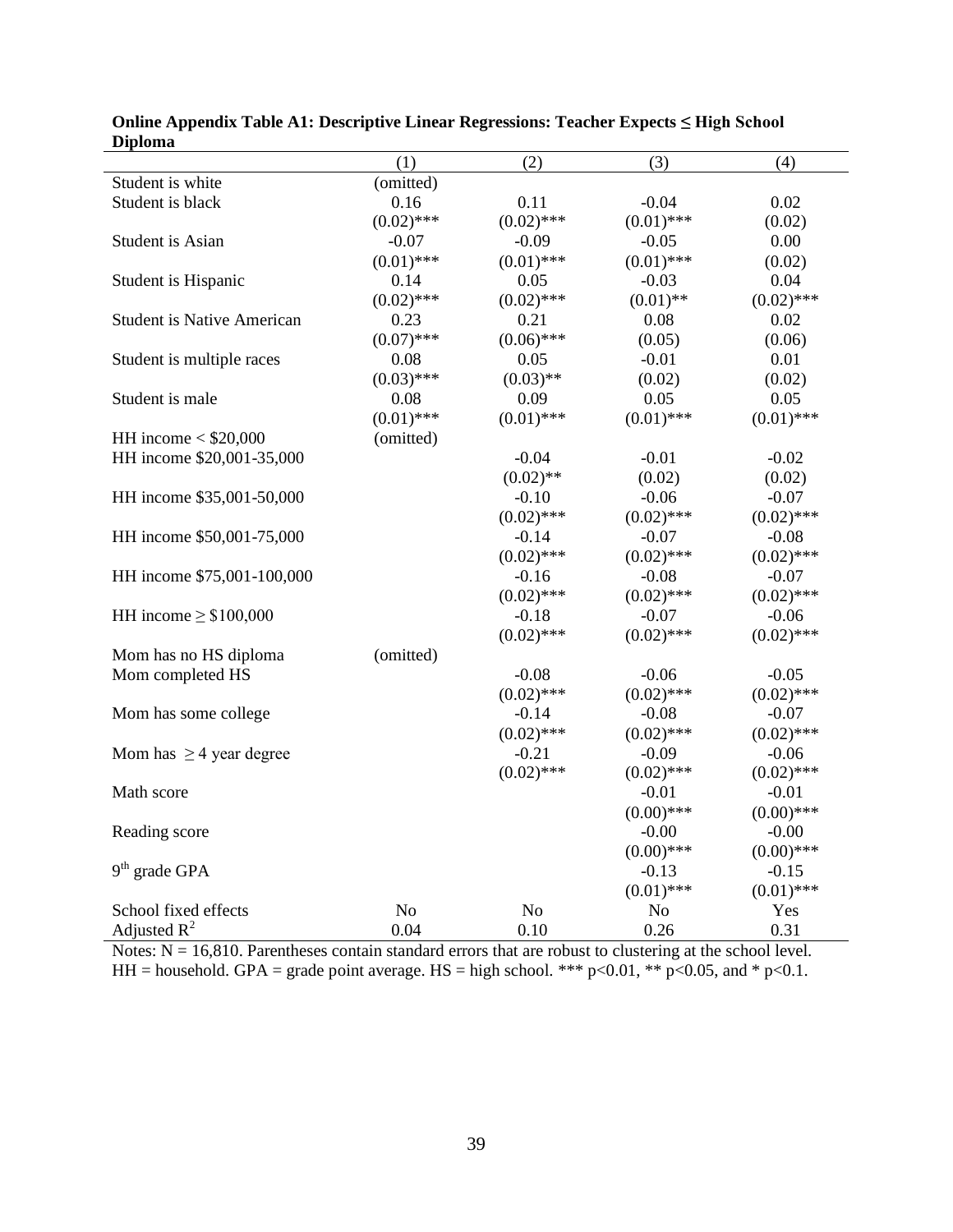|                                   | (1)            | (2)            | (3)            | (4)            | (5)         |
|-----------------------------------|----------------|----------------|----------------|----------------|-------------|
| Teacher is white                  | (omitted)      |                |                |                |             |
| Teacher is black                  | 0.05           | $-0.02$        | $-0.04$        | $-0.07$        | $-0.04$     |
|                                   | $(0.02)$ **    | (0.02)         | $(0.02)*$      | $(0.02)$ ***   | $(0.02)$ ** |
| Teacher is Hispanic               | $-0.01$        | $-0.07$        | $-0.08$        | $-0.06$        | $-0.04$     |
|                                   | (0.02)         | $(0.02)$ ***   | $(0.02)$ ***   | $(0.02)$ ***   | $(0.02)$ ** |
| Teacher is Asian                  | $-0.03$        | $-0.04$        | $-0.05$        | $-0.05$        | $-0.03$     |
|                                   | (0.03)         | (0.03)         | (0.03)         | $(0.03)*$      | (0.03)      |
| <b>Teacher is Native American</b> | 0.25           | 0.22           | 0.19           | 0.17           | 0.15        |
|                                   | (0.16)         | (0.15)         | (0.13)         | (0.12)         | (0.13)      |
| Teacher is multiple races         | 0.03           | 0.01           | 0.00           | $-0.03$        | $-0.02$     |
|                                   | (0.03)         | (0.03)         | (0.03)         | (0.03)         | (0.03)      |
| Teacher is male                   | 0.03           | 0.02           | 0.02           | 0.02           | 0.01        |
|                                   | $(0.01)$ **    | $(0.01)$ *     | $(0.01)$ **    | $(0.01)$ *     | (0.01)      |
| Experience                        | 0.00           | 0.00           | 0.00           | 0.01           | 0.00        |
|                                   | $(0.00)$ **    | $(0.00)$ **    | $(0.00)$ **    | $(0.00)$ ***   | $(0.00)*$   |
| Experience squared                | $-0.00$        | $-0.00$        | $-0.00$        | $-0.00$        | $-0.00$     |
|                                   | (0.00)         | (0.00)         | (0.00)         | $(0.00)$ **    | (0.00)      |
| Graduate degree                   | $-0.02$        | $-0.02$        | $-0.01$        | $-0.00$        | 0.01        |
|                                   | $(0.01)$ *     | $(0.01)$ *     | (0.01)         | (0.01)         | $(0.01)$ *  |
| Math Teacher                      | 0.00           | 0.00           | 0.00           | 0.00           | 0.00        |
|                                   | (0.01)         | (0.01)         | (0.01)         | (0.01)         | (0.01)      |
| Major in subject taught           | $-0.05$        | $-0.04$        | $-0.04$        | $-0.01$        | $-0.02$     |
|                                   | $(0.01)$ ***   | $(0.01)$ ***   | $(0.01)$ ***   | (0.01)         | $(0.01)$ ** |
| Adjusted $R^2$                    | 0.01           | 0.05           | 0.11           | 0.27           | 0.22        |
| Controls                          |                |                |                |                |             |
| Student demographics              | N <sub>o</sub> | Yes            | Yes            | Yes            | Yes         |
| <b>Student SES</b>                | N <sub>o</sub> | N <sub>o</sub> | Yes            | Yes            | Yes         |
| <b>Student achievements</b>       | N <sub>o</sub> | N <sub>o</sub> | N <sub>o</sub> | Yes            | Yes         |
| School fixed effects              | N <sub>o</sub> | N <sub>o</sub> | N <sub>o</sub> | N <sub>o</sub> | Yes         |

**Online Appendix Table A2: Descriptive Linear Regressions: Teacher Expects ≤ High School Diploma**

Notes:  $N = 16,810$ . Parentheses contain standard errors that are robust to clustering at the school level. \*\*\* p<0.01, \*\* p<0.05, and \* p<0.1.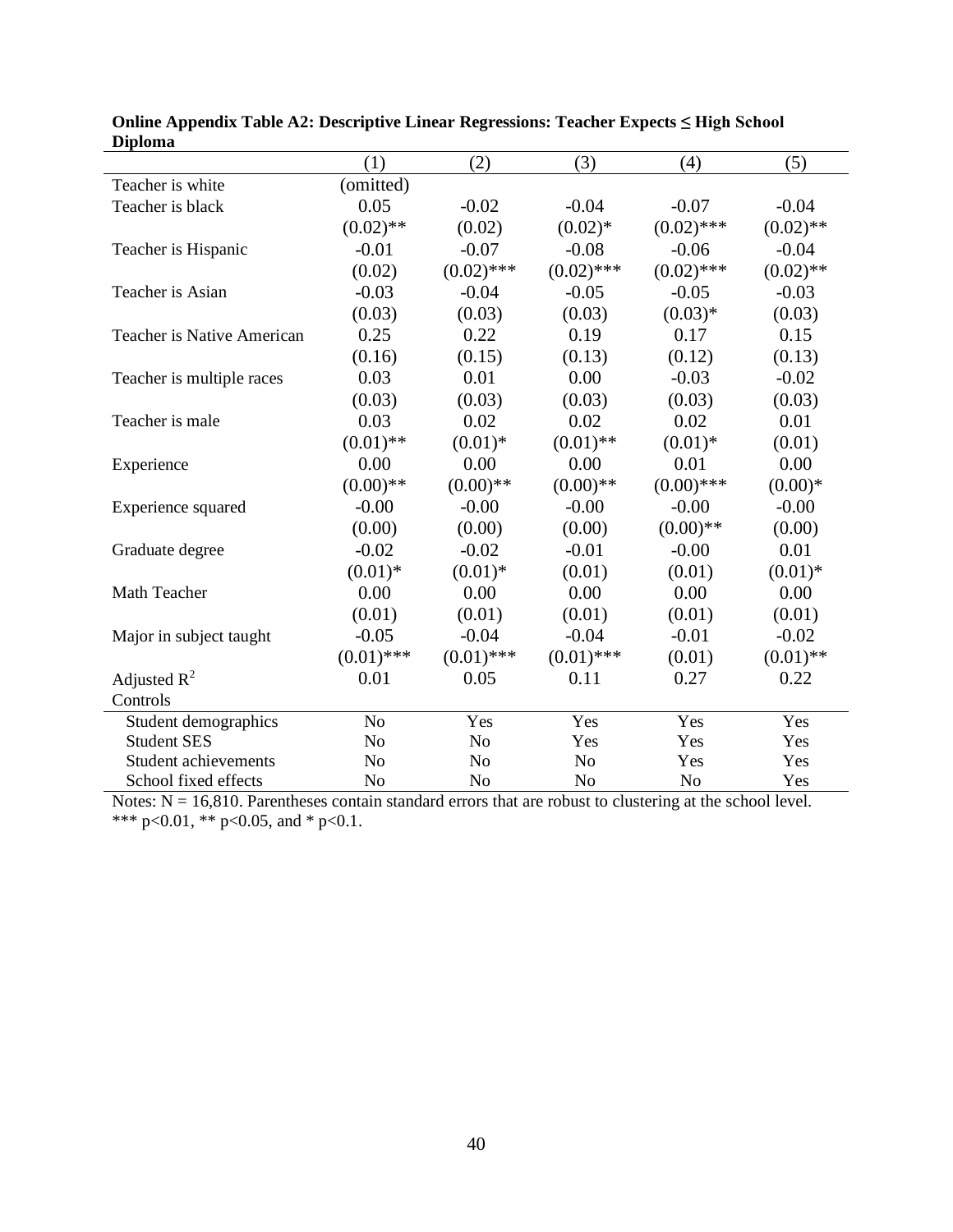| ририлна<br>Student is:     | Male        | Female       | White        | <b>Black</b> |
|----------------------------|-------------|--------------|--------------|--------------|
|                            | (1)         | (2)          | (3)          | (4)          |
| Teacher is white           | (omitted)   |              |              |              |
| Teacher is black           | 0.03        | 0.09         | 0.03         | 0.08         |
|                            | (0.03)      | $(0.03)$ *** | (0.03)       | $(0.05)*$    |
| Teacher is Hispanic        | 0.06        | 0.04         | $-0.00$      | 0.02         |
|                            | $(0.03)*$   | (0.03)       | (0.04)       | (0.08)       |
| Teacher is Asian           | 0.03        | 0.02         | 0.05         | 0.22         |
|                            | (0.04)      | (0.03)       | (0.04)       | $(0.09)$ **  |
| Teacher is Native American | $-0.01$     | $-0.01$      | $-0.11$      | $-0.25$      |
|                            | (0.07)      | (0.08)       | (0.08)       | $(0.14)$ *   |
| Teacher is multiple races  | $-0.05$     | 0.06         | $-0.01$      | 0.09         |
|                            | (0.04)      | (0.04)       | (0.04)       | (0.08)       |
| Teacher is male            | $-0.01$     | $-0.02$      | $-0.01$      | $-0.00$      |
|                            | (0.01)      | $(0.01)*$    | (0.01)       | (0.03)       |
| Experience                 | $-0.00$     | $-0.01$      | $-0.01$      | $-0.01$      |
|                            | (0.00)      | $(0.00)$ *** | $(0.00)$ *** | (0.00)       |
| Experience squared         | 0.00        | 0.00         | 0.00         | 0.00         |
|                            | (0.00)      | $(0.00)$ **  | $(0.00)$ **  | (0.00)       |
| Graduate degree            | $-0.00$     | $-0.00$      | 0.00         | 0.01         |
|                            | (0.01)      | (0.01)       | (0.01)       | (0.02)       |
| Math teacher               | 0.00        | $-0.02$      | $-0.01$      | $-0.04$      |
|                            | (0.01)      | $(0.01)$ *   | (0.01)       | $(0.02)*$    |
| Major in subject taught    | 0.02        | 0.01         | 0.02         | 0.01         |
|                            | $(0.01)$ ** | (0.01)       | $(0.01)$ **  | (0.02)       |
| Adjusted $R^2$             | 0.33        | 0.34         | 0.35         | 0.23         |
| $\mathbf N$                | 8,320       | 8,480        | 10,600       | 1,840        |

|                | Online Appendix Table A3: Descriptive Linear Regressions: Teacher Expects $\leq$ High School |  |  |  |
|----------------|----------------------------------------------------------------------------------------------|--|--|--|
| <b>Diploma</b> |                                                                                              |  |  |  |

Notes: Parentheses contain standard errors that are robust to clustering at the school level. All models condition on the full set of student demographic, SES, and academic performance covariates in addition to school fixed effects. \*\*\*  $p<0.01$ , \*\*  $p<0.05$ , and \*  $p<0.1$ .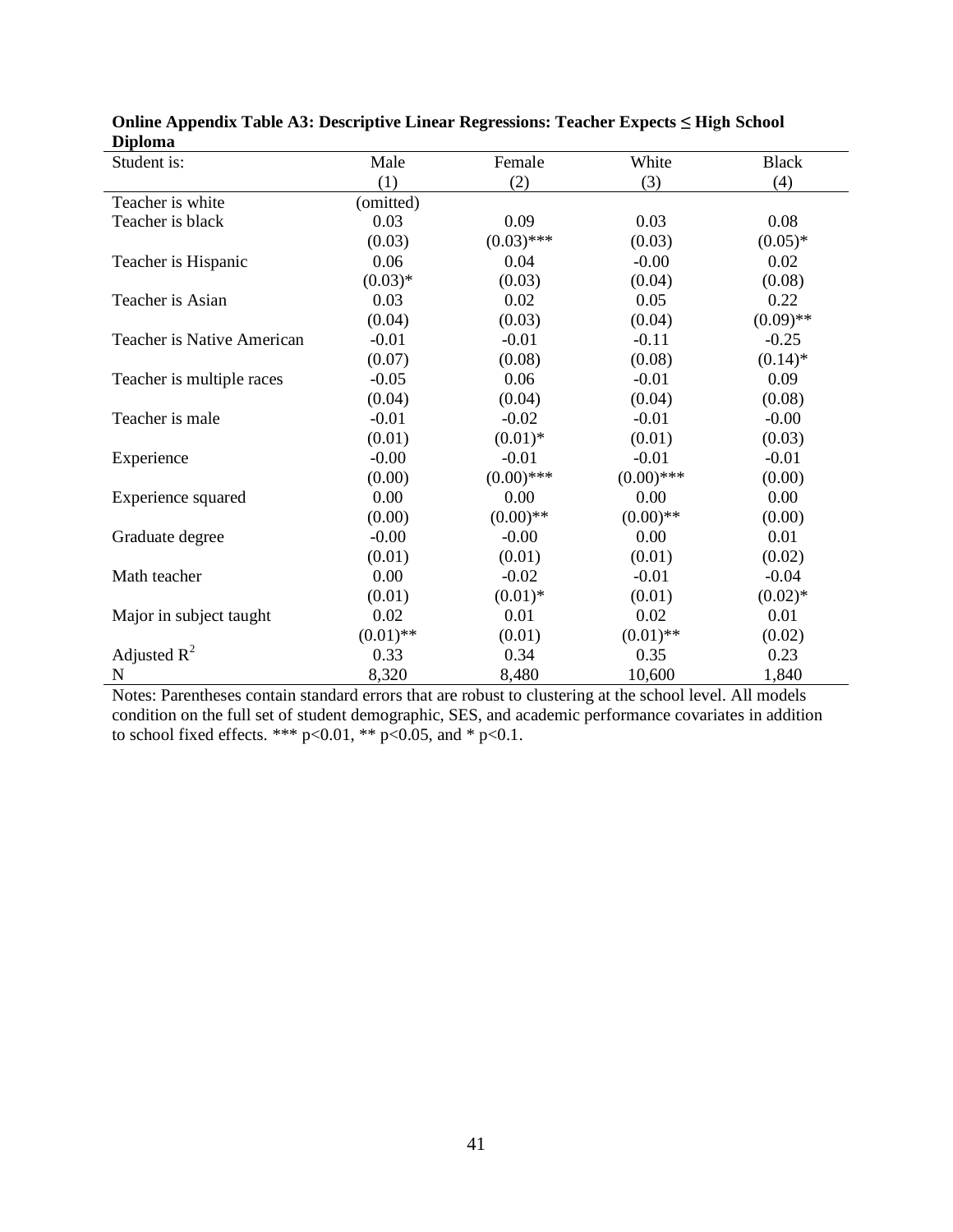| Outcome:              | $\leq$ High School Diploma |           |            | $\geq$ 4 year degree |  |
|-----------------------|----------------------------|-----------|------------|----------------------|--|
| Independent variable: | Other race                 | Other sex | Other race | Other sex            |  |
| Sample                | (1)                        | (2)       | (3)        | (4)                  |  |
| Full sample           | 0.32                       | 0.12      | 0.05       | $-0.09$              |  |
| $[N = 2,450]$         | $(0.16)^*$                 | (0.08)    | (0.14)     | (0.07)               |  |
| White sample          | $-0.14$                    | 0.06      | 0.25       | $-0.05$              |  |
| $[N = 1,360]$         | (0.23)                     | (0.11)    | (0.19)     | (0.09)               |  |
| <b>Black sample</b>   | 1.22                       | 0.12      | $-0.56$    | $-0.37$              |  |
| $[N = 410]$           | $(0.37)$ ***               | (0.23)    | $(0.33)*$  | $(0.19)*$            |  |
| Hispanic sample       | 0.15                       | 0.26      | 0.06       | 0.13                 |  |
| $[N = 420]$           | (0.45)                     | (0.21)    | (0.35)     | (0.19)               |  |
| Male sample           | 0.30                       | $-0.03$   | $-0.01$    | 0.02                 |  |
| $[N = 1,350]$         | (0.22)                     | (0.12)    | (0.18)     | (0.10)               |  |
| Female sample         | 0.30                       | 0.20      | 0.17       | $-0.12$              |  |
| $[N = 1, 100]$        | (0.25)                     | (0.14)    | (0.21)     | (0.11)               |  |
| White male sample     | $-0.24$                    | 0.02      | 0.03       | 0.07                 |  |
| $[N = 770]$           | (0.29)                     | (0.17)    | (0.25)     | (0.14)               |  |
| White female sample   |                            |           | 0.53       | $-0.02$              |  |
| $[N=1,110]$           |                            |           | $(0.29)*$  | (0.14)               |  |
| Black male sample     | 1.21                       | $-0.49$   | $-0.43$    | $-0.65$              |  |
| $[N = 210]$           | $(0.56)$ **                | (0.38)    | (0.42)     | $(0.35)*$            |  |
| Black female sample   | 1.42                       | 0.40      |            |                      |  |
| $[N = 200]$           | $(0.56)$ **                | (0.37)    |            |                      |  |
| Low-income sample     |                            |           |            |                      |  |
| N/A                   |                            |           |            |                      |  |
| High-income sample    | 0.65                       | $-0.49$   | 0.53       | $-0.01$              |  |
| $[N = 150]$           | (0.69)                     | (0.41)    | (0.41)     | (0.20)               |  |
| Northeast sample      | $-0.89$                    | 0.29      | $-0.02$    | 0.17                 |  |
| $[N = 360]$           | (0.67)                     | (0.24)    | (0.59)     | (0.18)               |  |
| Midwest sample        |                            |           | 0.15       | $-0.06$              |  |
| $[N = 950]$           |                            |           | (0.32)     | (0.13)               |  |
| South sample          | 0.64                       | $-0.03$   | 0.12       | $-0.11$              |  |
| $[N = 950]$           | $(0.22)$ ***               | (0.14)    | (0.19)     | (0.12)               |  |
| West sample           |                            |           |            |                      |  |
| N/A                   |                            |           |            |                      |  |

**Online Appendix Table A4: Fixed Effect Logit Coefficient Estimates of Baseline Model** 

Notes: Each row of columns 1 and 2 reports coefficient estimates from the same regression, and similarly for columns 3 and 4. Parentheses contain standard errors that are robust to clustering at the school level. All models condition on student fixed effects and control for teacher characteristics. There are two observations per student, one each from the student's math and reading teacher. The likelihood did not converge for some subpopulations, denoted by (-). \*\*\*  $p<0.01$ , \*\*  $p<0.05$ , and \*  $p<0.1$ .